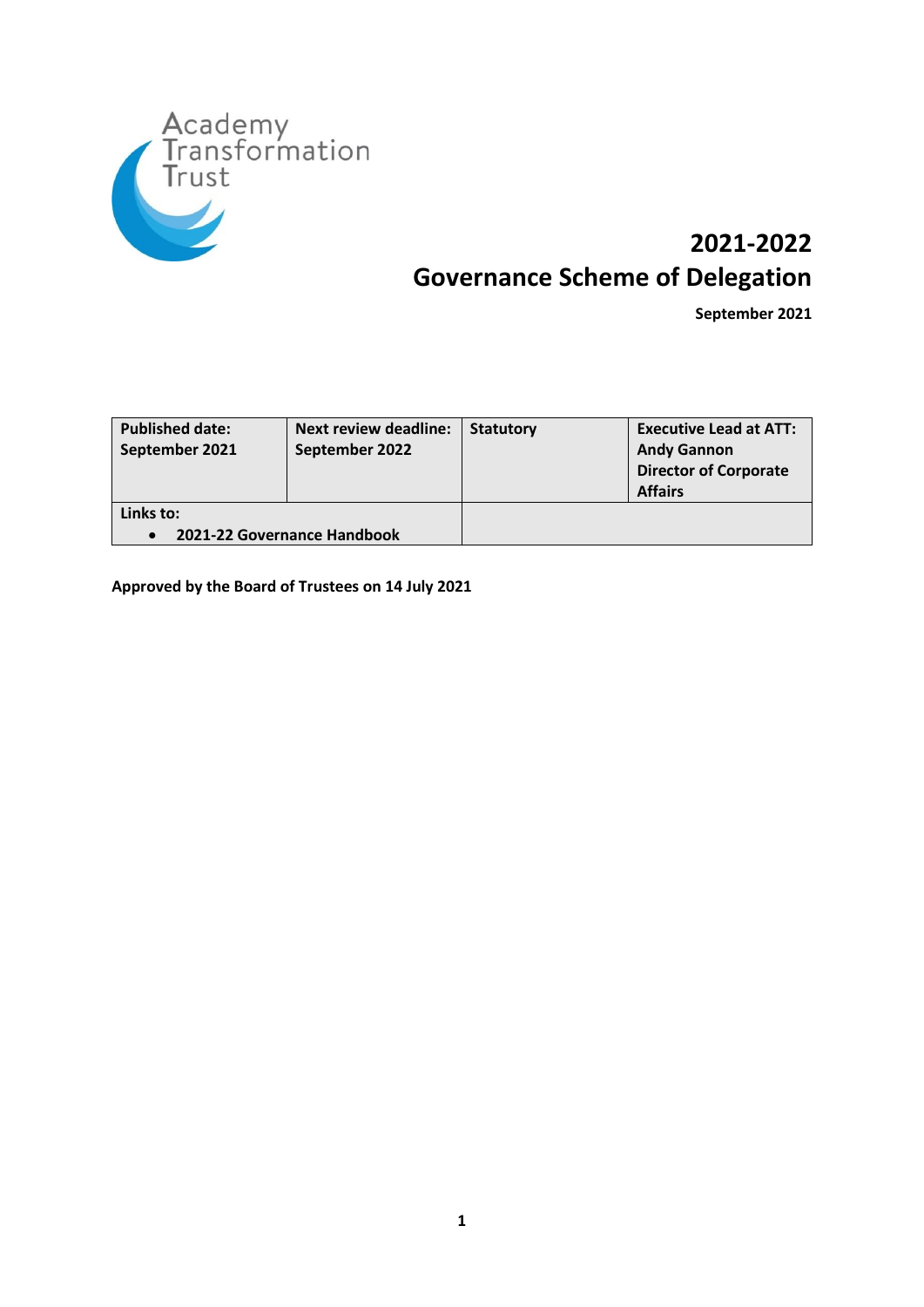#### **Our Vision**

#### **We have one core purpose:**

To have the biggest positive impact in the varied communities we serve through ensuring top drawer education for our learners. #TransformingLives

#### **How do we ensure this across our trust?**

In all we do we are

- 1. ethical to the core, ensuring that education is always front and centre
- 2. futures-focused system leaders never simply followers
- 3. collaborative in every endeavour
- 4. resolutely learner centred.

# **What does this look like across our trust?**

# Education

We are

- 1. ruthlessly ambitious for all who learn and work with us
- 2. unwaveringly inclusive determined on eradicating barriers to educational success
- 3. committed to excellent teaching
- 4. determined upon academic excellence for all in our communities
- 5. compassionate, ethical and caring advocates for all in our communities
- 6. outwardly facing and globally conscious.

# Operations

We are

- 1. committed to the very best people development and empowerment
- 2. determined to shout loudly and share proudly our successes
- 3. the best professional and technical experts (supporting education) in the sector
- 4. committed to the very best understanding and management of risk.

#### Financial

We are

- 1. providing the best possible public service for the best possible value
- 2. determined to supplement our public income with shrewd income generation
- 3. building financially sustainable models of educational improvement in our communities
- 4. demonstrably efficient in all we do.

# **Our values**

- We will work inclusively within our communities, embracing the varied localities we serve while sharing our common vision and values.
- We will develop the very best leaders of the future, working to improve education and transform lives.
- We will adhere unwaveringly to the 'Nolan Principles' of Public Service, which is made clear in our commitment to Ethical Leadership.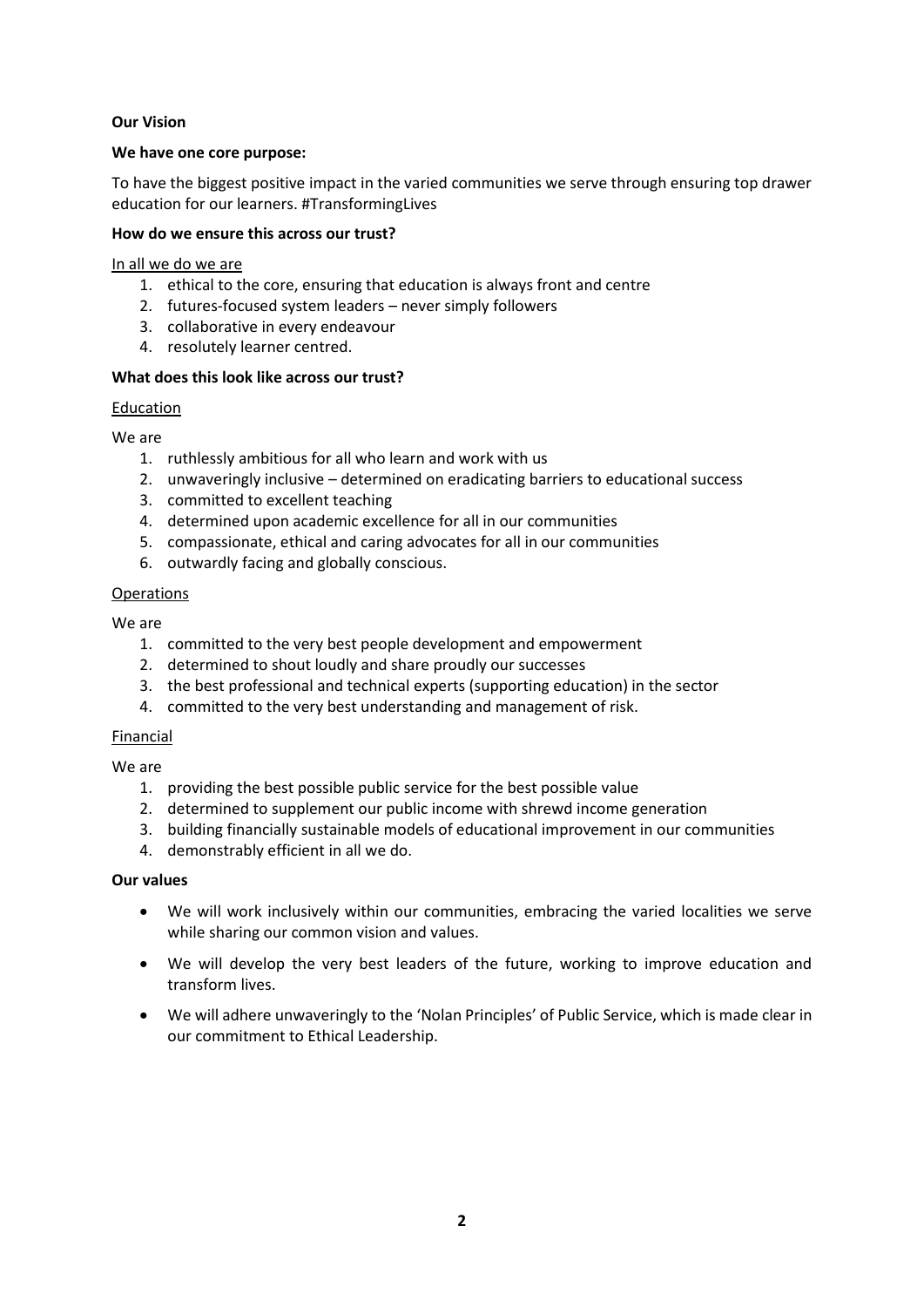#### **About this document**

This *Scheme of Delegation* is intended to describe the workings of our governance. It is a formal document which should be referred to in order to resolve any difficulties with regard to the operation of our governance structures.

It should be read alongside our *Governance Guide* which is a practical manual for those involved in our governance. The *Guide* is intended to offer advice on matters of best practice, rather than to answer specific questions about our governance structures.

Both documents are working documents which will be kept under review at all times.

Anyone with feedback on the content of either document should contact Andy Gannon, Director of Corporate Affairs (DoCA) [\(andy.gannon@academytransformation.co.uk\)](mailto:andy.gannon@academytransformation.co.uk) or Sam Elms, Head of Local Governance (HoLG) [\(sam.elms@academytransformation.co.uk\)](mailto:sam.elms@academytransformation.co.uk).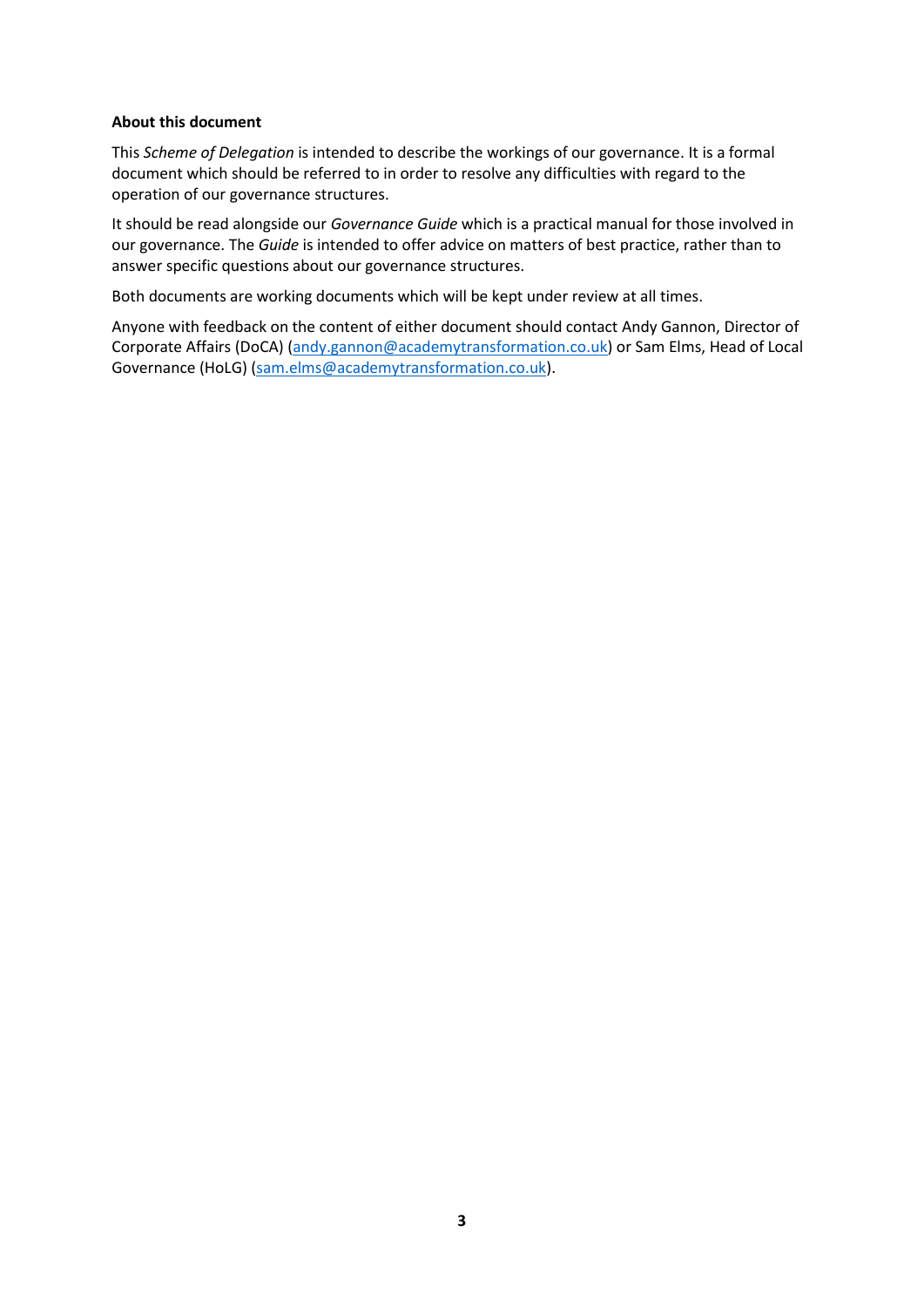#### **Contents**

| $\mathbf{1}$   |                                                                   |
|----------------|-------------------------------------------------------------------|
|                |                                                                   |
|                |                                                                   |
|                |                                                                   |
|                |                                                                   |
|                |                                                                   |
|                |                                                                   |
|                |                                                                   |
| $\overline{2}$ |                                                                   |
| 3              | Terms of Reference for governance bodies with delegated powers 24 |
| 4              |                                                                   |
| 5              |                                                                   |
| 6              |                                                                   |
| 7              | The quality of governance - challenge, support and intervention38 |
| 8              |                                                                   |
| 9              |                                                                   |
|                |                                                                   |
|                |                                                                   |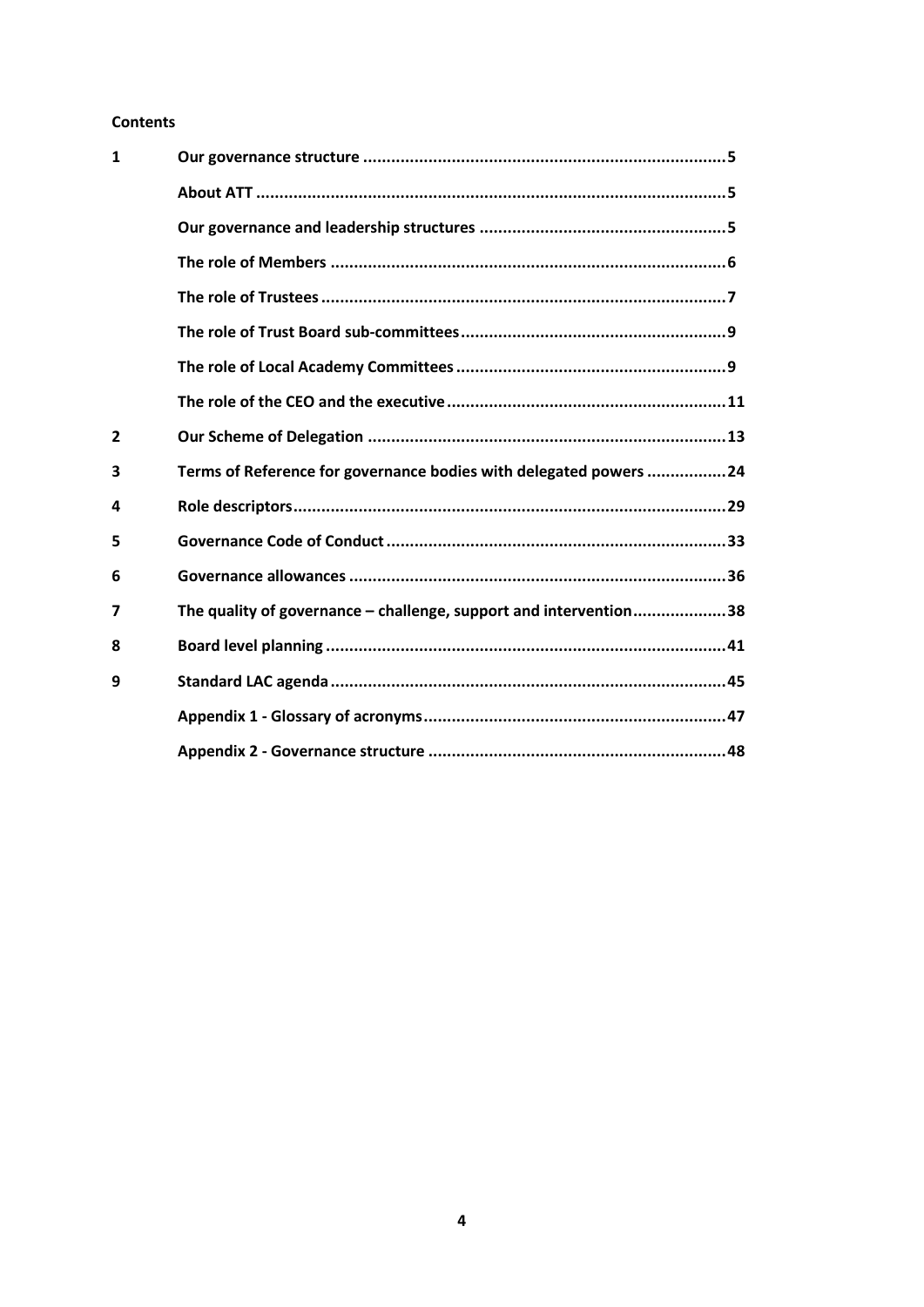#### **SECTION 1 – OUR GOVERNANCE STRUCTURE**

#### **1 About Academy Transformation Trust ('ATT')**

- 1.1 ATT (or 'the Trust') is a multi-academy trust which is responsible for operating and maintaining a number of academies in England. The Trust is both a company limited by guarantee and an exempt charity, regulated by the Secretary of State for Education.
- 1.2 The Trust's constitution and objects are set out in its *Memorandum and Articles of Association*. We are also bound by the requirements of our *Master Funding Agreement*, as well as by the provisions of the *Academy Trust Handbook* and a range of other pieces of government guidance and legislation.
- 1.3 The purpose of this document is to provide operating clarity about the roles, responsibilities, authorities and expectations of those who work within our governance and executive leadership structures. It is subsidiary to the documents described in 1.2 above.
- 1.4 This document is subject to formal review by the Board of Trustees on an annual basis, although they may review and amend elements of it more frequently if circumstances require it.

#### **2 Our governance and leadership structures (see also chart at Appendix 2)**

- 2.1 The Trust does not have shareholders, but it does have **Members**, who provide the highest tier of non-executive oversight.
- 2.2 The most important tier of governance is our Board of **Trustees**. Trustees may either be appointed by Members or co-opted onto the Board by other Trustees. They are Trustees for the purposes of charity law and also fulfil the role of appointed Directors in regard to company legislation. A failure to fulfil the requirements of this role may result in an individual's being disqualified from serving and, as such, bears significant personal liability.
- 2.3 Trustees are accountable for the performance of the Trust and its academies to the Members, to the Secretary of State and also to the communities served by our academies. They are required to have systems in place by which they can fulfil the requirements of the documents in 1.2 above, as well as monitoring and scrutinising the work of the executive.
- 2.4 Trustees also have responsibility for key decision making in respect of aspects of the Trust's operations and are required to act, both collectively and individually, in the best interests of the Trust and its academies and in line with our *Ethical Leadership* statement and other policies. They, along with all those involved in our governance, have a strictly strategic role.
- 2.5 Trustees may not delegate their accountability for the performance of the Trust, but, in practice, they do delegate the responsibility for many aspects of our operation as outlined below. Trustees then hold to account the bodies and individuals with 'delegated responsibility' on behalf of the Members, the Secretary of State and the communities we serve.
- 2.6 Trustees delegate responsibility as follows:
	- 2.6.1 to a range of **Trust Board sub-committees**, each of which consists of a subset of Trustees, may be established either permanently or temporarily and has delegated responsibility for aspects of decision making, monitoring and scrutiny as set out in this document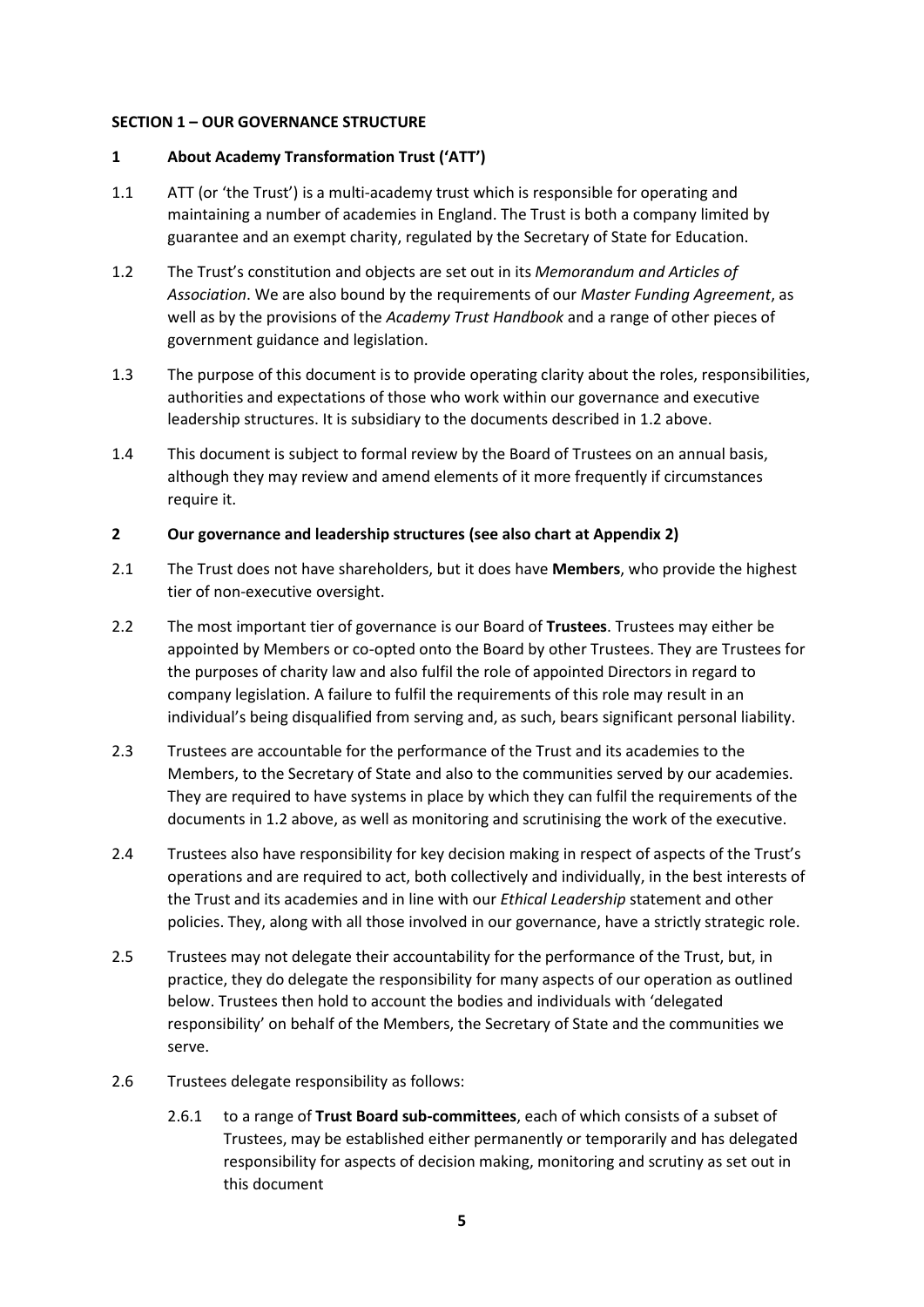- 2.6.2 to a **Local Academy Committee** (LAC) for each academy, the membership of which is drawn from the local community (including two parents and one member of the academy's staff) and which has delegated responsibility for a small amount of decision making and rather more monitoring and scrutiny of the academy's performance
- 2.6.3 to the **Chief Executive Officer** (CEO) who is appointed by the Board and who has delegated responsibility for the day-to-day strategic and operational leadership and management of all aspects of the Trust's activity. The CEO, in turn, delegates responsibility for specific aspects of the Trust's operations to members of the **Executive Leadership Team** (ELT), to **Directors of Service** and to **Executive Principals** who are accountable, via the CEO, to the Trustees. The CEO also delegates responsibility for the day-to-day management of each academy to the **Principal** of that academy, in line with the provisions described in this document.

# **3 The role of Members**

- 3.1 Members are the 'guardians' of the Trust and, in some ways, can also be viewed as the 'owners' of the Trust, although, unlike the owners of commercial companies, they do not, of course, take dividends from the Trust.
- 3.2 The role of Members is set out in the Trust's *Articles*. Their obligations are described in the DfE's *Academy Trust Handbook*. They
	- 3.2.1 are the subscribers to the Trust's memorandum of association (where they are founding members)
	- 3.2.2 may adopt and amend the *Articles* subject to any restrictions in the *Articles*, the funding agreement or charity law
	- 3.2.3 may, in certain circumstances, appoint new Members or remove existing Members
	- 3.2.4 have powers to appoint and remove Trustees in certain circumstances
	- 3.2.5 must ensure the objects of the Trust are being met
	- 3.2.6 appoint the Trust's auditors
	- 3.2.7 receive the Trust's audited annual accounts (subject to the Companies Act) and annual report at an Annual General Meeting of the Trust
	- 3.2.8 may, by special resolution, issue direction to the Trustees to take a specific action
	- 3.2.9 have power to change the name of the company and, ultimately, wind up the Trust.
- 3.3 Accordingly, the powers specifically **reserved** by Members within ATT (and, therefore, not delegated at all) are
	- 3.3.1 to change the name of the Academy Trust
	- 3.3.2 to change the objects within the *Articles of Association* (which would require Charity Commission and Secretary of State consent)
	- 3.3.3 to change the structure of the Trust Board
	- 3.3.4 to amend the *Articles of Association*
	- 3.3.5 to pass a resolution to wind up the Trust
	- 3.3.6 to appoint the auditors (save to the extent that the Trustees may make a casual appointment).
- 3.4 Member meetings are held twice a year. One of the meetings constitutes the formal Annual General Meeting (AGM) of the Trust. Member meetings are quorate if two Members are present.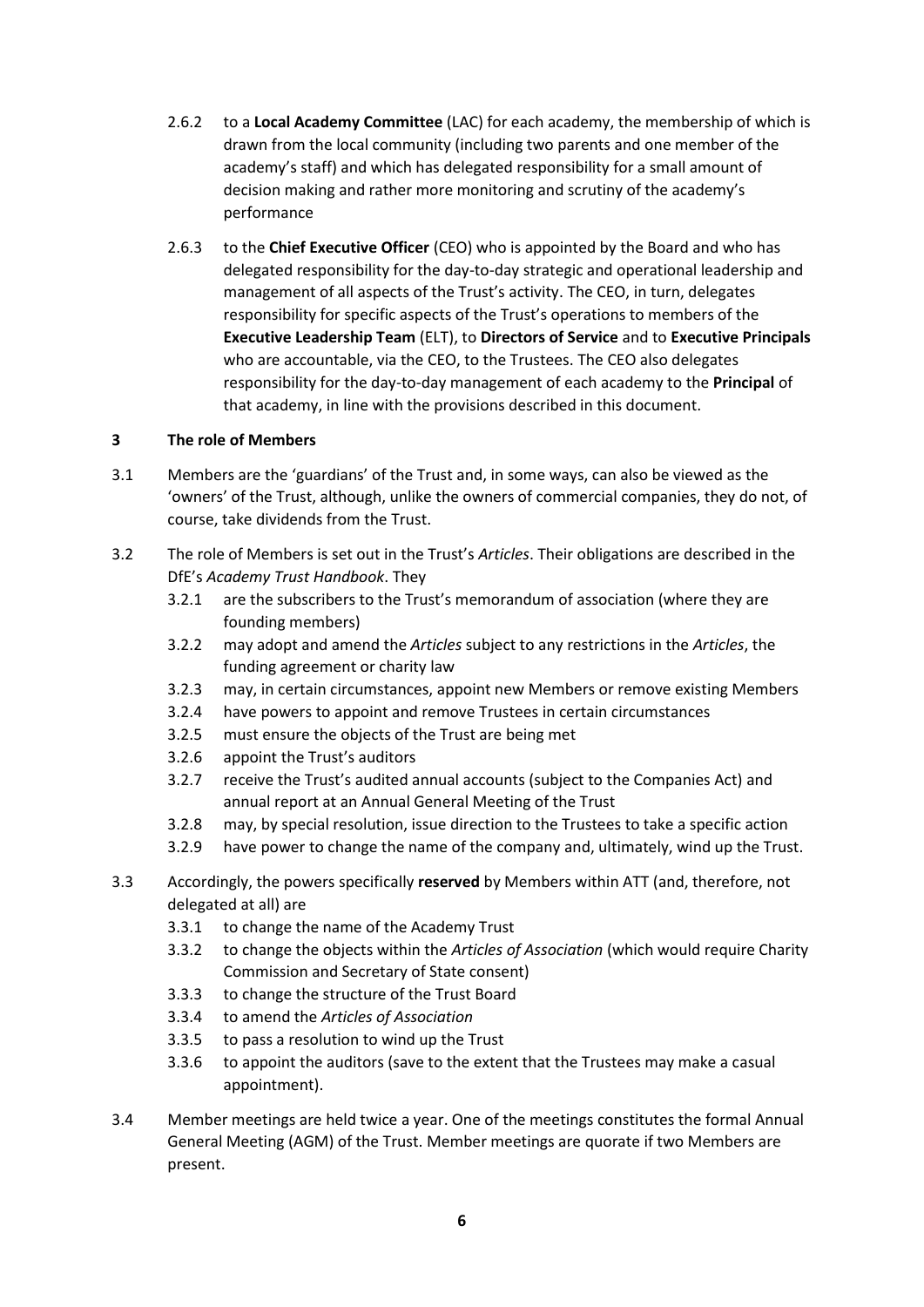# **4 The role of Trustees**

- 4.1 Trustees have ultimate accountability and decision-making authority for the work of the Trust and its academies.
- 4.2 Trustees are accountable to
	- 4.2.1 the pupils, learners, parents and communities served by our academies
	- 4.2.2 people employed by, or working in a voluntary capacity as part of, the Trust
	- 4.2.3 the Members of the Trust, as set out in the *Articles of Association*
	- 4.2.4 the Secretary of State for Education and the Education and Skills Funding Agency, as set out in the Trust's *Master Funding Agreement*
	- 4.2.5 various statutory and regulatory bodies, including compliance with the regulations of both company and charity law as set out in the *Articles of Association.*
- 4.3 Trustees must also comply with the requirements of the Trust's *Articles of Association* and *Master Funding Agreement*, both of which are available to view on ATT's website.
- 4.4 The remit of the Trust Board is to
	- 4.4.1 establish the vision, mission and values of the Trust
	- 4.4.2 ensure the business of the Trust is conducted solely in pursuit of the objects set out in the *Articles of Association*
	- 4.4.3 safeguard the assets of the Trust
	- 4.4.4 ensure that financial controls and appropriate financial management is in place in accordance with the provision of the *Academy Trust Handbook*
	- 4.4.5 set and monitor overall performance objectives for the Trust, especially in regard to educational outcomes and business operations
	- 4.4.6 establish and monitor the risks to the Trust and ensure that mitigating measures are put in place
	- 4.4.7 ensure that both the Trust Board and the ELT have the capacity and skill to lead and manage the Trust and that the ELT is appropriately supported and challenged
	- 4.4.8 delegate authority for the day-to-day operation of the Trust to the CEO and, by extension, to the ELT
	- 4.4.9 ensure that the Trust is led and managed in accordance with all applicable law.
- 4.5 Trustees are expected to follow the seven Principles of Public Life (widely known as the 'Nolan Principles') in everything they do – these principles are selflessness, integrity, objectivity, accountability, openness, honesty and leadership.
- 4.6 Trustees must
	- 4.6.1 act together and in person and not delegate responsibility of the Trust to others
	- 4.6.2 act strictly in accordance with the *Articles of Association*
	- 4.6.3 act in the Trust's interests only and without regard to their own private interests
	- 4.6.4 manage the Trust's affairs prudently
	- 4.6.5 not take personal benefit from the Trust unless expressly authorised
	- 4.6.6 take proper professional advice on matters on which they are not themselves competent.
- 4.7 The Board must appoint annually individuals from among their number to act as Chair and Vice Chair. The Chair and Vice Chair provide leadership to the Trust Board, as detailed in section 4.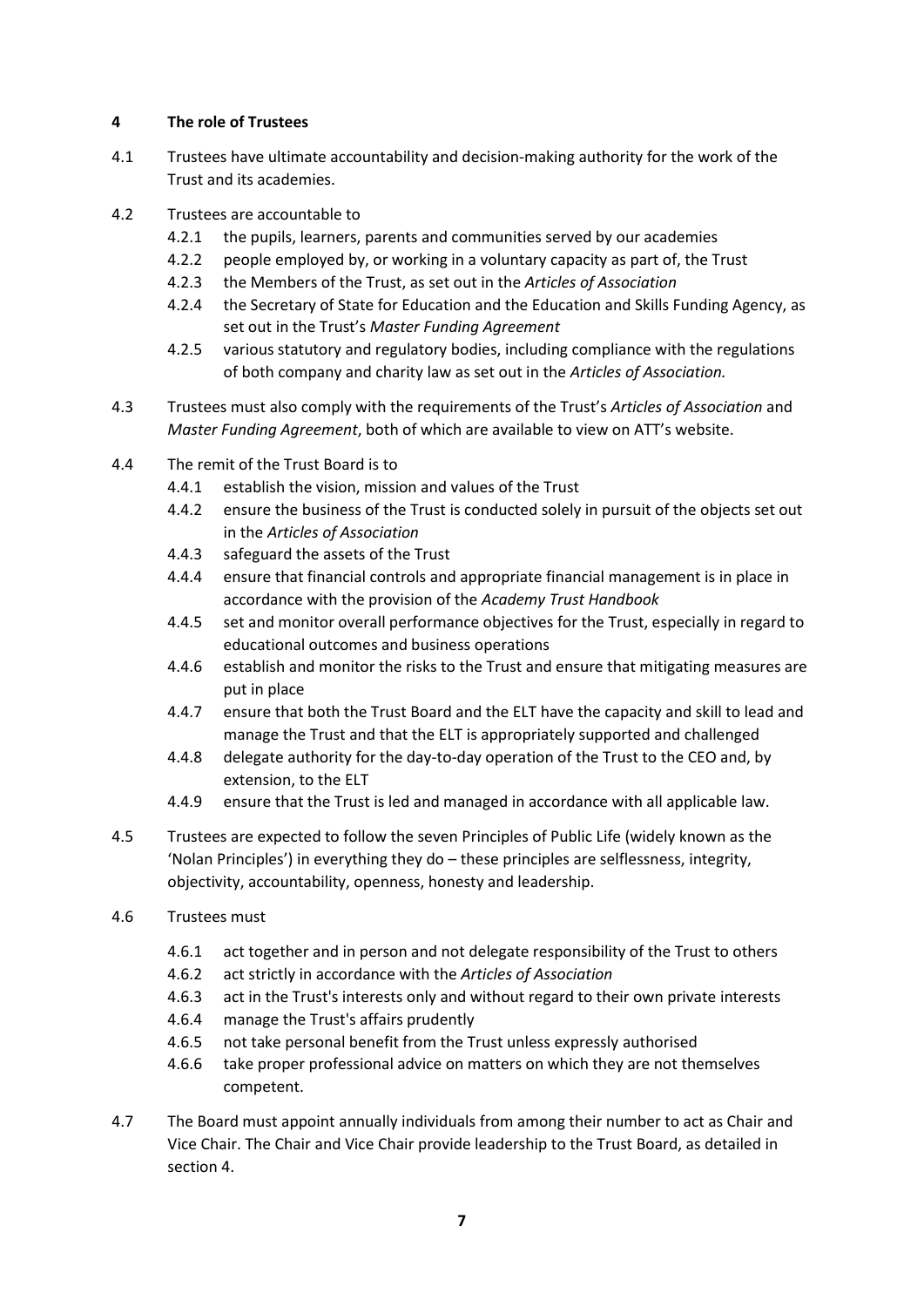- 4.8 All Trustees have an equal voice in meetings and in any necessary voting procedures, although, as provided for in the *Articles*, there may be times when the Chair is required to make a casting vote on some matters.
- 4.9 The Trust Board must assure itself that it has the right balance of skills to be able to carry out its duties, and regularly review those skills in order to establish where any gaps may lie. The Trust Board should also be mindful of succession planning and ensure that Trustees are able to gain a variety of experience by serving on the Board.
- 4.10 The Trust Board must appoint a Company Secretary (currently the DoCA) who is responsible for ensuring that all meetings of the Trust Board and its sub-committees are well planned in order to fulfil their obligations, conducted in accordance with law and with the Trust's ethical principles and appropriately minuted. The Company Secretary must also ensure that statutory return deadlines and other legal obligations are met. The minutes of Trust Board meetings are posted to the Trust website once approved.
- 4.11 Trustees are also Directors of the Trust as a company, and this is a personal office of responsibility and accountability which cannot be transferred to another individual. However, Trustees may delegate the power to carry out certain elements of the Trust's governance and operations to others, while retaining personal accountability for these elements. The Trust Board must not delegate responsibility for any of the 'reserved matters' detailed below.
- 4.12 As well as being mindful of its legal accountabilities, the Trust Board must ensure that it has mechanisms in place to take account of the views of the Trust's key stakeholders within its decision making. This applies especially, but not exclusively, to the views of pupils and learners, parents and academy staff members.
- 4.13 The Trust Board, along with all those involved in the Trust's governance, must ensure that individuals avoid any situations in which they have (or could have) a conflict of interest. If such a circumstance arises, the individual must declare the nature and extent of any interest in any matter relating to the Trust and avoid any conflict of interest between that interest and the interests of the Trust.
- 4.14 The powers specifically **reserved** by the Trust Board within ATT are
	- 4.14.1 to determine the overall educational character, mission or ethos of the Trust and its academies
	- 4.14.2 to adopt or alter the Scheme of Delegation and the Terms of Reference of any subcommittee of the Trust Board
	- 4.14.3 to determine the Trust's plans for growth and investment, including the establishment of any trading companies deemed necessary
	- 4.14.4 to sell, purchase, mortgage or charge any land in which the Trust has an interest
	- 4.14.5 to approve the annual estimates of income and expenditure (budgets) and major projects
	- 4.14.6 to sign off the annual accounts
	- 4.14.7 to appoint or dismiss the CEO, the Chief Finance and Operations Officer (CFOO) and the Company Secretary
	- 4.14.8 to approve those policies which are deemed by statute or regulation to require full Board approval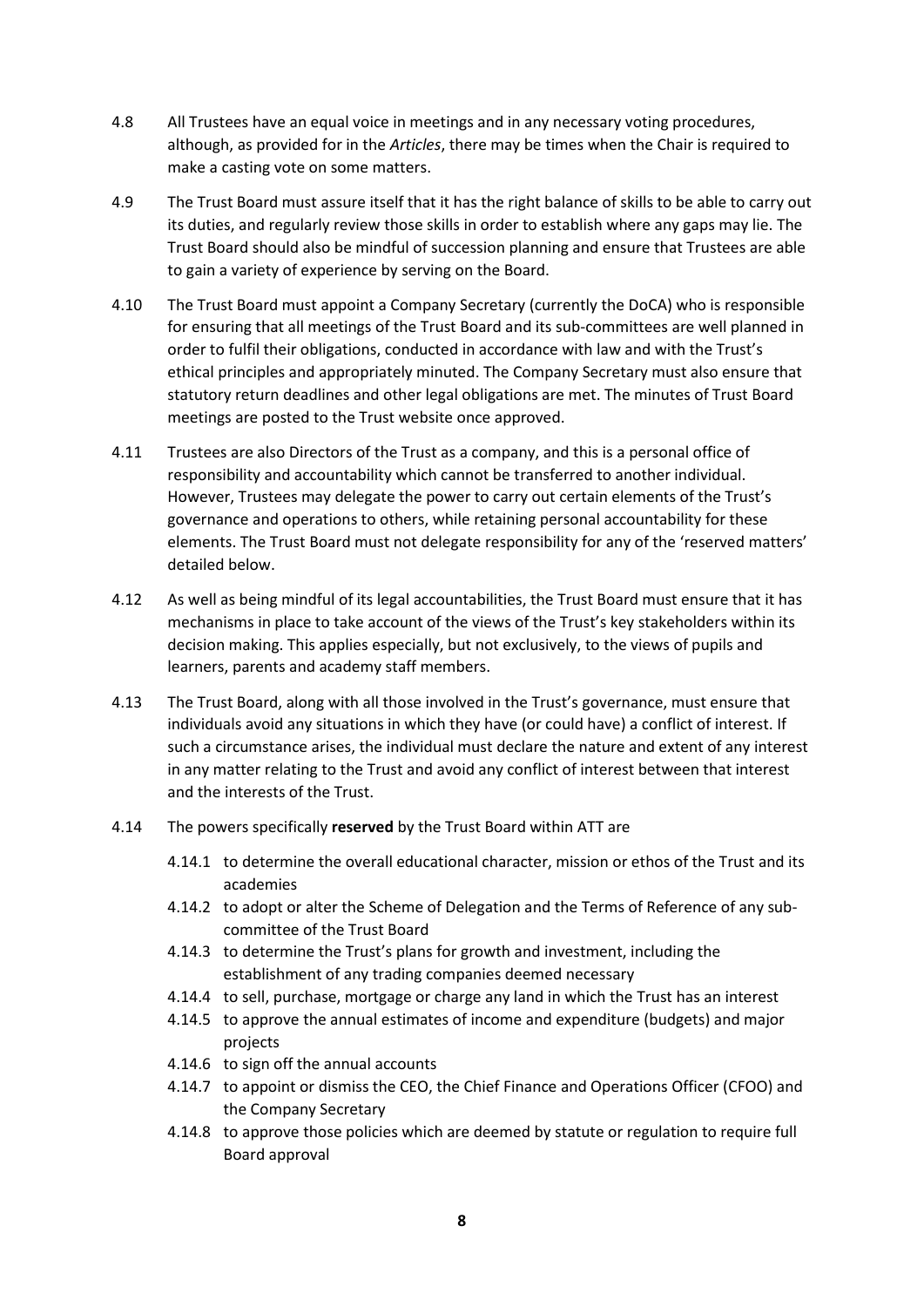- 4.14.9 to do any other act which the *Master Funding Agreement* expressly reserves to the Trust Board
- 4.14.10 to do any other act which the *Articles of Association* expressly reserve to the Trust Board
- 4.14.11 to do any other act which the Trust Board determines to be a 'reserved matter'.
- 4.15 The Trust Board meets at least three times a year. Trust Board meetings are quorate if a third of Trustees (rounded up to a whole number) are present. Board minutes are published on the Trust's website.
- 4.16 Trustees normally serve up to two terms of office, each of four years. No member of Trust staff is permitted to serve as a Trustee.

#### **5 The role of Trust Board sub-committees**

- 5.1 The Trust Board has established three sub-committees to oversee specific areas of its work. The members of these sub-committees are confirmed annually.
- 5.2 The committees are:
	- 5.2.1 Audit and Risk (ARC)
	- 5.2.2 Finance and Resources (FRC)
	- 5.2.3 Standards and Outcomes (SOC).
- 5.3 Each sub-committee meets between three and six times a year, as set out in the Global Calendar.
- 5.4 In addition, a Remunerations Committee is constituted on an annual basis to review specific pay decisions and to oversee the performance development arrangements for the CEO.
- 5.5 The Chair and Vice Chair of each sub-committee are elected by the members of subcommittee on an annual basis. The Chair must be suitably experienced and/or qualified to undertake the task required – in the case of ARC, they must be financially qualified and experienced in the area of risk management.
- 5.6 The Chair of each sub-committee may direct or invite attendance at meetings by any individuals who may be deemed to provide helpful input to the content of the meeting.
- 5.7 Meetings of the sub-committees are quorate if the majority of sub-committee members are present. Where a vote is necessary, each member has one vote and the Chair may use a casting vote where a vote is split evenly.
- 5.8 Sub-committee minutes are provided to the Trust Board at its next full meeting, and the Chair of the sub-committee is required to provide a verbal report to the Trust Board.
- 5.9 Sub-committees are authorised by the Trust Board to investigate any activity within their Terms of Reference (ToRs). They are authorised to seek any information they require from any employee and all employees are directed to cooperate with any request made by subcommittees. Sub-committees are authorised by the Board to obtain outside legal or other independent professional advice.
- 5.10 Detailed ToRs for each sub-committee are included in section 3 of this document.

#### **6 The role of Local Academy Committees**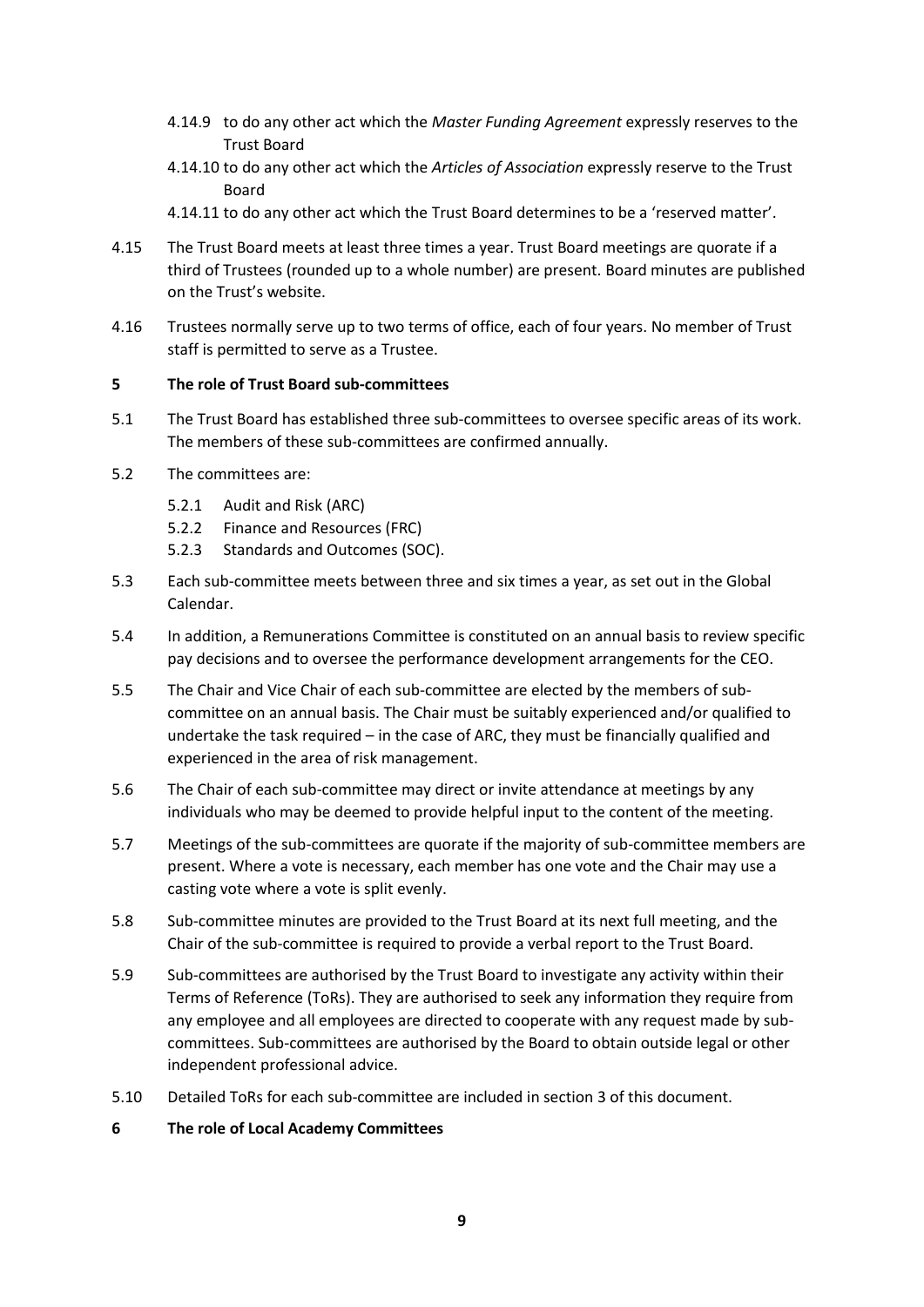- 6.1 The Trust Board has established committees to be known as the Local Academy Committees (LACs). There is a LAC for each academy within the Trust.
- 6.2 The membership of these LACs must include two parents of pupils currently at the academy and one member of staff (per phase in the case of an all-through academy). In ATTFE, there should be two student members rather than parents. These positions must be elected. Otherwise, there should be enough members of each LAC to enable it to do an effective job.
- 6.3 LACs meet four times a year.
- 6.4 The Chair and Vice Chair of each LAC are elected by the members of the LAC and approved by the Trust Board upon appointment. Other LAC members are appointed by the LAC Chair.
- 6.5 Apart from elected staff governors, no members of Trust staff are permitted to join a LAC. Serving governors should not take up paid employment within the Trust unless the potential for conflicts of interest are minimal. The HoLG must always be consulted in such circumstances.
- 6.6 LAC members may serve as follows:
	- 6.6.1 Parent governors must join as a result of a free and fair election in which all parents are able to stand. They must stand for re-election at the end of one term of office (four years). They must leave the LAC if they no longer have children at the academy, which would trigger a new election.
	- 6.6.2 Staff governors must join as a result of a free and fair election in which all staff are able to stand. They must stand for re-election at the end of one term of office (four years). They must leave the LAC if their employment comes to an end.
	- 6.6.3 Other governors may be appointed by the LAC chair as a result of an application or recruitment campaign. After one term of office (four years) there will be an opportunity to review their membership of the LAC and, if agreed by mutual consent, they may serve a second four-year term.
	- 6.6.4 No LAC member will be allowed to serve more than two four year terms, and all LAC members must abide fully by the code of conduct and actively contribute at all times. Failure to do so means that LAC membership may be terminated early by Trustees. Any LAC member may resign early by submitting a letter of resignation to the Chair (or to the Trustees in the case of a LAC Chair).
- 6.7 The Chair of the LAC may direct or invite attendance at meetings by any individuals who may be deemed to provide helpful input to the content of the meeting.
- 6.8 Meetings of the LAC are quorate if 50% or more of LAC members are present. Where a vote is necessary, each member of the LAC has one vote and the Chair may use a casting vote where a vote is split evenly.
- 6.9 Each LAC has a clerk who is line managed by the HoLG. The clerk must provide LAC minutes to the Chair within 10 working days of a meeting and these minutes must also be published on the academy website and made available to Trustees. Communication between LACs and Trustees is facilitated by our use of the Governors' Virtual Office (GVO) where minutes are shared, by joint attendance at regular meetings such as RGFs and by the appointment of 'link Trustees' for specific academies.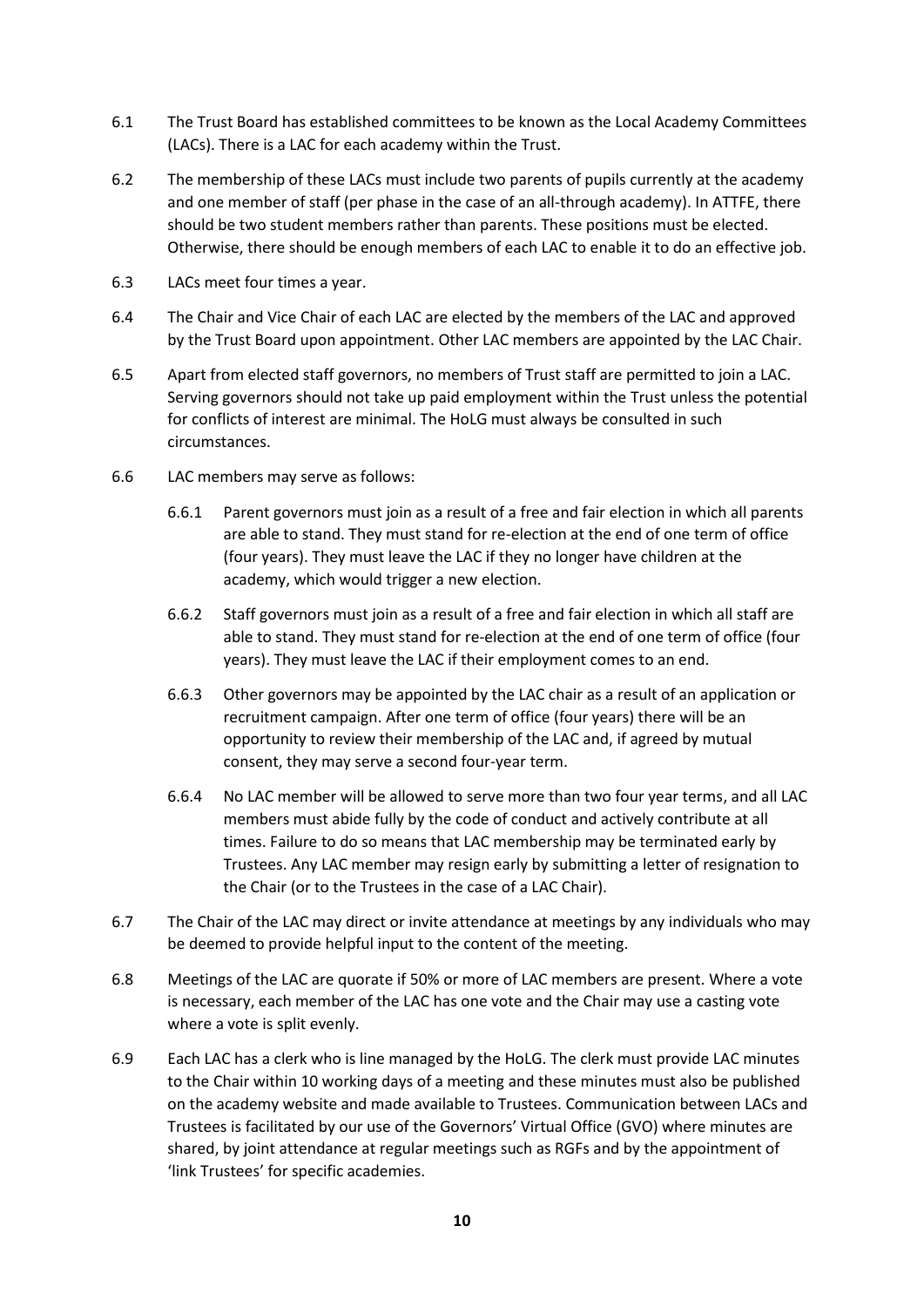- 6.10 LACs also conduct an annual review of their skills, activity and effectiveness and maintain an ongoing action and development plan.
- 6.11 LACs are important in the Trust's approach to governance in the following ways. They are
	- 6.11.1 responsible for providing assurance to the Board of Trustees (and to external bodies, such as the Office for Standards in Education (Ofsted)) that the academy's work has been scrutinised with an eye to performance improvement and impact on the local community, and that Trust-wide and statutory policies are being properly followed
	- 6.11.2 accountable for the decisions made as part of a panel within the parameters of our policies on complaints, exclusions, admissions appeals and staff disciplinaries
	- 6.11.3 responsible for engaging with collaborative development or quality assurance activities (such as RGFs, Full Academy Reviews (FARs) and other Challenge, Support and Intervention (CSI) activity) or supporting the process whereby decisions affecting the academy (such as the appointment of a new Principal or an Ofsted inspection) are made
	- 6.11.4 responsible for ensuring that they have the right membership and balance of skills to do an effective job
	- 6.11.5 charged with engaging fully with our communities, championing and challenging the Trust and each academy in equal measure, developing work that will support positive attitudes to learning among future pupils, parents and others and bringing the outside world into the classroom through the use of their own professional networks.
- 6.12 It is important to note that local governance does not duplicate the activity of the Trust's executive functions in regard to the performance management of the academy's senior leadership. The function of the LAC is to scrutinise rather than to hold to account.
- 6.13 Detailed ToRs for LACs are included in section 3 of this document.

#### **7` The role of the CEO and the executive**

- 7.1 The CEO and the executive are accountable to Trustees for the day-to-day operation of the Trust and for the achievement of its strategic aims. Key executive roles within the Trust currently include
	- 7.1.1 the CEO, who also acts as Accounting Officer and is accountable for fulfilling the expectations of that role
	- 7.1.2 the Chief Finance and Operations Officer (CFOO), who has leadership responsibility for our finance, estates, procurement and information and communication technology (ICT) functions
	- 7.1.3 leaders within our education directorate who have responsibility for all aspects of our educational performance and is responsible for holding Principals to account for the performance of their academy
	- 7.1.4 the Director of the ATT Institute (DoI), who has leadership responsibility for professional development
	- 7.1.5 the Director of Corporate Affairs (DoCA), who oversees our governance operations and also acts as Company Secretary
	- 7.1.6 the Director of Safeguarding (DoS)
	- 7.1.7 the Director of Operations (DoO)
	- 7.1.8 the Director of HR (HRD)
	- 7.1.9 Directors of Service for ICT and estates and the Head of Financial Control and Risk Management (HFCRM)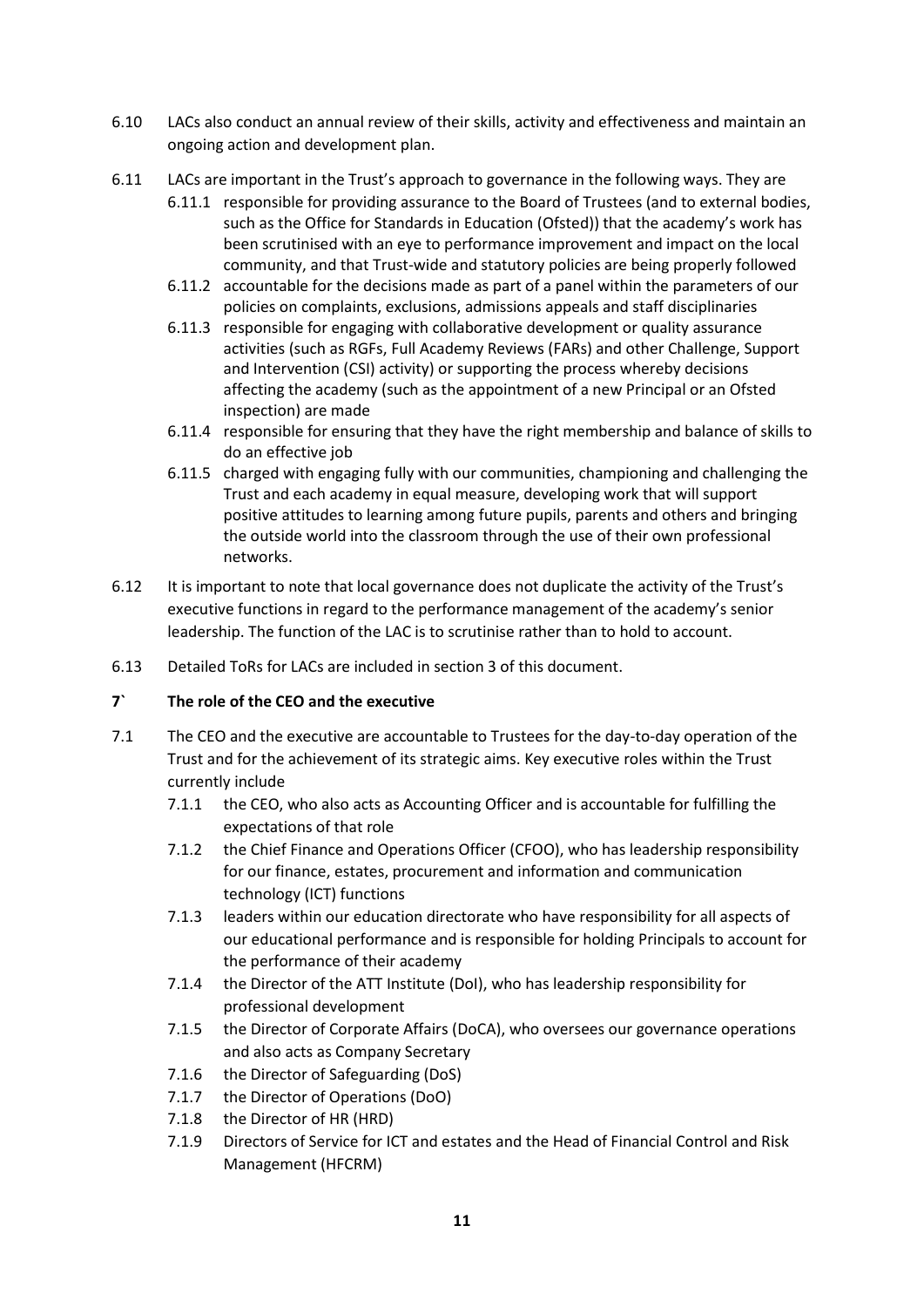- 7.1.10 Directors of Academy Improvement (DAIs) who oversee performance across one phase and region
- 7.1.11 the Principal in each of our academies.
- 7.2 The accountabilities of these roles are detailed within specific job and role descriptors and are not repeated here. The achievement of objectives by members of the executive is monitored by Trustees through the work of sub-committees and also via the professional development process.
- 7.3 Members of the executive attend governance forums at both national and local level. Each governance forum has an 'executive lead' (or 'leads'), as follows:
	- 7.3.1 For SOC, the NED
	- 7.3.2 For FRC, the CFOO
	- 7.3.3 For ARC, the DoCA
	- 7.3.5 For each LAC, the relevant Principal.
- 7.4 In order to maintain ethical separation between our executive and non-executive functions, it is not permitted for any Trust staff member to join our governance structures, unless they are an elected staff member of a Local Academy Committee.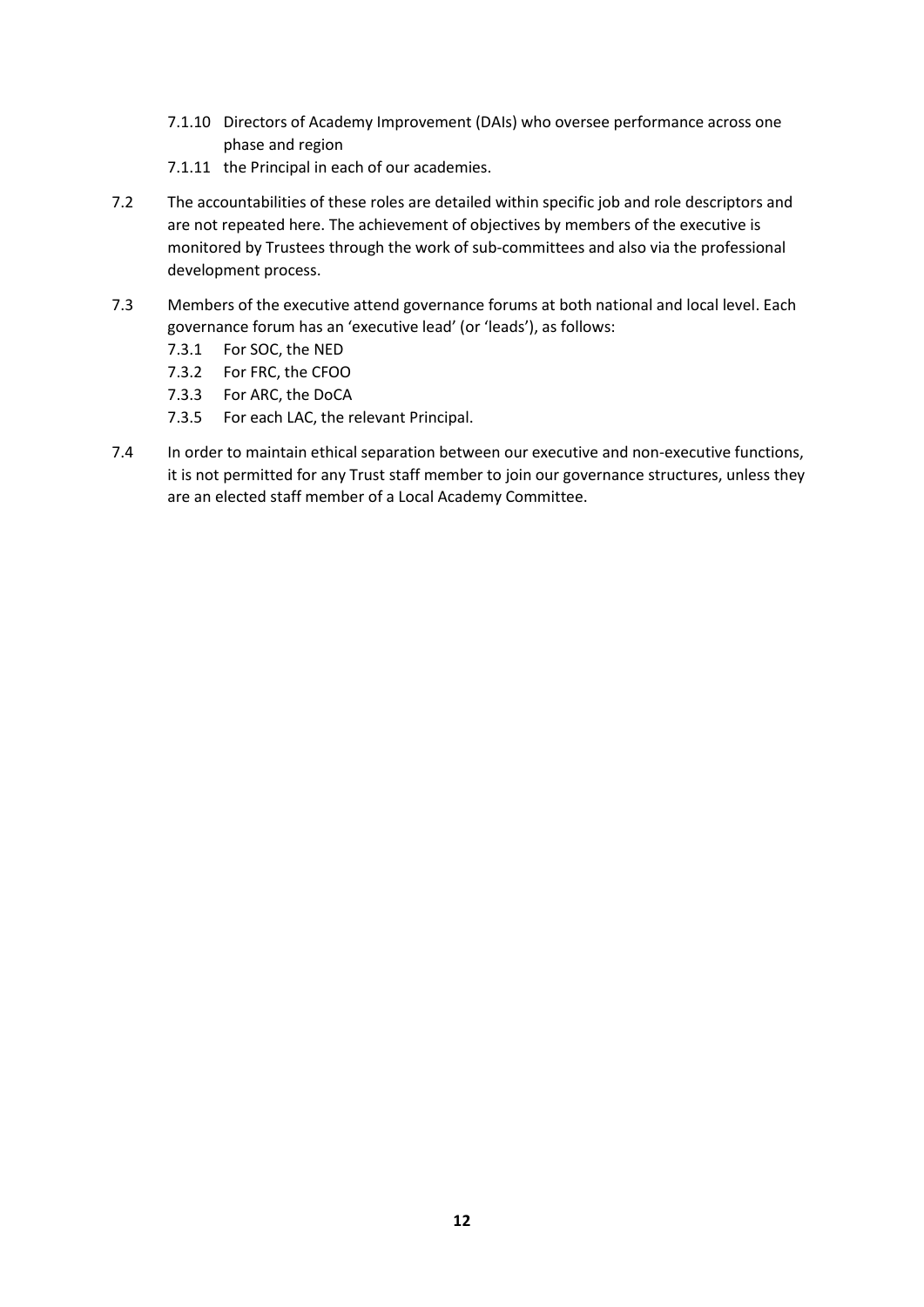#### **SECTION 2 – OUR SCHEME OF DELEGATION**

In the table below, many of the responsibilities assigned to the Trust Board will, in fact, be carried out, according to the Terms of Reference, by a subcommittee. Similarly, the CEO will delegate many of the responsibilities below to other members of the executive. Please see section 4 for a specific statement in regard to delegation to the Chair of Trustees.

This Scheme of Delegation should be read alongside our separate Financial Scheme of Delegation, which sets out the parameters for financial decision making within the Trust.

| <b>Trust governance level</b>                                                                                                                                                                                                                                                                                                                                                                                                                                                                                                                                               | <b>Trust executive level</b>                                                                                                                                                                                                                                                                                                                                                                                                                                                                                                                                                                                         | Academy governance level                                                                                                                                                                                                                                                                                                                                     | <b>Academy executive level</b>                                                                                                                                                                                                                                                                                                                                       |
|-----------------------------------------------------------------------------------------------------------------------------------------------------------------------------------------------------------------------------------------------------------------------------------------------------------------------------------------------------------------------------------------------------------------------------------------------------------------------------------------------------------------------------------------------------------------------------|----------------------------------------------------------------------------------------------------------------------------------------------------------------------------------------------------------------------------------------------------------------------------------------------------------------------------------------------------------------------------------------------------------------------------------------------------------------------------------------------------------------------------------------------------------------------------------------------------------------------|--------------------------------------------------------------------------------------------------------------------------------------------------------------------------------------------------------------------------------------------------------------------------------------------------------------------------------------------------------------|----------------------------------------------------------------------------------------------------------------------------------------------------------------------------------------------------------------------------------------------------------------------------------------------------------------------------------------------------------------------|
| <b>Strategy and leadership</b>                                                                                                                                                                                                                                                                                                                                                                                                                                                                                                                                              |                                                                                                                                                                                                                                                                                                                                                                                                                                                                                                                                                                                                                      |                                                                                                                                                                                                                                                                                                                                                              |                                                                                                                                                                                                                                                                                                                                                                      |
| Members will<br>review the effectiveness of<br>Trust leadership annually<br>The Trust Board will<br>set the vision and ethos of<br>the Trust and its academies<br>set the strategic objectives<br>of the Trust<br>determine the Trust's<br>approach to investment and<br>growth<br>monitor the effectiveness of<br>the Trust in delivering its<br>objectives<br>ensure the Trust Board and<br>ELT are equipped to lead<br>the Trust<br>approve the Trust-wide<br>Scheme of Delegation and<br><b>Terms of Reference</b><br>evaluate the effectiveness<br>of Trust governance | The CEO and executives will<br>ensure that activity is<br>designed to meet the<br>strategic objectives of the<br>Trust<br>be accountable for the<br>$\bullet$<br>delivery of Trust-wide<br>objectives<br>determine the executive<br>$\bullet$<br>structure and annual<br>delivery priorities<br>agree the strategic<br>$\bullet$<br>objectives of individual<br>academies<br>ensure systems are in place<br>$\bullet$<br>to deliver individual<br>academies' objectives<br>ensure appropriate<br>$\bullet$<br>procedures are in place to<br>inform an investment and<br>growth strategy (including<br>due diligence) | The LAC will<br>contribute local strategic<br>$\bullet$<br>knowledge to the vision and<br>objectives of the academy<br>monitor the effectiveness of<br>the academy in delivering<br>its objectives<br>ensure the needs of the<br>$\bullet$<br>local community are<br>reflected in the academy's<br>operations<br>ensure the LAC has the<br>skillset it needs | The Principal will<br>set a local vision, ethos and<br>set of objectives which are<br>in line with the expectations<br>of the Trust<br>ensure that activity is<br>$\bullet$<br>designed to meet these<br>objectives and secure<br>ongoing improvement for<br>the benefit of learners and<br>the community<br>be accountable for the<br>performance of the<br>academy |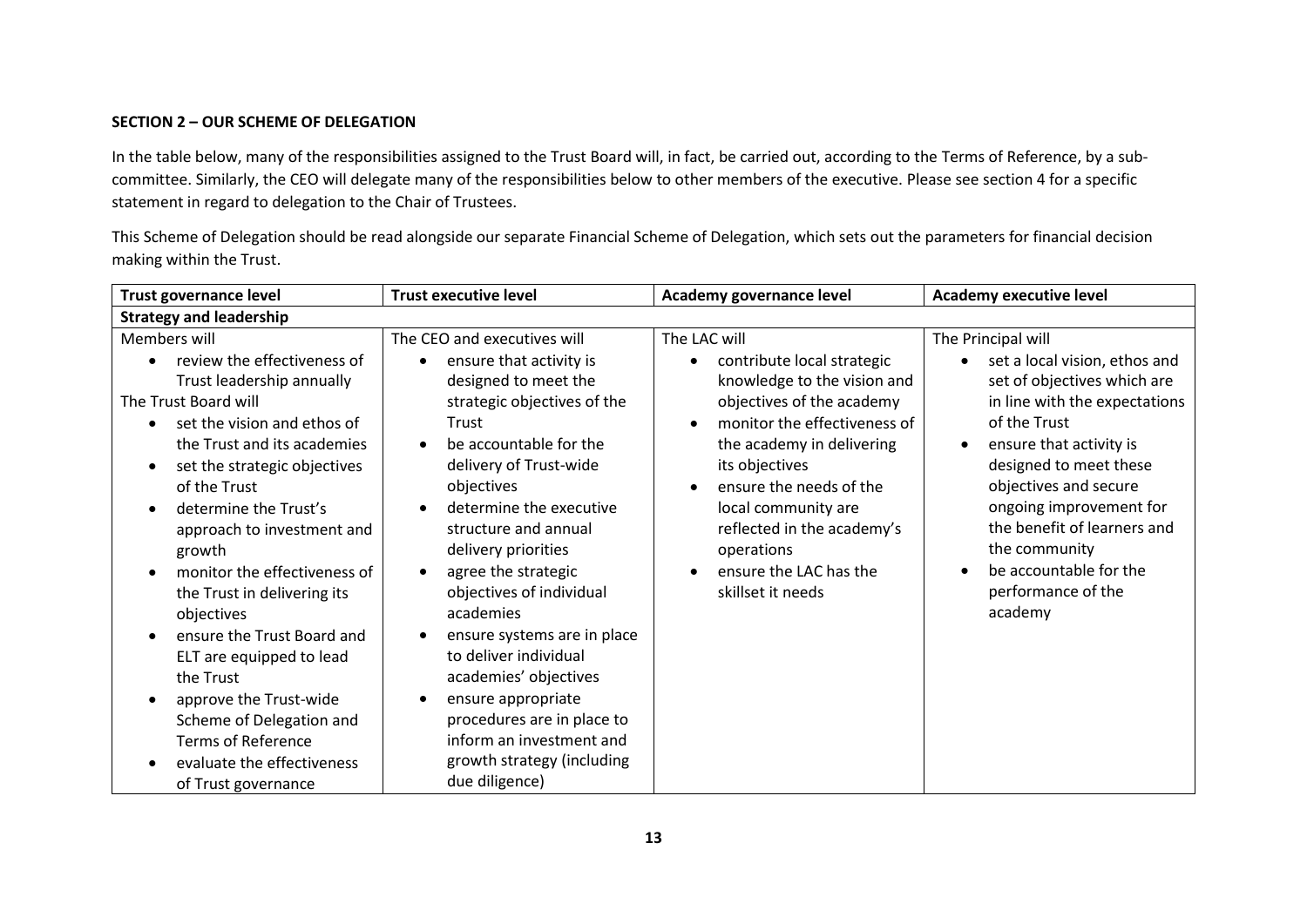| <b>Trust governance level</b>                                                                                                                                                                                                                                                                                                                                                                                                                                 | <b>Trust executive level</b>                                                                                                                                                                                                              | Academy governance level                                                                                                                                                                                                                                             | <b>Academy executive level</b>                                                                                                                                                                                                                                                                |
|---------------------------------------------------------------------------------------------------------------------------------------------------------------------------------------------------------------------------------------------------------------------------------------------------------------------------------------------------------------------------------------------------------------------------------------------------------------|-------------------------------------------------------------------------------------------------------------------------------------------------------------------------------------------------------------------------------------------|----------------------------------------------------------------------------------------------------------------------------------------------------------------------------------------------------------------------------------------------------------------------|-----------------------------------------------------------------------------------------------------------------------------------------------------------------------------------------------------------------------------------------------------------------------------------------------|
| Compliance                                                                                                                                                                                                                                                                                                                                                                                                                                                    |                                                                                                                                                                                                                                           |                                                                                                                                                                                                                                                                      |                                                                                                                                                                                                                                                                                               |
| The Trust Board will<br>ensure that there is<br>compliance with the<br>requirements of the<br>Academy Trust Handbook<br>and other relevant guidance<br>and legislation<br>ensure that individual<br>$\bullet$<br>academies are compliant<br>with relevant guidance and<br>legislation<br>ensure appropriate financial<br>controls are in place<br>ensure there is a Trust<br>register of business<br>interests and conflict of<br>interest procedure in place | The CEO and executives will<br>ensure that there are<br>$\bullet$<br>appropriate policies and<br>systems in place to ensure<br>compliance                                                                                                 | The LAC will<br>monitor the academy's<br>$\bullet$<br>compliance with relevant<br>policies and procedures<br>ensure there is an academy<br>level register of business<br>interests and conflicts of<br>interest procedure in place                                   | The Principal will<br>ensure that all aspects of<br>the academy's operation<br>comply with relevant<br>guidance and policies                                                                                                                                                                  |
| <b>Curriculum and standards</b>                                                                                                                                                                                                                                                                                                                                                                                                                               |                                                                                                                                                                                                                                           |                                                                                                                                                                                                                                                                      |                                                                                                                                                                                                                                                                                               |
| The Trust Board will<br>establish a curriculum vision<br>and ethos<br>agree and monitor<br>$\bullet$<br>educational objectives at<br>Trust and academy level<br>monitor the impact and<br>effectiveness of Trust-wide<br>academy improvement<br>processes                                                                                                                                                                                                     | The CEO and executives will<br>determine and monitor<br>$\bullet$<br>educational objectives at<br>Trust and academy level<br>ensure there are<br>$\bullet$<br>appropriate systems in<br>place to enable continuous<br>academy improvement | The LAC will<br>monitor the delivery of<br>$\bullet$<br>educational objectives at<br>academy level<br>appoint a lead member for<br>$\bullet$<br>monitoring the<br>performance of those with<br><b>Special Educational Needs</b><br>(SEN) and disadvantaged<br>groups | The Principal will<br>lead the setting of the<br>academy Evaluation and<br>Improvement Plan (EIP) and<br>appropriate objectives<br>ensure that all activity is<br>designed to deliver<br>continuous improvement<br>ensure that the<br>requirements of the Trust's<br>curriculum ethos are met |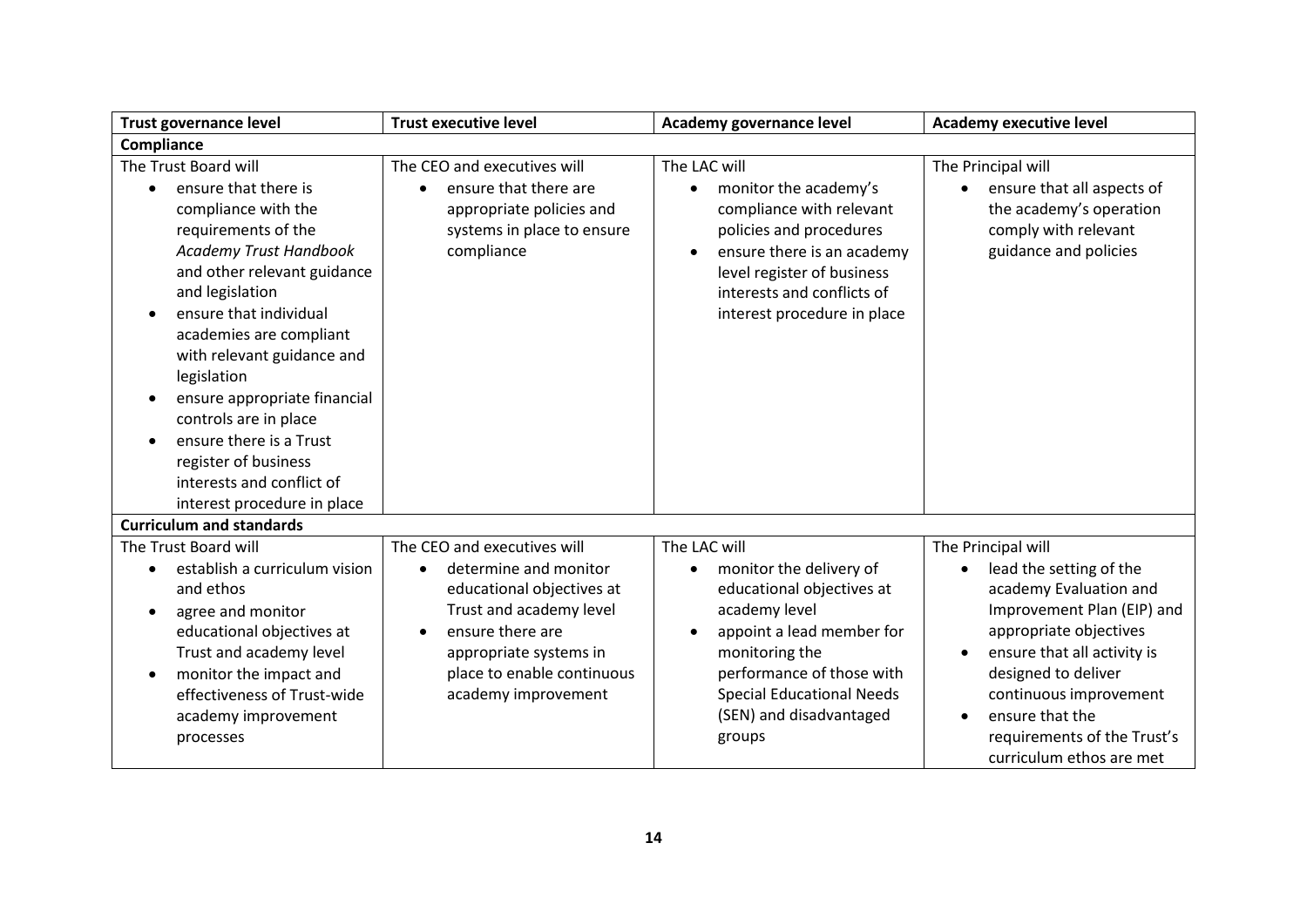| <b>Trust governance level</b>                                                                                                                                                                                                                        | <b>Trust executive level</b>                                                                                                                                                                                                                                                                                                                     | Academy governance level                                                                                                                                                                                                                                                                                                           | <b>Academy executive level</b>                                                                                                                                                                                                                                                                          |
|------------------------------------------------------------------------------------------------------------------------------------------------------------------------------------------------------------------------------------------------------|--------------------------------------------------------------------------------------------------------------------------------------------------------------------------------------------------------------------------------------------------------------------------------------------------------------------------------------------------|------------------------------------------------------------------------------------------------------------------------------------------------------------------------------------------------------------------------------------------------------------------------------------------------------------------------------------|---------------------------------------------------------------------------------------------------------------------------------------------------------------------------------------------------------------------------------------------------------------------------------------------------------|
| Safeguarding                                                                                                                                                                                                                                         |                                                                                                                                                                                                                                                                                                                                                  |                                                                                                                                                                                                                                                                                                                                    |                                                                                                                                                                                                                                                                                                         |
| The Trust Board will<br>approve the Trust-wide<br>$\bullet$<br>safeguarding policy,<br>ensuring it complies with<br>relevant legislation<br>appoint a lead Trustee for<br>safeguarding<br>monitor the impact of Trust-<br>wide safeguarding activity | The CEO and executives will<br>ensure that the Trust-wide<br>$\bullet$<br>safeguarding policy and<br>activity complies with<br>relevant legislation and best<br>practice<br>ensure that systems are in<br>place to support the<br>effective delivery of<br>safeguarding work<br>monitor the impact of<br>$\bullet$<br>safeguarding work          | The LAC will<br>monitor the impact of<br>$\bullet$<br>safeguarding work within<br>the academy<br>appoint a lead member for<br>monitoring safeguarding<br>respond to any safeguarding<br>concerns raised about the<br>Principal                                                                                                     | The Principal will<br>ensure that the principles of<br>$\bullet$<br>the safeguarding policy are<br>complied with and that<br>safeguarding activity is<br>appropriately resourced and<br>embedded<br>appoint an appropriately<br>$\bullet$<br>qualified Designated<br>Safeguarding Lead (DSL)            |
| Admissions, exclusions and complaints                                                                                                                                                                                                                |                                                                                                                                                                                                                                                                                                                                                  |                                                                                                                                                                                                                                                                                                                                    |                                                                                                                                                                                                                                                                                                         |
| The Trust Board will<br>ensure that our policies in<br>relation to exclusions and<br>complaints are compliant<br>with legislation and<br>guidance<br>set the Trust-wide<br>admissions policy                                                         | The CEO and executives will<br>ensure that there is regular<br>training in the<br>implementation of statutory<br>policies relating to<br>admissions, exclusions and<br>complaints<br>lead the commissioning of<br>$\bullet$<br>independent panels in<br>respect of either admissions<br>or exclusions<br>approve all plans for<br>academy growth | The LAC will<br>form a panel to take<br>decisions as part of our<br>policies in relation to<br>complaints, exclusions and<br>admissions appeals<br>monitor the application of<br>our admissions, exclusions<br>and complaints policies<br>within the academy<br>review any proposed<br>changes to local admissions<br>arrangements | The Principal will<br>ensure that policy is<br>followed in relation to<br>student issues<br>ensure that all staff are<br>aware of their<br>responsibilities within<br>relevant policies<br>review academy admission<br>numbers on an annual basis<br>with a view to ongoing<br>growth where appropriate |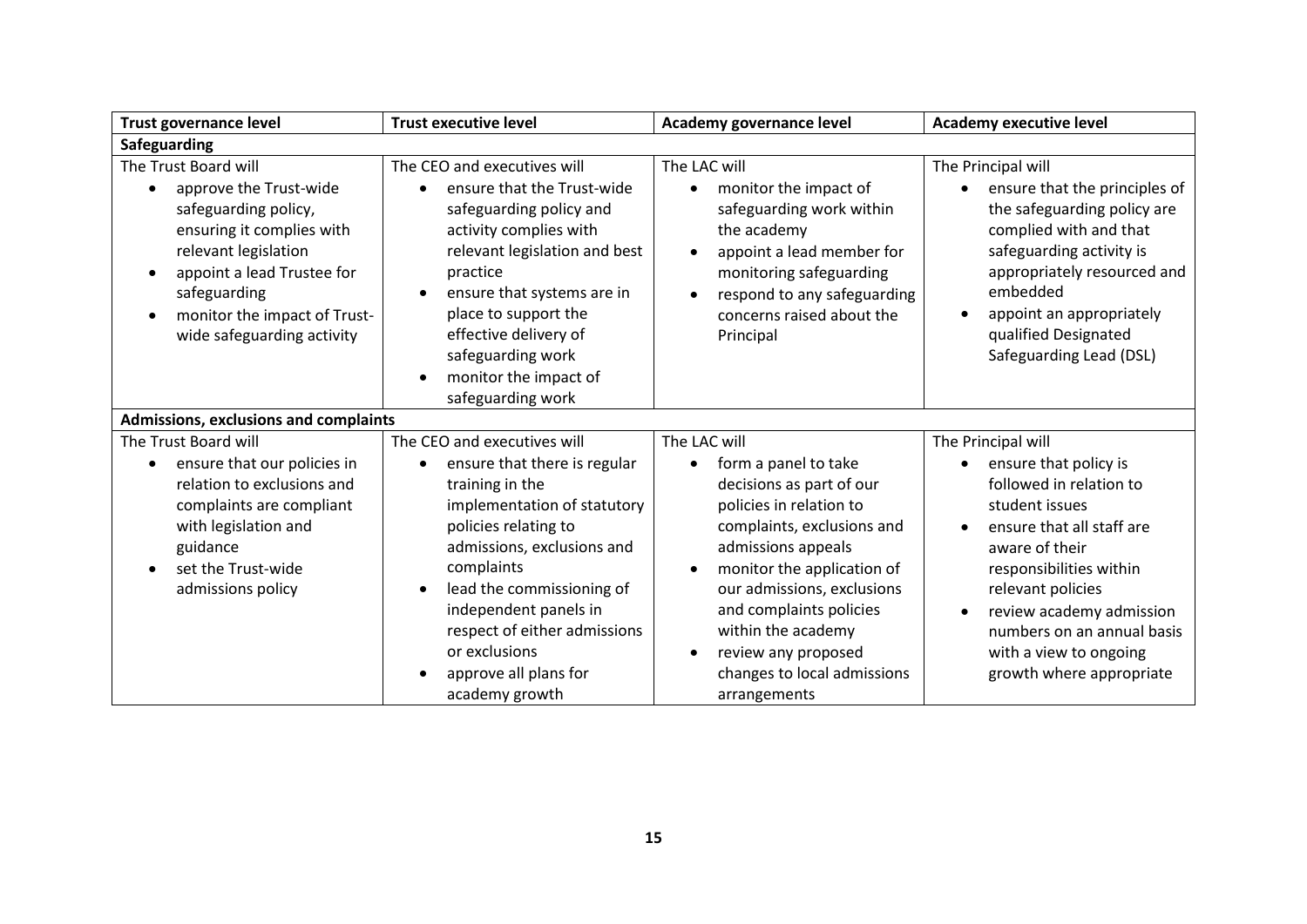| <b>Trust governance level</b>                                                                                                                                                                                                                                                                                                     | <b>Trust executive level</b>                                                                                                                                                                                                                                                  | Academy governance level                                                                                                                   | <b>Academy executive level</b>                                                                                                                        |
|-----------------------------------------------------------------------------------------------------------------------------------------------------------------------------------------------------------------------------------------------------------------------------------------------------------------------------------|-------------------------------------------------------------------------------------------------------------------------------------------------------------------------------------------------------------------------------------------------------------------------------|--------------------------------------------------------------------------------------------------------------------------------------------|-------------------------------------------------------------------------------------------------------------------------------------------------------|
| <b>Inspections and external liaison</b>                                                                                                                                                                                                                                                                                           |                                                                                                                                                                                                                                                                               |                                                                                                                                            |                                                                                                                                                       |
| The Trust Board will<br>proactively engage with the<br><b>Department for Education</b><br>(DfE), Education and Skills<br>Funding Agency (ESFA) and<br>Ofsted in regard to external<br>views of performance<br>monitor external views and<br>ensure that action is taken<br>to improve performance<br>where difficulties are cited | The CEO and executives will<br>ensure that our<br>$\bullet$<br>relationships with the DfE,<br>ESFA, Ofsted and others are<br>robust and professional in<br>support of our academy<br>improvement strategy<br>ensure that external views<br>are understood and<br>responded to | The LAC will<br>support any external<br>reviews (e.g. by Ofsted) by<br>contributing a governance<br>perspective                            | The Principal will<br>ensure that sufficient<br>attention is given to the<br>views of Ofsted and others<br>in determining the<br>academy's objectives |
| <b>Audit</b>                                                                                                                                                                                                                                                                                                                      |                                                                                                                                                                                                                                                                               |                                                                                                                                            |                                                                                                                                                       |
| Members will<br>appoint the Trust's auditors<br>and receive the annual<br>accounts<br>The Trust Board will<br>appoint an appropriately<br>$\bullet$<br>qualified ARC<br>determine the focus of<br>$\bullet$<br>audit activity and monitor<br>the response to audit<br>reports                                                     | The CEO and executives will<br>ensure that an appropriate<br>$\bullet$<br>programme for internal<br>audit is developed<br>ensure that audit reports<br>$\bullet$<br>are responded to<br>ensure that appropriate<br>$\bullet$<br>executive audit operations<br>are in place    | The LAC will<br>engage with internal audit<br>$\bullet$<br>processes and monitor the<br>implementation of any<br>action plans which emerge | The Principal will<br>ensure that relevant issues<br>within audit reports are<br>addressed                                                            |
| <b>Risk</b>                                                                                                                                                                                                                                                                                                                       |                                                                                                                                                                                                                                                                               |                                                                                                                                            |                                                                                                                                                       |
| The Trust Board will<br>monitor the Trust-wide risk<br>register and ensure that risk<br>is being mitigated                                                                                                                                                                                                                        | The CEO and executives will<br>ensure that risks are<br>$\bullet$<br>appropriately identified and<br>mitigated                                                                                                                                                                | The LAC will<br>monitor the academy level<br>risk register                                                                                 | The Principal will<br>ensure that risks are<br>identified and appropriate<br>mitigation put in place                                                  |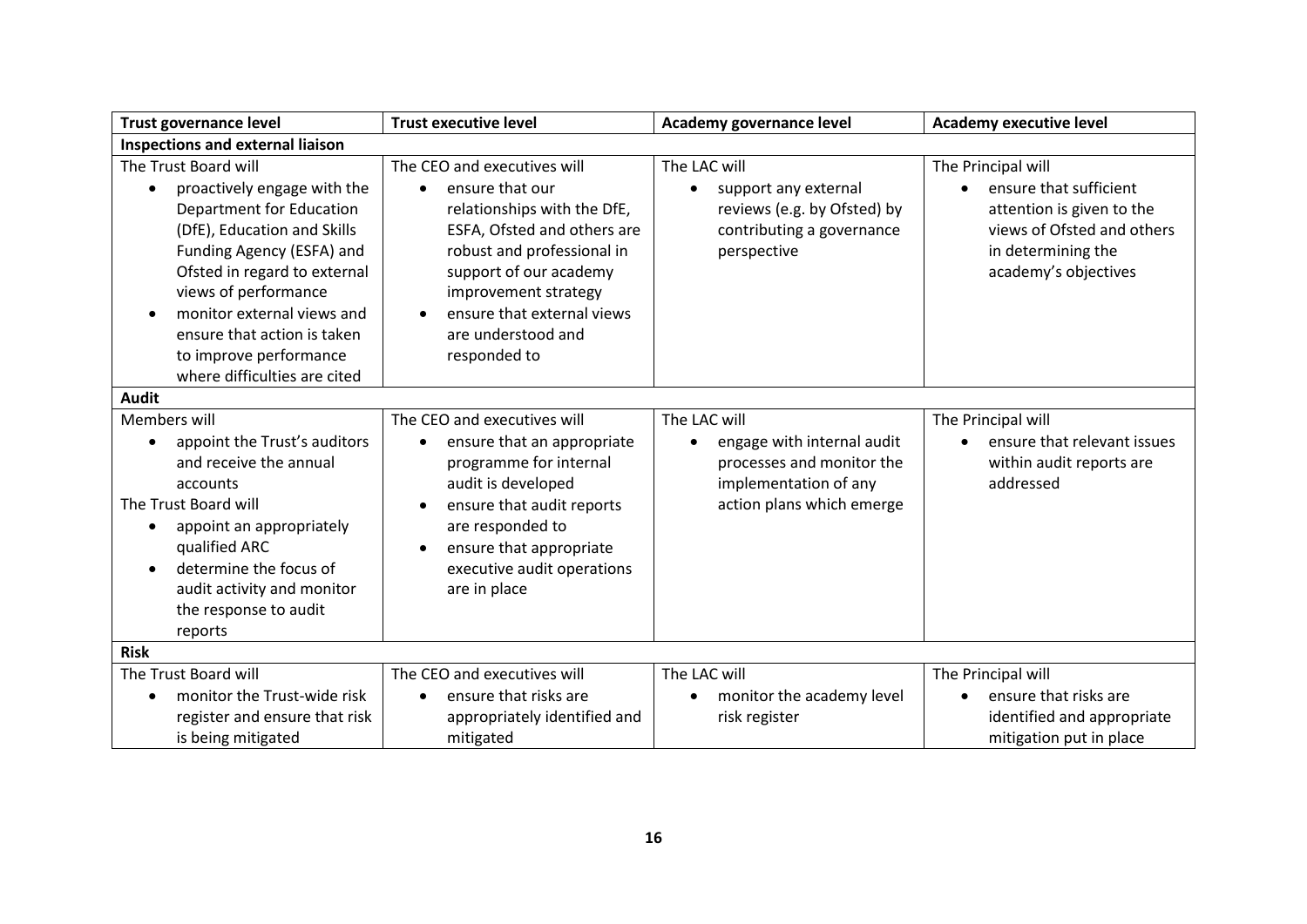| <b>Trust governance level</b>                                                                                                                                                                                                                                                                                                                                                                                                                                                                                                                                                                                                                                                                                                                                | <b>Trust executive level</b>                                                                                                                                                                                                                                                                                                                                                                                                                                                                                                                                                             | Academy governance level                                                                                                                                                                                                                                                  | <b>Academy executive level</b>                                                                                                                                                                                                                                                                                                                              |
|--------------------------------------------------------------------------------------------------------------------------------------------------------------------------------------------------------------------------------------------------------------------------------------------------------------------------------------------------------------------------------------------------------------------------------------------------------------------------------------------------------------------------------------------------------------------------------------------------------------------------------------------------------------------------------------------------------------------------------------------------------------|------------------------------------------------------------------------------------------------------------------------------------------------------------------------------------------------------------------------------------------------------------------------------------------------------------------------------------------------------------------------------------------------------------------------------------------------------------------------------------------------------------------------------------------------------------------------------------------|---------------------------------------------------------------------------------------------------------------------------------------------------------------------------------------------------------------------------------------------------------------------------|-------------------------------------------------------------------------------------------------------------------------------------------------------------------------------------------------------------------------------------------------------------------------------------------------------------------------------------------------------------|
| <b>Finance</b>                                                                                                                                                                                                                                                                                                                                                                                                                                                                                                                                                                                                                                                                                                                                               |                                                                                                                                                                                                                                                                                                                                                                                                                                                                                                                                                                                          |                                                                                                                                                                                                                                                                           |                                                                                                                                                                                                                                                                                                                                                             |
| The Trust Board will<br>appoint an Accounting<br>Officer and an appropriately<br>qualified CFOO<br>agree the Trust-wide<br>$\bullet$<br>funding model<br>scrutinise and agree the<br>$\bullet$<br>Trust-wide budget<br>agree the Trust's financial<br>$\bullet$<br>scheme of delegation and<br>appropriate finance-related<br>policies<br>approve any extraordinary<br>financial decisions which are<br>outside the scope of the<br>agreed budget in line with<br>the financial scheme of<br>delegation<br>assure themselves that<br>adequate and appropriate<br>insurance and indemnities<br>are in place<br>agree Trust-wide<br>$\bullet$<br>approaches to income<br>generation<br>monitor the impact of<br>specific government grants<br>across the Trust | The CEO and executives will<br>determine a Trust-wide and<br>$\bullet$<br>academy level budget which<br>meets the requirements of<br>the Trust-wide funding<br>model and will enable<br>academies to thrive<br>ensure that financial<br>objectives are met in all that<br>the Trust does<br>ensure that adequate and<br>$\bullet$<br>appropriate insurance and<br>indemnities are in place<br>ensure appropriate financial<br>procedures and support are<br>in place<br>ensure that regular<br>$\bullet$<br>management accounts are<br>provided to Trustees and to<br>academy Principals | The LAC will<br>monitor the impact of<br>$\bullet$<br>financial decisions on the<br>performance of the<br>academy<br>monitor the impact of<br>specific government and<br>other grants within the<br>academy<br>contribute to academy level<br>plans for income generation | The Principal will<br>ensure that the academy's<br>budget and financial<br>objectives are met<br>ensure academy level<br>compliance with financial<br>procedures<br>ensure that specific<br>government grants are<br>directed to the areas where<br>they will deliver most<br>impact<br>consider opportunities for<br>income generation at<br>academy level |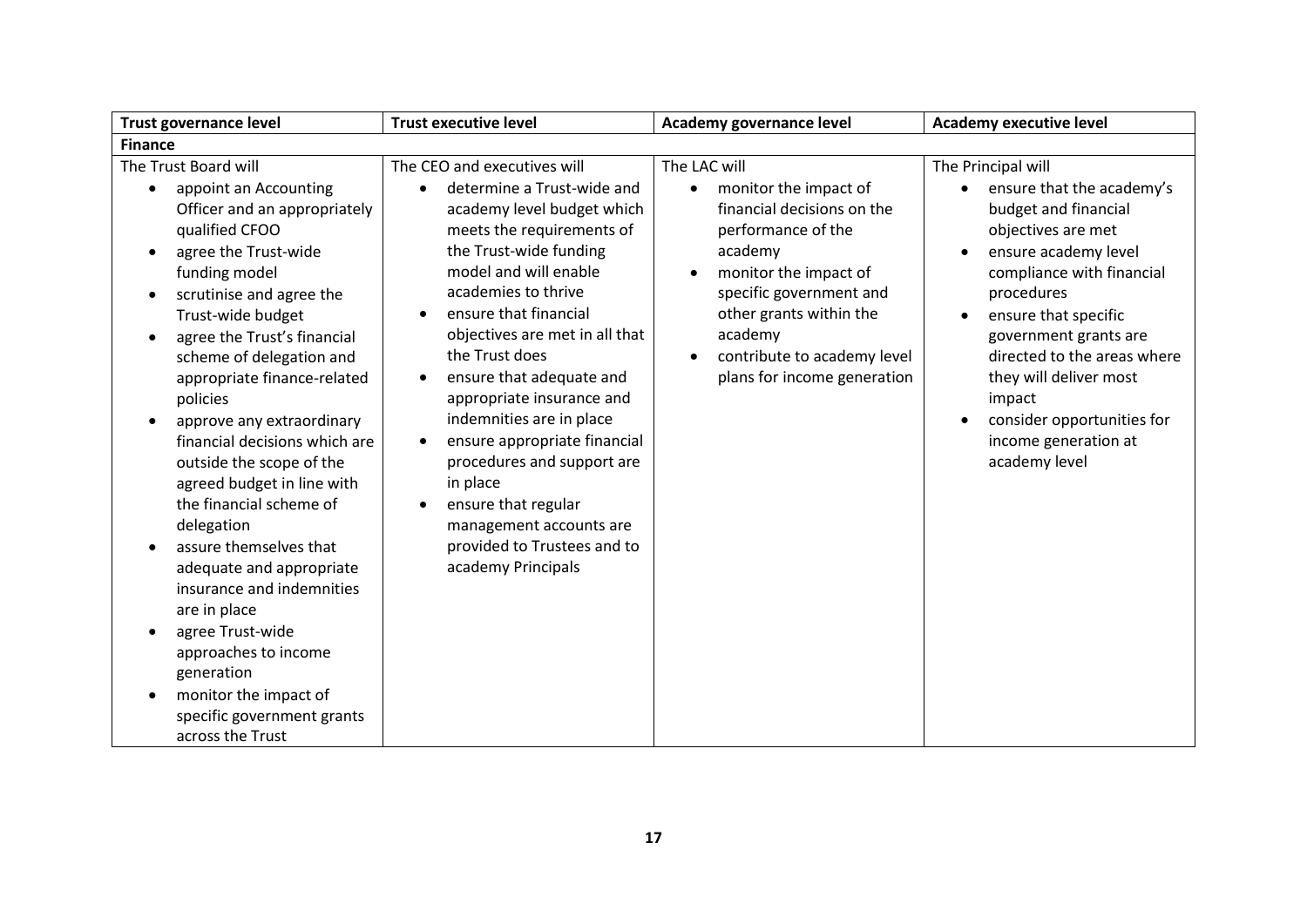| <b>Trust governance level</b>                                                                                                                                                                                                                                                                          | <b>Trust executive level</b>                                                                                                                                                                                                                                                                                                                                                              | Academy governance level                                                                                                     | <b>Academy executive level</b>                                                                                                                                                                                                                                                                   |
|--------------------------------------------------------------------------------------------------------------------------------------------------------------------------------------------------------------------------------------------------------------------------------------------------------|-------------------------------------------------------------------------------------------------------------------------------------------------------------------------------------------------------------------------------------------------------------------------------------------------------------------------------------------------------------------------------------------|------------------------------------------------------------------------------------------------------------------------------|--------------------------------------------------------------------------------------------------------------------------------------------------------------------------------------------------------------------------------------------------------------------------------------------------|
| Procurement                                                                                                                                                                                                                                                                                            |                                                                                                                                                                                                                                                                                                                                                                                           |                                                                                                                              |                                                                                                                                                                                                                                                                                                  |
| The Trust Board will<br>approve the Trust-wide<br>procurement strategy and<br>monitor its impact on our<br>strategic objectives                                                                                                                                                                        | The CEO and executives will<br>ensure that the<br>$\bullet$<br>procurement strategy<br>complies with relevant<br>legislation and guidance and<br>is focused on delivering<br>both value and quality for<br>our students                                                                                                                                                                   | The LAC will<br>contribute local knowledge<br>$\bullet$<br>to the implementation of<br>the procurement strategy              | The Principal will<br>ensure that the<br>$\bullet$<br>procurement strategy and<br>policy are followed within<br>the academy                                                                                                                                                                      |
| <b>Assets and premises</b>                                                                                                                                                                                                                                                                             |                                                                                                                                                                                                                                                                                                                                                                                           |                                                                                                                              |                                                                                                                                                                                                                                                                                                  |
| The Trust Board will<br>approve the Trust-wide<br>$\bullet$<br>asset management strategy<br>determine any change in<br>the use of assets and<br>approve any disposal or<br>acquisition of land<br>monitor the impact of the<br>asset management and<br>estates strategy on our<br>strategic objectives | The CEO and executives will<br>ensure the Trust maintains<br>$\bullet$<br>and keeps under review a<br>fixed asset register<br>determine a long term<br>$\bullet$<br>estates and asset<br>management strategy for<br>the Trust and for individual<br>academies within it<br>make applications for grants<br>and other funding which<br>will improve the condition<br>of the Trust's estate | The LAC will<br>contribute local knowledge<br>$\bullet$<br>to the determination of an<br>estates strategy for the<br>academy | The Principal will<br>be responsible for the day-<br>$\bullet$<br>to-day management of the<br>estate and assets, including<br>its upkeep and maintenance<br>and responding to any<br>urgent matters<br>contribute to the<br>determination of a long-<br>term estates strategy for<br>the academy |
| Whistleblowing                                                                                                                                                                                                                                                                                         |                                                                                                                                                                                                                                                                                                                                                                                           |                                                                                                                              |                                                                                                                                                                                                                                                                                                  |
| The Trust Board will<br>approve the Trust-wide<br>whistleblowing<br>ensure that whistleblowing<br>concerns can be raised via<br>the Audit and Risk<br>Committee chair                                                                                                                                  | The CEO and executives will<br>develop a whistleblowing<br>٠<br>policy which is in line with<br>legislative and best practice<br>requirements<br>promote an open and<br>$\bullet$<br>transparent culture for all                                                                                                                                                                          | The LAC will<br>ensure the whistleblowing<br>$\bullet$<br>policy is applied and known<br>about within the academy            | The Principal will<br>ensure there is an open and<br>transparent culture within<br>the academy and ensure all<br>staff are aware of the<br>whistleblowing policy and<br>procedures                                                                                                               |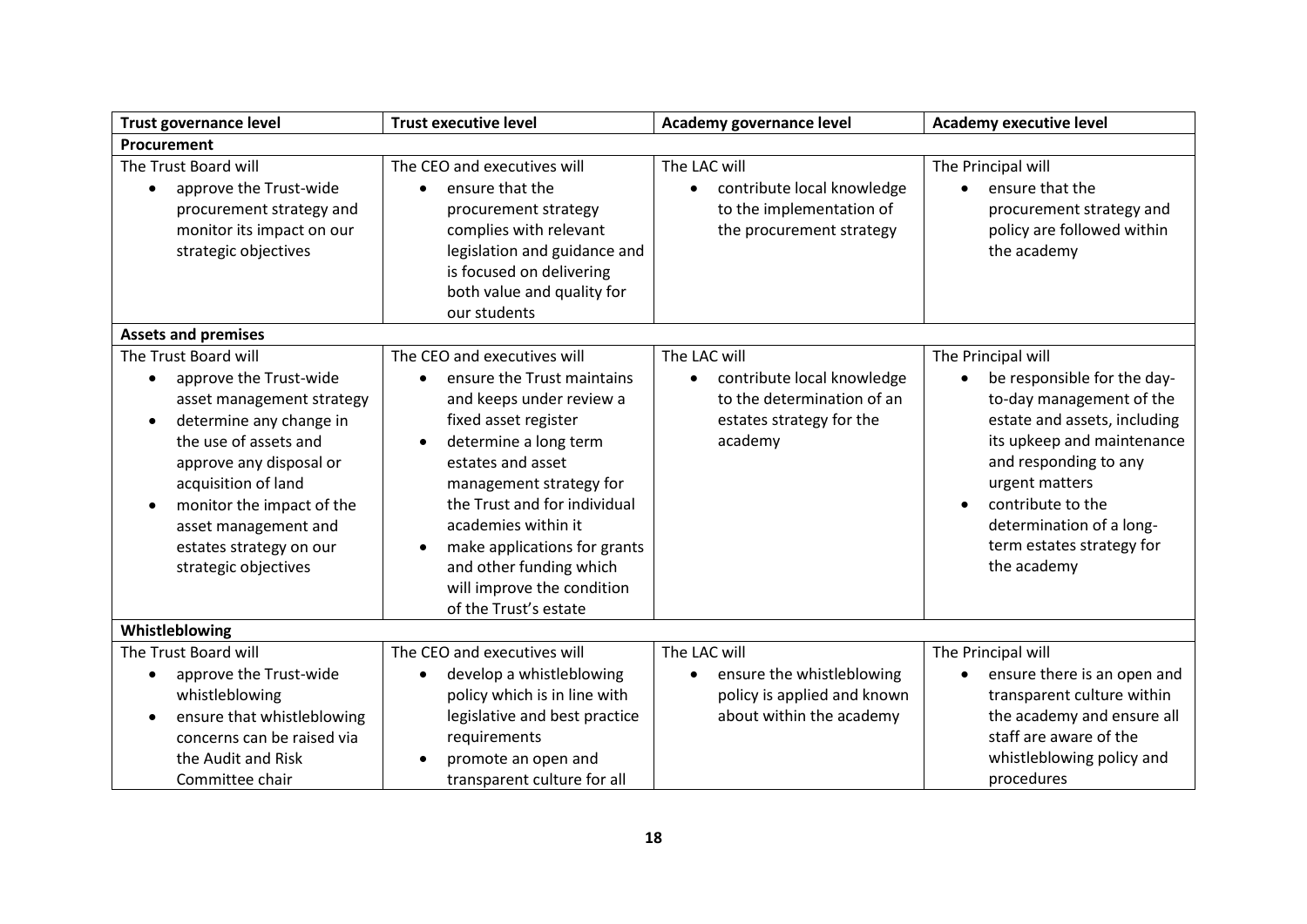| <b>Trust governance level</b>                                                                                                                                                                                                                                                                                                                                                                                                                                                                                                                                                                                                                                                                                                                                                                                                 | <b>Trust executive level</b>                                                                                                                                                                                                                                                                                                                                                                                                                                                                       | Academy governance level                                                                                                                                                                                                                                                                                          | <b>Academy executive level</b>                                                                                                                                                                                                                                                                                                                                             |
|-------------------------------------------------------------------------------------------------------------------------------------------------------------------------------------------------------------------------------------------------------------------------------------------------------------------------------------------------------------------------------------------------------------------------------------------------------------------------------------------------------------------------------------------------------------------------------------------------------------------------------------------------------------------------------------------------------------------------------------------------------------------------------------------------------------------------------|----------------------------------------------------------------------------------------------------------------------------------------------------------------------------------------------------------------------------------------------------------------------------------------------------------------------------------------------------------------------------------------------------------------------------------------------------------------------------------------------------|-------------------------------------------------------------------------------------------------------------------------------------------------------------------------------------------------------------------------------------------------------------------------------------------------------------------|----------------------------------------------------------------------------------------------------------------------------------------------------------------------------------------------------------------------------------------------------------------------------------------------------------------------------------------------------------------------------|
| <b>HR</b>                                                                                                                                                                                                                                                                                                                                                                                                                                                                                                                                                                                                                                                                                                                                                                                                                     |                                                                                                                                                                                                                                                                                                                                                                                                                                                                                                    |                                                                                                                                                                                                                                                                                                                   |                                                                                                                                                                                                                                                                                                                                                                            |
| Members will<br>appoint Member-appointed<br>Trustees<br>The Trust Board will<br>co-opt Trustees if needed<br>$\bullet$<br>approve the appointment of<br><b>LAC Chairs and Vice Chairs</b><br>appoint the CEO, CFOO and<br>$\bullet$<br>governance professional<br>be engaged in the<br>appointment process for<br>academy Principals and<br>other senior leaders<br>establish a vision and ethos<br>$\bullet$<br>for its work as an employer<br>approve as required all HR-<br>٠<br>related policies (including<br>Terms and Conditions of<br>Employment)<br>monitor the impact of pay<br>progression decisions on<br>the achievement of<br>strategic objectives<br>monitor the impact of our<br>workforce on strategic<br>objectives<br>determine CEO and senior<br>executive remuneration in<br>line with national guidance | The CEO and executives will<br>appoint senior leaders<br>$\bullet$<br>(including academy<br>Principals) and lead any<br>processes in respect of<br>those individuals<br>agree the arrangements for<br>$\bullet$<br>academy pay progression<br>and staffing structures<br>based on recommendations<br>from the Principal<br>ensure that the people<br>$\bullet$<br>culture within the Trust is in<br>line with the vision and<br>ethos<br>ensure that LACs are<br>properly supported and<br>clerked | The LAC will<br>propose its Chair and Vice<br>$\bullet$<br>Chair to the Board<br>appoint LAC members as<br>$\bullet$<br>needed<br>support the process for<br>senior academy<br>appointments<br>form a panel to take<br>decisions as part of our<br>policies in relation to staff<br>grievances and disciplinaries | The Principal will<br>appoint staff to the<br>academy<br>ensure that Trust-wide<br>employment policies are<br>implemented within the<br>academy<br>lead all processes relating to<br>staffing structures and pay<br>progression within the<br>academy<br>ensure that the views of<br>$\bullet$<br>staff and others are taken<br>into account in the work of<br>the academy |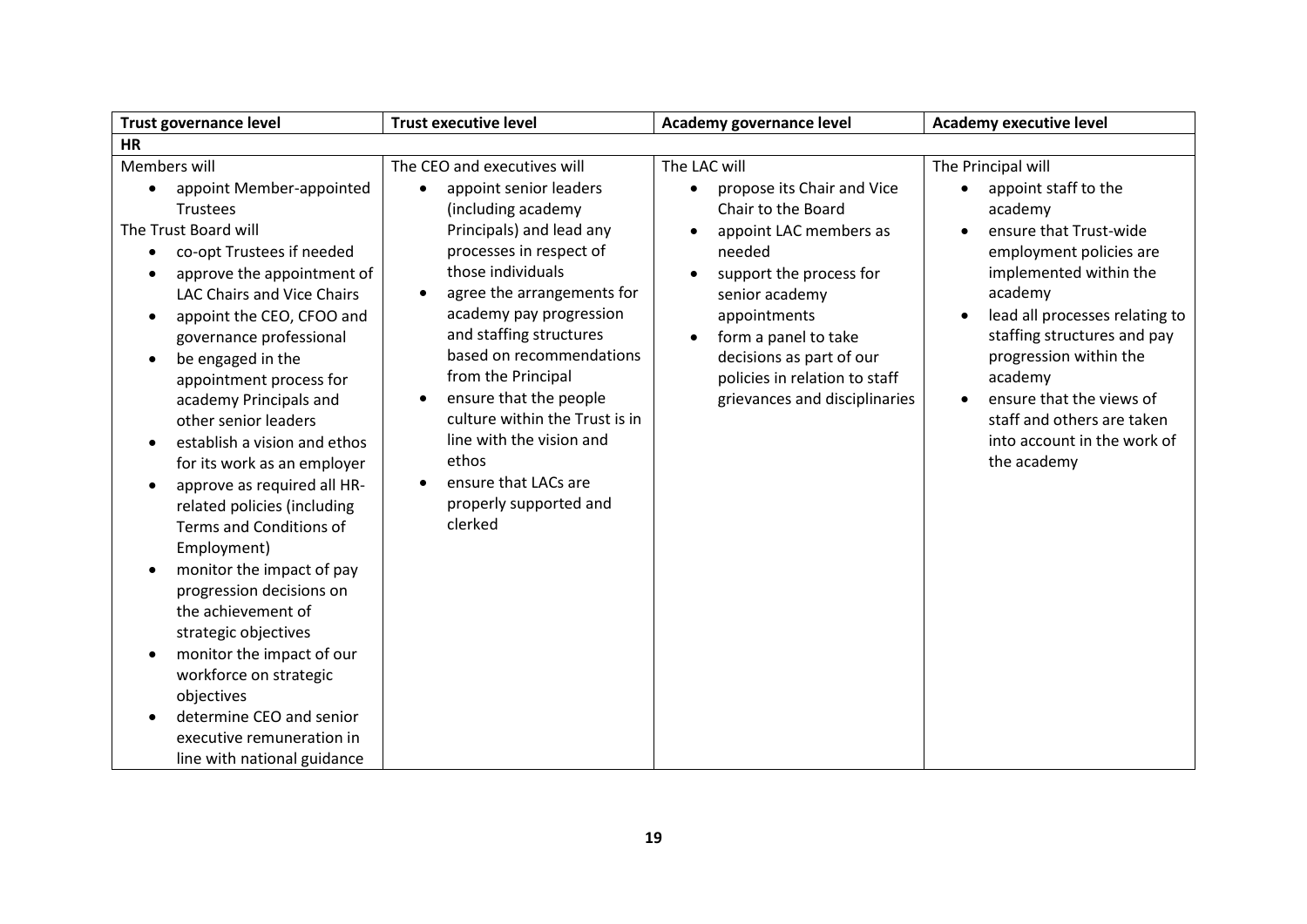| <b>Trust governance level</b>                                                                                                                                                                                  | <b>Trust executive level</b>                                                                                                                                                                                                                                                                                                 | Academy governance level                                                                                                                        | <b>Academy executive level</b>                                                                                                                                                                                                                                             |
|----------------------------------------------------------------------------------------------------------------------------------------------------------------------------------------------------------------|------------------------------------------------------------------------------------------------------------------------------------------------------------------------------------------------------------------------------------------------------------------------------------------------------------------------------|-------------------------------------------------------------------------------------------------------------------------------------------------|----------------------------------------------------------------------------------------------------------------------------------------------------------------------------------------------------------------------------------------------------------------------------|
| <b>Professional development</b>                                                                                                                                                                                |                                                                                                                                                                                                                                                                                                                              |                                                                                                                                                 |                                                                                                                                                                                                                                                                            |
| The Trust Board will<br>ensure that there is a<br>programme of mandatory<br>and developmental training<br>for Trustees<br>set the Trust's approach to<br>$\bullet$<br>performance development<br>and appraisal | The CEO and executives will<br>provide the framework for<br>$\bullet$<br>mandatory and<br>developmental training<br>provide regular<br>$\bullet$<br>opportunities for<br>collaborative learning and<br>development<br>monitor the performance of<br>$\bullet$<br>staff as part of the<br>professional development<br>process | The LAC will<br>ensure they keep their skills<br>$\bullet$<br>and knowledge up to date<br>by completing mandatory<br>and developmental training | The Principal will<br>ensure that there are<br>opportunities for regular<br>staff development<br>ensure that mandatory and<br>developmental training is<br>completed<br>robustly monitor the<br>performance of staff as part<br>of the professional<br>development process |
| ICT and digital strategy                                                                                                                                                                                       |                                                                                                                                                                                                                                                                                                                              |                                                                                                                                                 |                                                                                                                                                                                                                                                                            |
| The Trust Board will<br>approve the Trust-wide<br>digital strategy and monitor<br>its impact                                                                                                                   | The CEO and executives will<br>ensure that our digital<br>$\bullet$<br>strategy will enable us to<br>function dynamically and<br>our learners to be well<br>prepared for life and work                                                                                                                                       | The LAC will<br>monitor the<br>$\bullet$<br>implementation and impact<br>of the digital strategy                                                | The Principal will<br>ensure that digital literacy is<br>emphasised within the<br>curriculum<br>contribute to Trust-wide<br>thinking on the future of<br>our digital strategy                                                                                              |
| <b>Policies and governance</b>                                                                                                                                                                                 |                                                                                                                                                                                                                                                                                                                              |                                                                                                                                                 |                                                                                                                                                                                                                                                                            |
| The Trust Board will<br>approve all policies required<br>$\bullet$<br>by statute, legislation or<br>good practice<br>monitor the impact of Trust-<br>$\bullet$<br>wide policies upon our<br>objectives         | The CEO and executives will<br>ensure that the policy<br>$\bullet$<br>framework provided is<br>legally compliant and<br>supportive to senior leaders<br>within academies                                                                                                                                                     | The LAC will<br>monitor the<br>$\bullet$<br>implementation and impact<br>of policies within the<br>academy                                      | The Principal will<br>ensure that policy<br>$\bullet$<br>frameworks are applied<br>consistently within the<br>academy<br>develop any localised policy<br>elements or procedures<br>required                                                                                |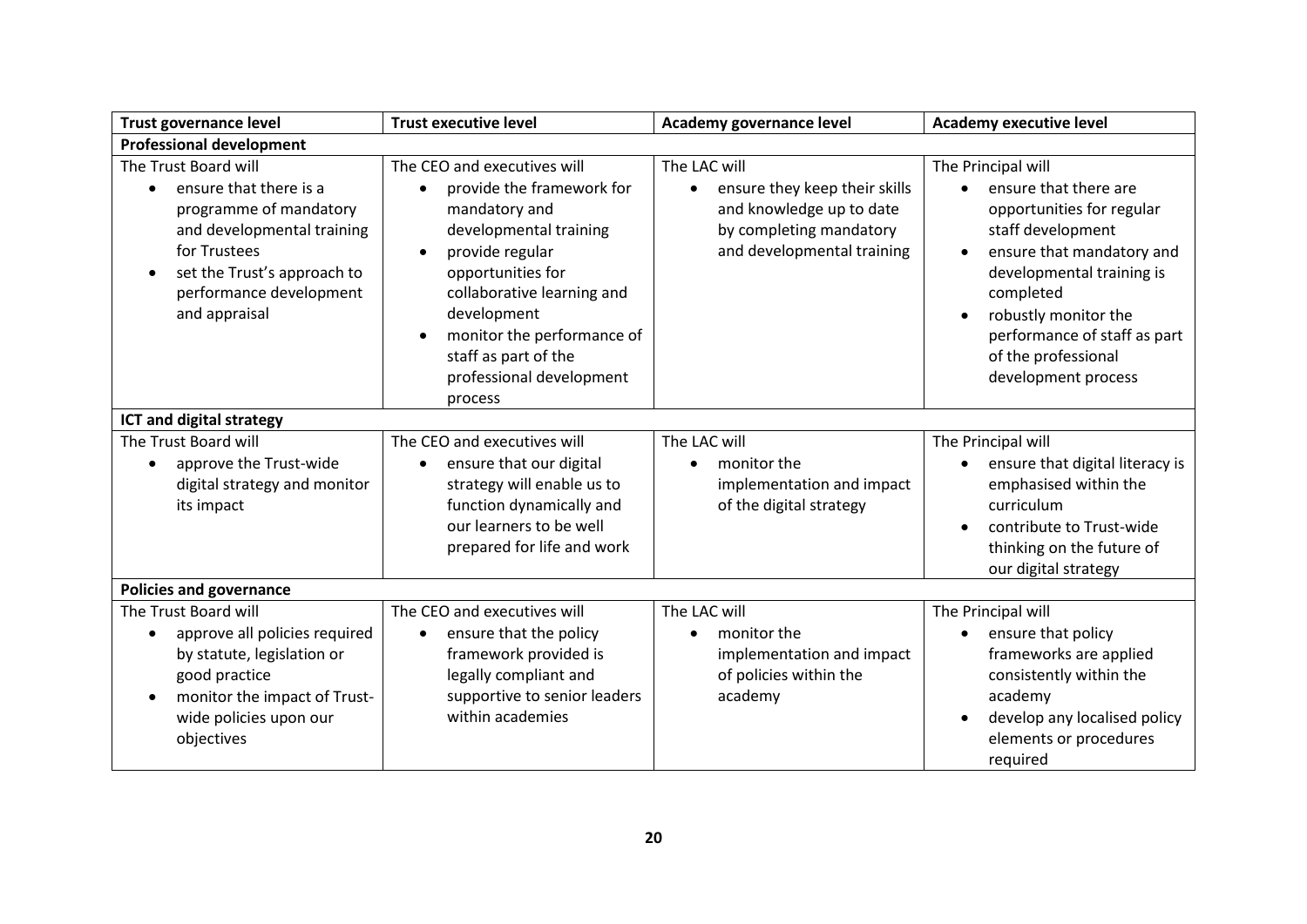| <b>Trust governance level</b>                                                                                                                                                                          | <b>Trust executive level</b>                                                                                                                                                                                                                                                                                                              | Academy governance level                                                                                          | <b>Academy executive level</b>                                                                                                                                                                                                                         |
|--------------------------------------------------------------------------------------------------------------------------------------------------------------------------------------------------------|-------------------------------------------------------------------------------------------------------------------------------------------------------------------------------------------------------------------------------------------------------------------------------------------------------------------------------------------|-------------------------------------------------------------------------------------------------------------------|--------------------------------------------------------------------------------------------------------------------------------------------------------------------------------------------------------------------------------------------------------|
| Stakeholder engagement                                                                                                                                                                                 |                                                                                                                                                                                                                                                                                                                                           |                                                                                                                   |                                                                                                                                                                                                                                                        |
| The Trust Board will<br>ensure that the views of all<br>stakeholders inform their<br>own work and that of the<br>Trust                                                                                 | The CEO and executives will<br>ensure that the views of all<br>stakeholders are regularly<br>canvassed and used to<br>inform practice<br>develop meaningful<br>$\bullet$<br>approaches to reporting to<br>all stakeholders<br>develop meaningful<br>$\bullet$<br>community engagement<br>activities                                       | The LAC will<br>monitor the views of local<br>$\bullet$<br>stakeholders and ensure<br>that they inform their work | The Principal will<br>take a proactive approach<br>to canvassing the views of<br>all stakeholders<br>ensure that actions respond<br>to these views<br>work proactively with the<br>local community to secure<br>the academy's position at<br>its heart |
| <b>Health and safety</b>                                                                                                                                                                               |                                                                                                                                                                                                                                                                                                                                           |                                                                                                                   |                                                                                                                                                                                                                                                        |
| The Trust Board will<br>approve the Trust-wide<br>health and safety policy,<br>ensuring it complies with<br>relevant legislation<br>monitor the impact of Trust-<br>wide health and safety<br>activity | The CEO and executives will<br>ensure that the Trust-wide<br>health and safety policy and<br>activity complies with<br>relevant legislation and best<br>practice<br>ensure that systems are in<br>place to support the<br>effective delivery of health<br>and safety work<br>monitor the impact of<br>$\bullet$<br>health and safety work | The LAC will<br>monitor the impact of<br>$\bullet$<br>health and safety work<br>within the academy                | The Principal will<br>ensure that the principles of<br>the health and safety policy<br>are complied with and that<br>health and safety activity is<br>appropriately resourced and<br>embedded                                                          |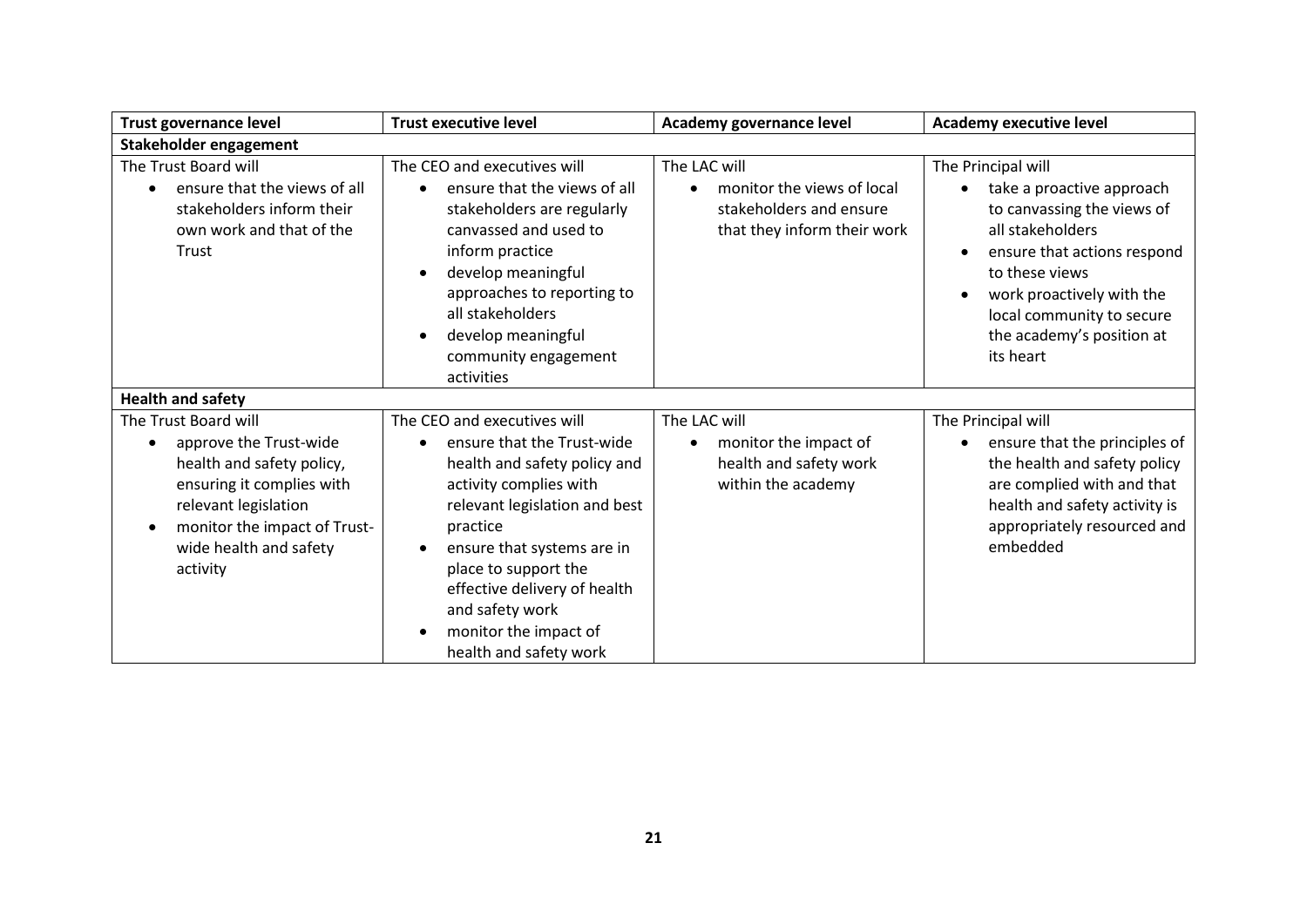| <b>Trust governance level</b>                                                                                                                                                                                                             | <b>Trust executive level</b>                                                                                                                                                                                                                           | Academy governance level                                                                                        | <b>Academy executive level</b>                                                                                                                                                                                                                                                                                                 |
|-------------------------------------------------------------------------------------------------------------------------------------------------------------------------------------------------------------------------------------------|--------------------------------------------------------------------------------------------------------------------------------------------------------------------------------------------------------------------------------------------------------|-----------------------------------------------------------------------------------------------------------------|--------------------------------------------------------------------------------------------------------------------------------------------------------------------------------------------------------------------------------------------------------------------------------------------------------------------------------|
| Data protection                                                                                                                                                                                                                           |                                                                                                                                                                                                                                                        |                                                                                                                 |                                                                                                                                                                                                                                                                                                                                |
| The Trust Board will<br>approve Trust-wide data<br>protection policies<br>monitor Trust-wide practice<br>in relation to information<br>management<br>Media, communications and marketing                                                  | The CEO and executives will<br>appoint a Data Protection<br>$\bullet$<br>Officer<br>ensure that data protection<br>practice is compliant with<br>legislation                                                                                           |                                                                                                                 | The Principal will<br>ensure that data protection<br>practices within the<br>academy are compliant<br>appoint a Data Protection<br>Lead                                                                                                                                                                                        |
| Members will<br>commission an Annual<br>Report on behalf of all<br>stakeholders<br>The Trust Board will<br>be informed of key urgent<br>and critical events and<br>determine our response if<br>within the scope of<br>'reserved matters' | The CEO and executives will<br>produce an Annual Report<br>$\bullet$<br>on behalf of Members<br>ensure a clear<br>$\bullet$<br>communications strategy is<br>in place<br>manage any day-to-day or<br>urgent communications and<br>reputational matters | The LAC will<br>engage proactively with<br>local media outlets and<br>celebrate the successes of<br>the academy | The Principal will<br>ensure there is a marketing<br>plan in place to secure<br>academy growth<br>proactively communicate<br>with the local media and<br>stakeholders in order to<br>celebrate success<br>ensure that urgent<br>communications or<br>reputation matters are dealt<br>with in liaison with<br>executive leaders |
| <b>Equalities</b>                                                                                                                                                                                                                         |                                                                                                                                                                                                                                                        |                                                                                                                 |                                                                                                                                                                                                                                                                                                                                |
| The Trust Board will<br>ensure that the Trust has<br>due regard to its equalities<br>duties in all aspects of work                                                                                                                        | The CEO and executives will<br>implement a policy<br>$\bullet$<br>framework which promotes<br>equality and is compliant<br>with statutory duties                                                                                                       | The LAC will<br>monitor the individual<br>academy's equality plan                                               | The Principal will<br>determine the academy<br>equality plan and objectives<br>and ensure that due regard<br>is given in all aspects of the<br>academy's work to<br>equalities duties                                                                                                                                          |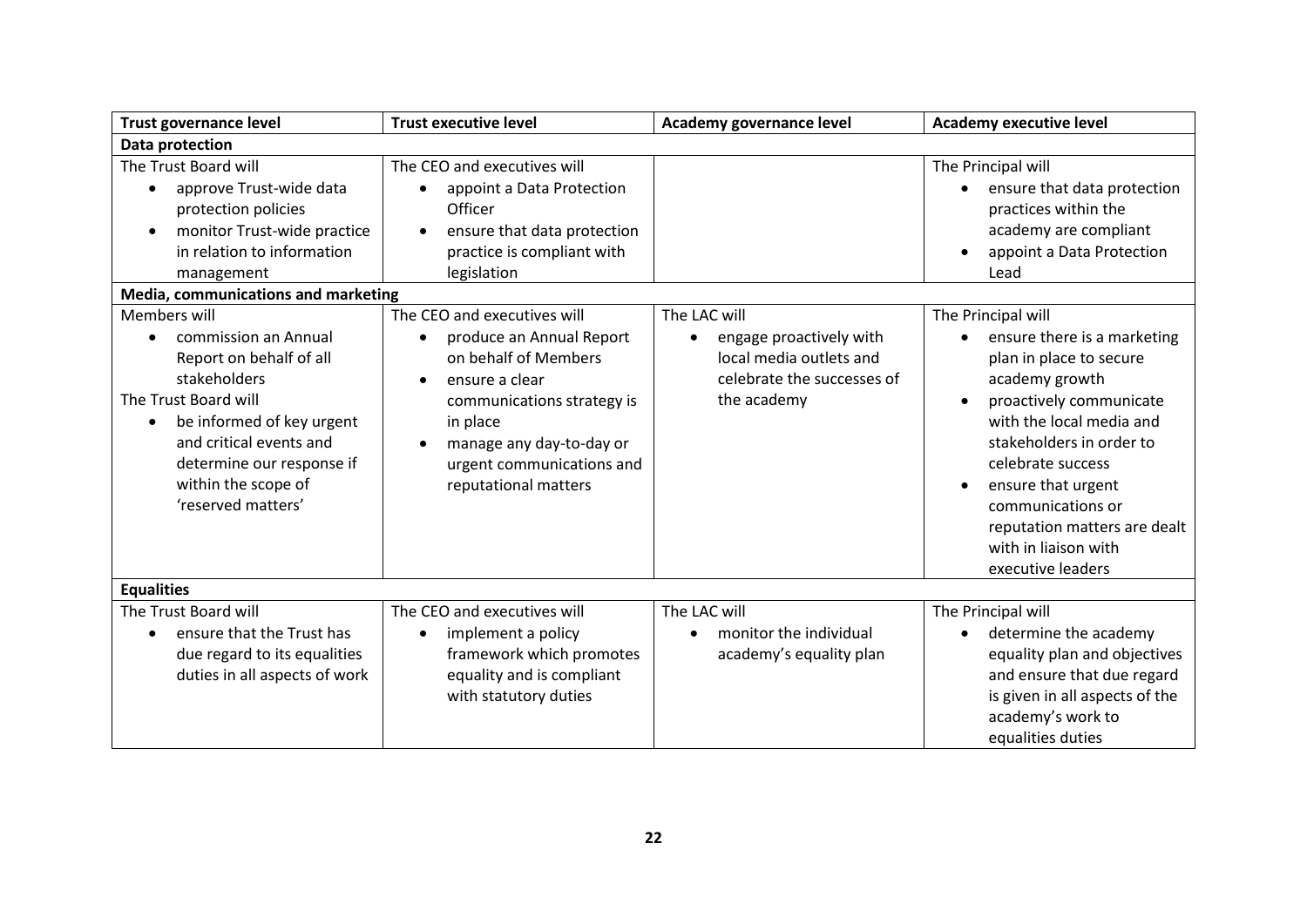| <b>Practicalities</b>                                            |                                                                                            |                                                                            |                                                                                  |  |
|------------------------------------------------------------------|--------------------------------------------------------------------------------------------|----------------------------------------------------------------------------|----------------------------------------------------------------------------------|--|
| The Trust Board will                                             | The CEO and executives will                                                                | The LAC will                                                               | The Principal will                                                               |  |
| ensure that the Trust<br>operates effectively and<br>efficiently | agree proposals from<br>Principals in regard to term<br>dates and academy opening<br>hours | monitor the impact of<br>practical arrangements for<br>running the academy | determine term dates and<br>academy opening hours in<br>line with local practice |  |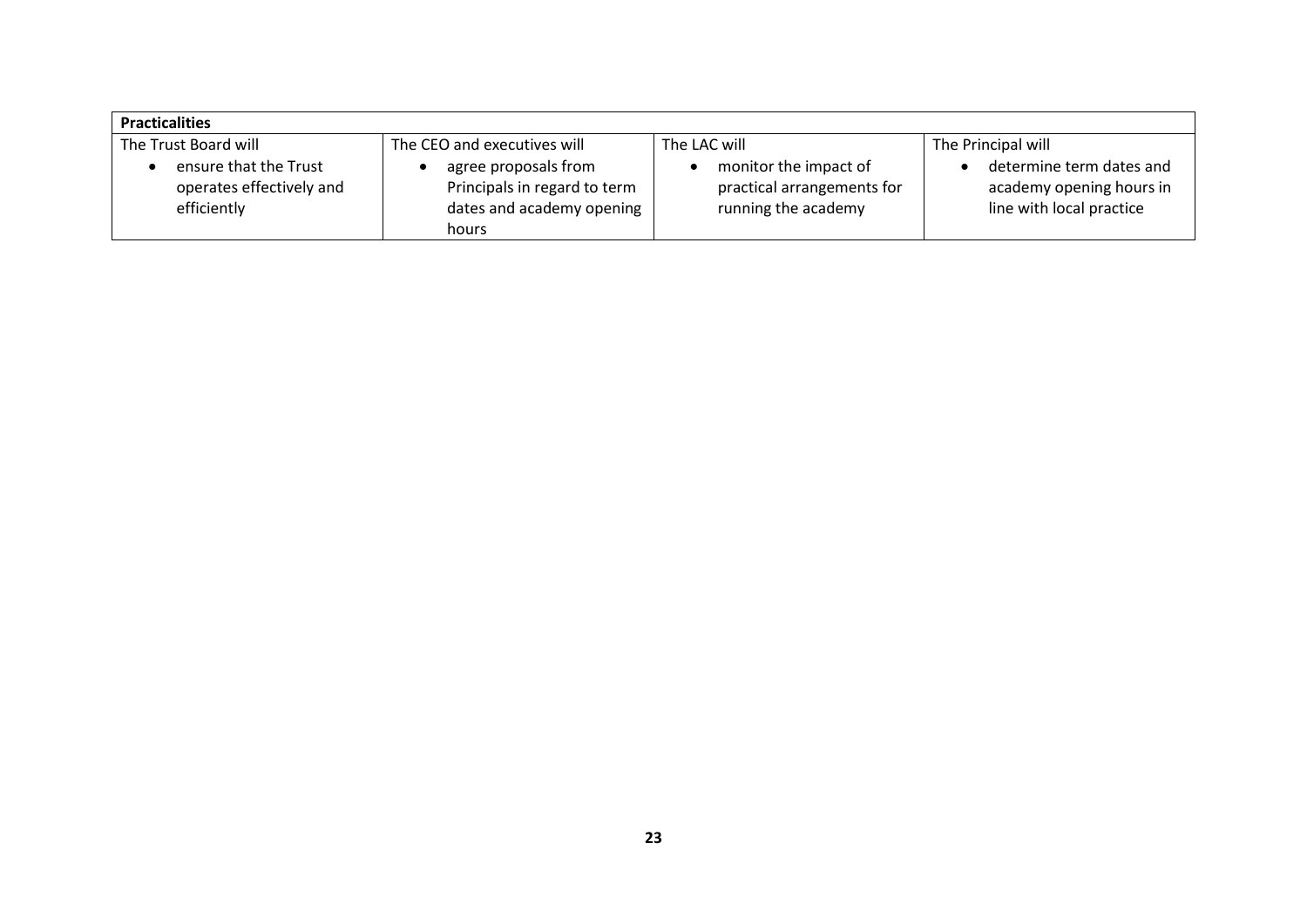# **SECTION 3 –TERMS OF REFERENCE OF GOVERNANCE BODIES WITH DELEGATED POWERS**

#### **Audit and Risk Committee (ARC)**

ARC will take action as follows:

- 1. ARC will determine
	- a. the key areas of risk to the Trust, in consultation with ELT these may be strategic, compliance-related, financial, operational or reputational
	- b. a recommendation annually to Members for the appointment of external auditors
	- c. the appointment, focus and scope of internal audit activity
	- d. the impact of any external or internal audit findings on the rights of the Trust
	- e. any non-executive actions required as a result of the findings of external and internal audit processes.
- 2. ARC will present to the Board for approval policies which it has reviewed in relation to safeguarding, data protection, health and safety, risk management and conflicts of interest.
- 3. ARC will approve
	- a. the annual financial statements on behalf of the Board
	- b. policies on behalf of the Board in relation to Freedom of Information and complaints.

ARC will hold the executive to account as follows:

- 1. ARC will ensure
	- a. the Trust has a robust approach to risk management which informs strategic planning and operational decision making
	- b. the Trust has an internal and external audit and scrutiny regime which is compliant with statutory requirements and which drives performance improvements, including external reviews of governance
	- c. the Trust has a thorough approach to due diligence in regard to growth or to any other activity it proposes to undertake
	- d. the Trust is legally compliant and following best practice in regard to key areas of risk, including (but not limited to) safeguarding, health and safety, cybercrime and cybersecurity, data protection and information sharing
	- e. the Trust has a robust approach to business contingency planning and crisis management
	- f. the Trust has an open, transparent and ethical culture and learns from mistakes
	- g. the Trust maintains adequate insurance and indemnity (including for appropriate individuals).
- 2. ARC will scrutinise
	- a. the Trust's risk register along with procedures and controls for managing risk
	- b. activity and impact reports in regard to key areas of risk, including (but not limited to) safeguarding, health and safety, data protection, cybersecurity, educational trips and visits and formal complaints
	- c. the extent to which risk management is embedded across all parts of the Trust (including within governance and individual academies)
	- d. the planning for, execution of and response to internal and external audits, including the external auditors' management letter
	- e. the approach to due diligence in regard to new business
	- f. the Trust's internal control systems to ensure that the are fit for purpose and operating in accordance with the internal financial regulations and procedures.
	- g. the Trust's processes in regard to business contingency planning and crisis management.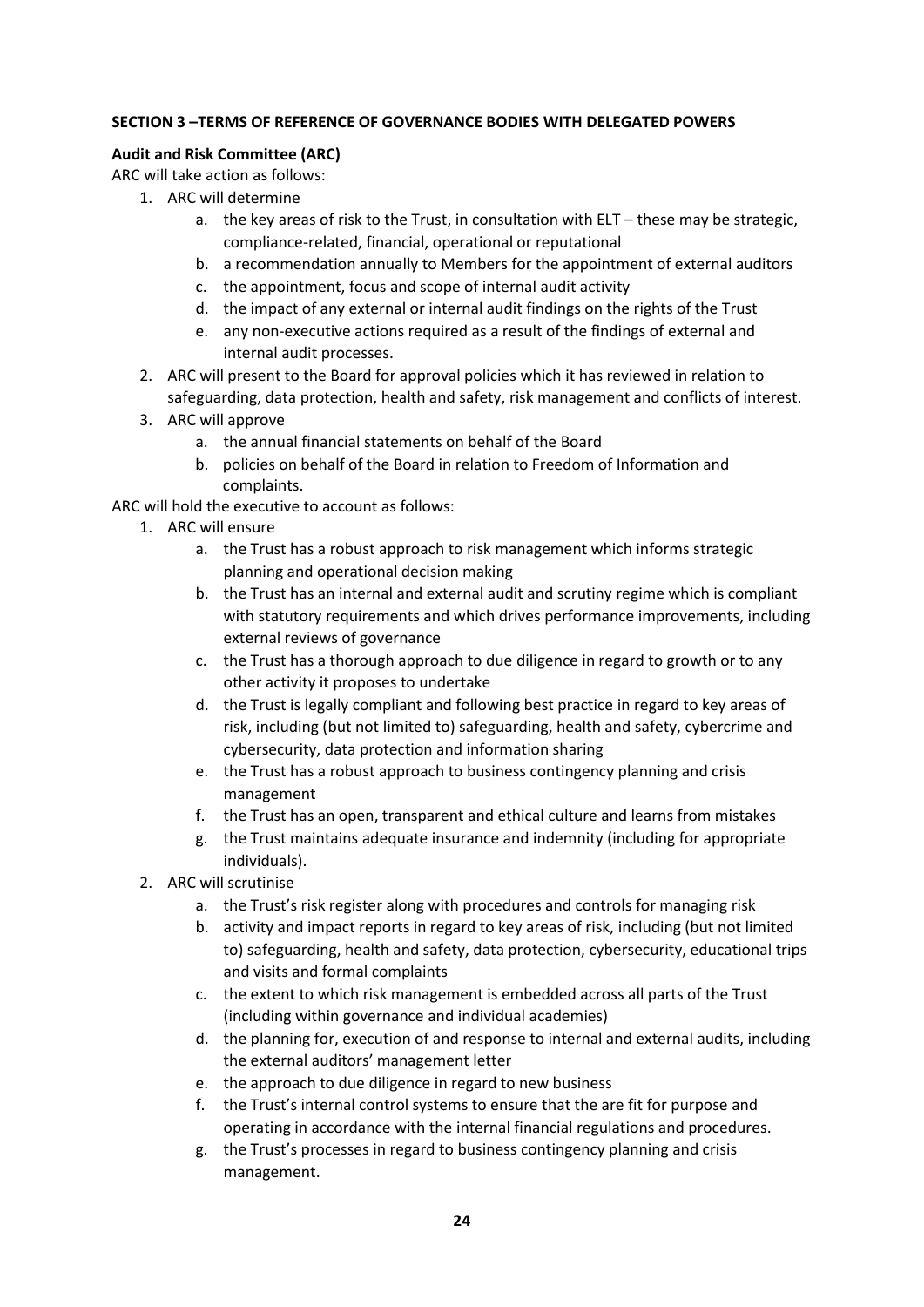# **Finance and Resources Committee (FRC)**

FRC will take action as follows:

- 1. FRC will determine
	- a. the Trust's strategic approach to growth and income generation
	- b. the appointment of the Trust's CFOO
	- c. the approval of related-party transactions, transactions in excess of the OJEU procurement limit, senior staff settlement payments and the annual capital allocation plan.
- 2. FRC will present to the Board for approval
	- a. the annual budget which it has reviewed and regular reports on financial performance and the impact of resource deployment
	- b. policies in relation to procurement and growth and investment.
- 3. FRC will approve other finance and resource related policies on behalf of the Board.

FRC will hold the executive to account as follows:

- 1. FRC will ensure
	- a. there is a financial and resource management strategy (including human resources) which will enable the Trust to deliver its strategic objectives and maintain its position as a going concern
	- b. the Trust's financial and resource operations are compliant with statutory requirements (such as those in the *Academy Trust Handbook)* and appropriate financial controls and procedures are put in place
	- c. there are plans for financial sustainability, growth and ongoing improvement which have been prepared on a financially reasonable basis (using appropriate and realistic assumptions), reviewed for appropriateness and stress/scenario tested
	- d. the deployment of both funding and resources delivers an appropriate return on investment (financially and educationally) for the taxpayer.
- 2. FRC will scrutinise
	- a. the operational and educational budget and funding models to ensure they support the strategic plan of the Trust, deliver a balanced budget and are in line with agreed key performance targets
	- b. in-year financial performance at Trust and academy level, ensuring costs are in line with the agreed Key Performance Indicator (KPI) parameters
	- c. the budget, planning, delivery and impact of all HR and capital (estates and IT) expenditure
	- d. the management of working capital and cashflow; including the repayment of any required ESFA General Annual Grant (GAG) advances.
	- e. the annual three-year plan to restore revenue reserves to an agreed level.
	- f. plans and projects which deviate from agreed budgets in advance of their commissioning
	- g. procurement activity (including strategy) and the efficiency and financial impact of external contracts
	- h. the income generation activity (including strategy) and the efficiency and effectiveness of the activities to generate additional income (income achieved vs cost of chasing addition income)
	- i. the Trust's asset and estates management strategy (including the asset inspection regime)
	- j. the Trust's approach to its environmental responsibilities.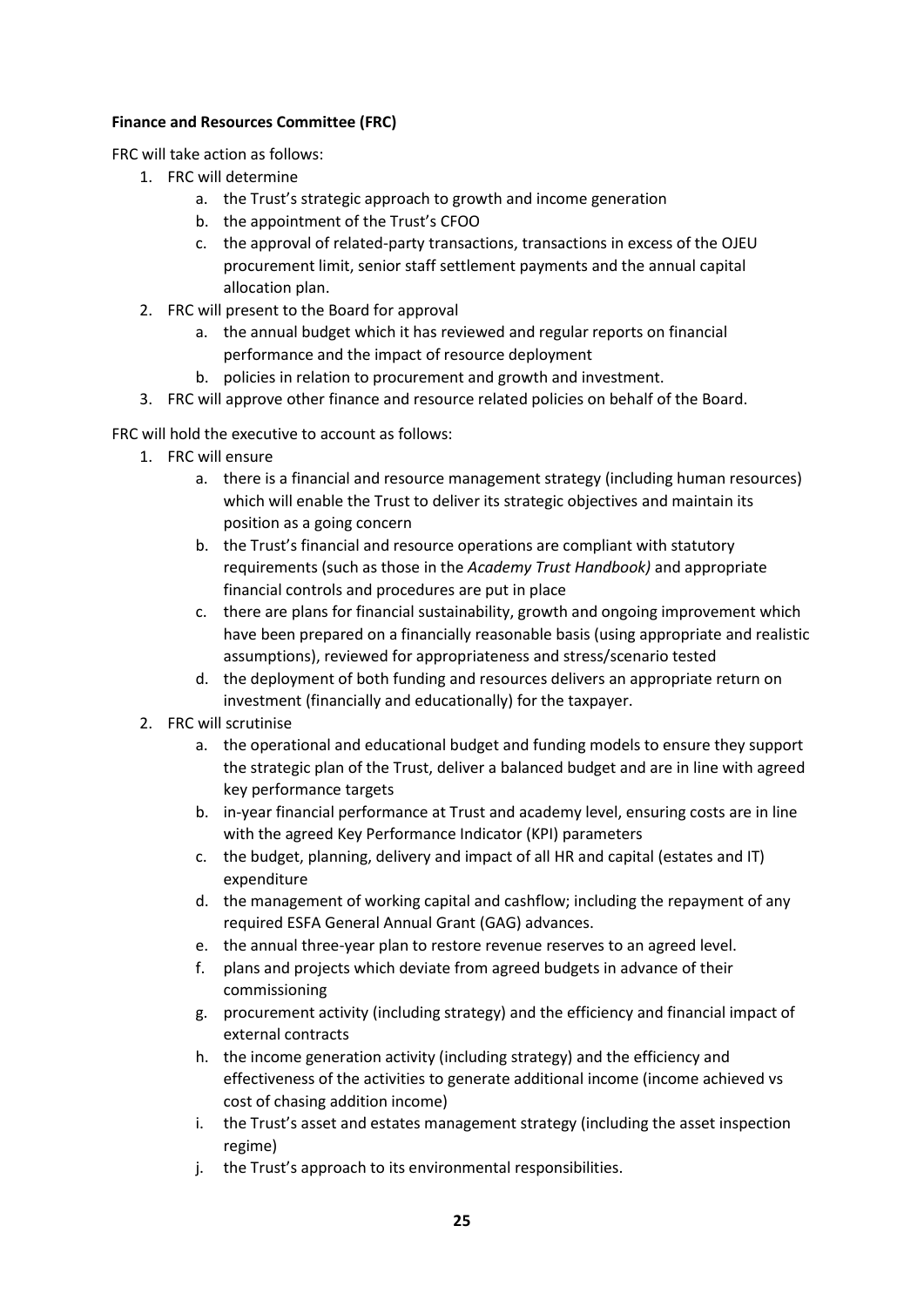# **Standards and Outcomes Committee (SOC)**

SOC will take action as follows:

- 1. SOC will make recommendations to the Board in regard to the Trust's educational and community ethos, including its approach to curriculum development, the use of technology and aspiration for our pupils/learners and the communities served by our academies.
- 2. SOC will present to the Board for approval policies which it has reviewed in relation to admissions, Special Educational Needs and Disabilities (SEND) and medical conditions.
- 3. SOC will approve other policies on behalf of the Board in relation to home-school agreements, in-year admissions, the pupil premium, sex and relationships education, Careers Education, Information, Advice and Guidance (CEIAG) and the Early Years Foundation Stage (EYFS).

SOC will hold the executive to account as follows:

- 1. SOC will ensure
	- a. there is a vision and framework in place for continuous improvement in educational standards and outcomes, 'reconnection' following the pandemic, a clear curriculum strategy and robust KPIs for monitoring Trust-wide performance
	- b. there is an effective educational improvement strategy, supported by good performance management, professional development and HR strategies
	- c. academies are responsive to the needs of their communities and take parent and stakeholder views into account
	- d. there is a coherent approach to the leadership of staff wellbeing
	- e. academy leaders are compliant with all legal and statutory requirements
	- f. there is support in place for the management of Ofsted inspections and other external scrutiny.
- 2. SOC will scrutinise
	- a. predicted and actual educational performance against agreed KPIs at academy, regional and Trust-wide level
	- b. specific aspects of the Trust's educational performance, such as its impact on pupils/learners with SEND, its use of pupil premium and other designated funding grants and any performance gaps between different groups of pupils/learners
	- c. the Trust's approach to ensuring the personal development of pupils/learners
	- d. educational projects and initiatives designed to further our approach to pedagogy
	- e. attendance, punctuality and behaviour (including exclusions) and the Trust's impact on developing positive attitudes among pupils/learners
	- f. the impact of the Trust's academy improvement activity, including the FAR and CSI processes
	- g. the impact of professional and pedagogic development activity across the Trust
	- h. the impact of our human resource deployment and performance management on the performance of individuals and of our academies
	- i. the impact of local governance and parental engagement in this
	- j. the performance of academies in regard to Ofsted inspections and the delivery of any required academy improvement plans
	- k. how stakeholder views are sought and responded to in order to inform academy improvement
	- l. the Trust's approach to calendar planning, including term dates and the opening hours of its academies.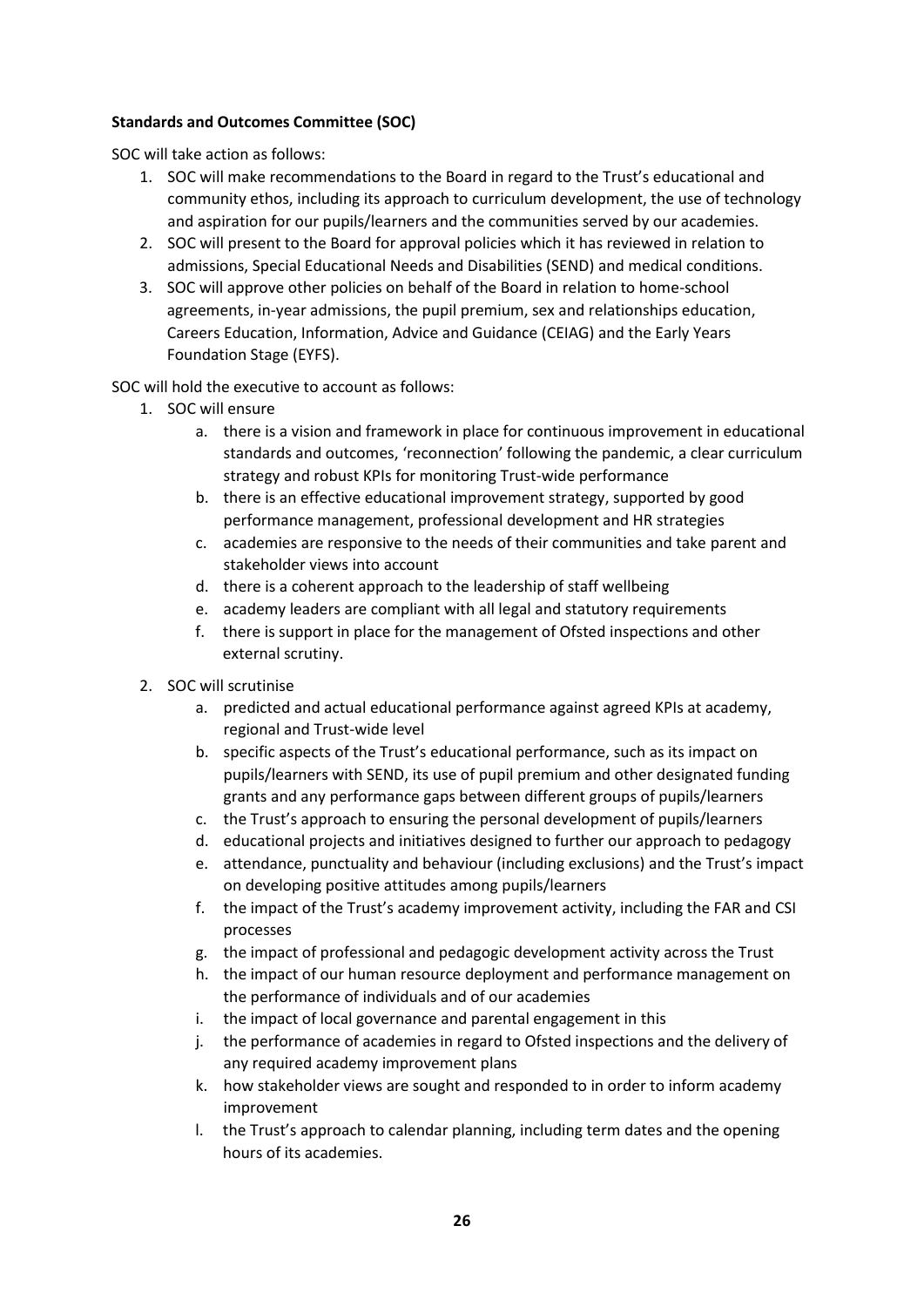# **Remunerations Committee**

The Remunerations Committee will meet as necessary in order to discharge the following responsibilities:

- 1. the performance development process for the CEO
- 2. recommendations in regard to appropriate levels of remuneration for senior executives, having due regard to DfE guidance
- 3. recommendations in regard to other pay and performance-related awards.

The Remunerations Committee will also lead the constitution of appropriate Trustee panels where required by Trust policies.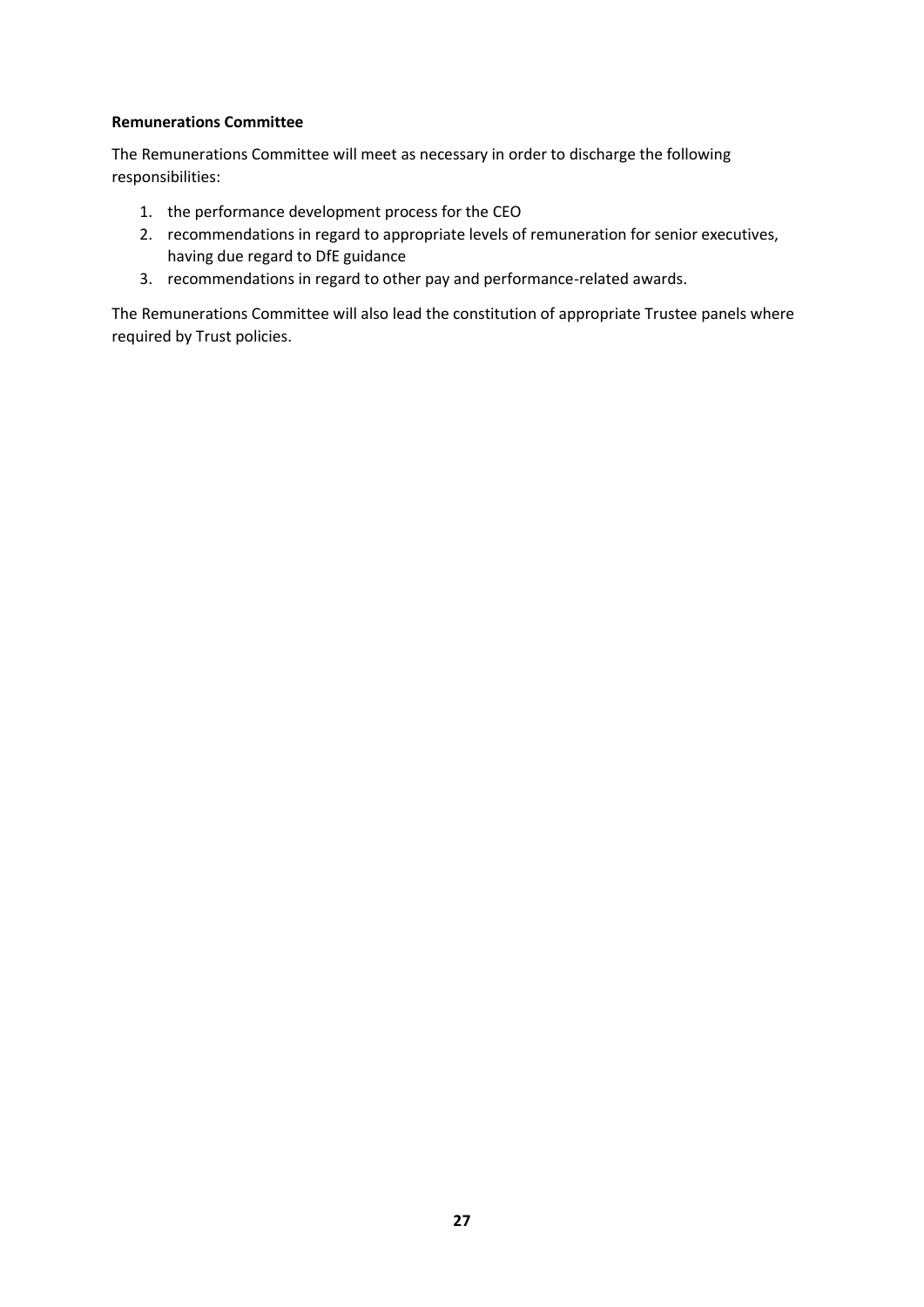# **Local Academy Committees (LACs)**

LACs will take action as follows:

- 1. LACs will ensure that their membership is adequate to perform the roles assigned within this Scheme of Delegation and that members of the LAC are appropriately trained for their roles.
- 2. LACs will form panels to consider decisions as part of our policies with regard to admissions, exclusions, complaints and staff grievances and disciplinaries. These may relate to any academy within our trust.
- 3. LACs will appoint a lead member for safeguarding, for the outcomes of pupils with special educational needs or disadvantaged pupils and (in secondary academies) for careers education. They may also appoint lead members for other key risk areas or themes identified within the EIP.
- 4. LACs will engage proactively with local stakeholders and ensure that their views are represented in the work of the academy.
- 5. LACs will engage proactively with Trustees and the leadership of the Trust to ensure that Trust-wide activity is informed by their own work.

LACS will monitor, scrutinise and support the performance of the academy as follows:

- 1. LACs will scrutinise
	- a. predicted and actual educational performance against the EIP
	- b. specific aspects of the academy's educational performance, such as its impact on pupils/learners with SEND, its use of pupil premium and other designated funding grants and any performance gaps between different groups of pupils/learners
	- c. the academy's approach to safeguarding, including compliance with requirements in regard to the Single Central Record
	- d. the academy's approach to ensuring the personal development of pupils/learners
	- e. attendance, punctuality and behaviour (including exclusions) and the academy's impact on developing positive attitudes among pupils/learners
	- f. the impact of academy improvement activity, including the FAR and other CSI processes
	- g. the impact of professional and pedagogic development activity
	- h. the performance of the academy in regard to Ofsted inspections and the delivery of any required academy improvement plans
	- i. how stakeholder views are sought and responded to in order to inform academy improvement
	- j. the academy's approach to risk management
	- k. the local implementation and impact of Trust-wide policies and procedures
	- l. the impact of Trust-wide activity on the performance of the academy, for example in regard to finance, health and safety, HR, ICT and other 'centralised' services.
- 2. LACs will inform and support by
	- a. contributing to senior appointment processes
	- b. contributing to Ofsted inspection processes as the representatives of governance
	- c. contributing to CSI processes, including the FAR and regular CSI forums
	- d. engaging with local and Trust-wide development activities
	- e. ensuring the views of local stakeholders are reflected in academy activity
	- f. providing strategic input to academy development plans.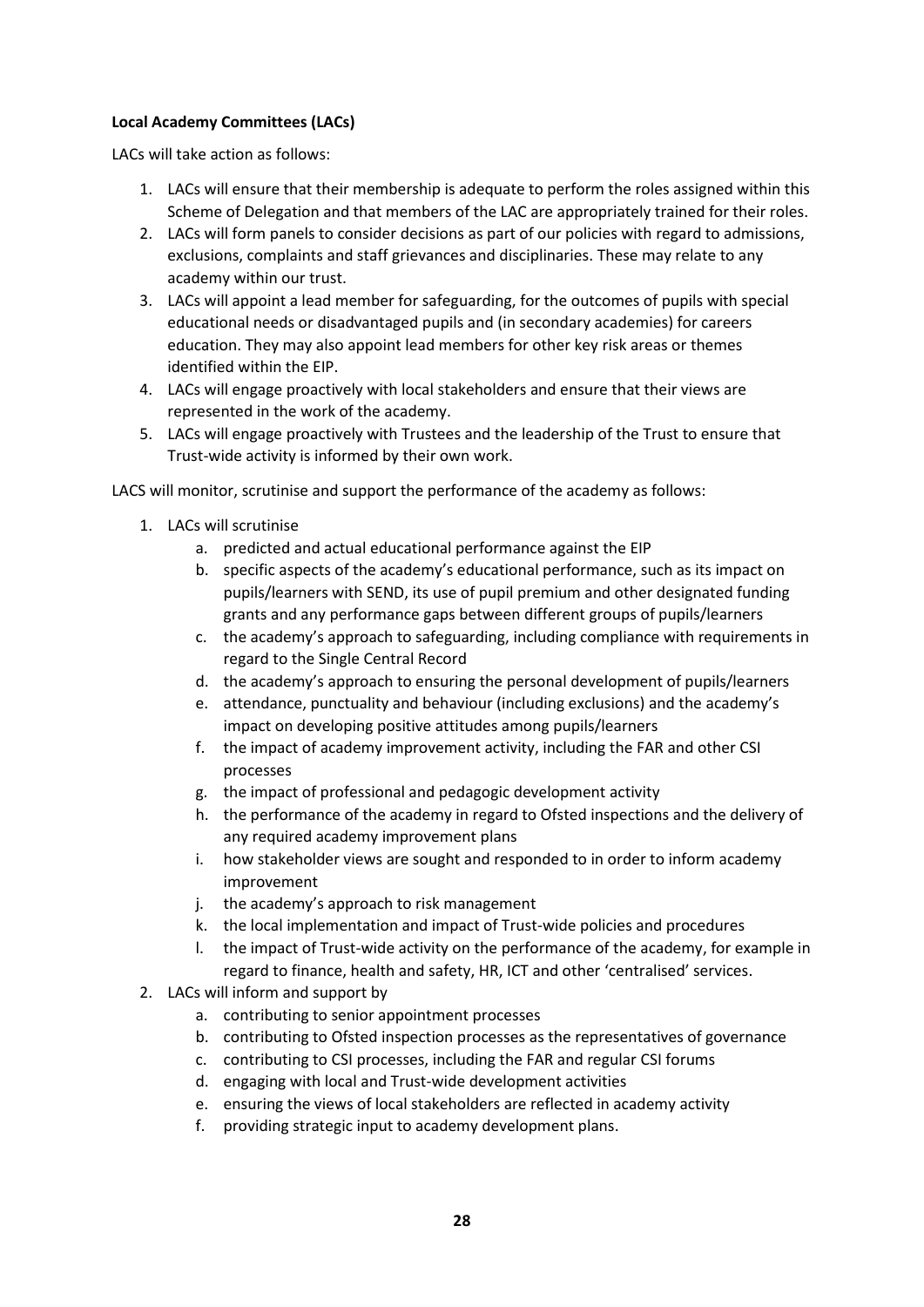# **SECTION 4 – ROLE DESCRIPTORS**

# *Eligibility*

In order to serve in any part of our governance, a person is required to declare that they

- are aged over 18
- are not a current pupil at any of the Trust's academies
- have not been declared bankrupt
- are not the subject of a bankruptcy restrictions order or an interim order
- have not been disqualified from holding office as a governor
- have not been disqualified from being a company director and/or a charity trustee
- have not been removed as a trustee for a charity by an order made by the Charity Commission or the High Court on the grounds of misconduct or mismanagement in administration of the charity
- have not been convicted of a criminal offence (excluding any spent convictions, or any offences for which the maximum sentence was a fine)
- agree to provide a criminal records certificate at an enhanced disclosure level.

#### **Chair of Trustees**

The chair is pivotal in creating the conditions for overall board and individual Trustee effectiveness, setting clear expectations concerning the style and tone of board discussions, ensuring the board has effective decision-making processes and applies sufficient challenge to major proposals. It is up to the chair to make certain that all directors are aware of their responsibilities and to ensure board meetings facilitate a full and frank airing of views.

The chair's role includes:

- setting a board agenda primarily focused on strategy, performance, value creation, culture, stakeholders and accountability
- shaping the culture in the boardroom
- encouraging all board members to engage in board and committee meetings by drawing on their skills, experience and knowledge
- fostering relationships based on trust, mutual respect and open communication both in and outside the boardroom – between non-executive directors and the executive team
- developing a productive working relationship with the chief executive, providing support and advice, while respecting executive responsibility
- providing guidance and mentoring to new directors as appropriate
- leading the annual board evaluation, and acting on the results
- considering having regular externally facilitated board evaluations.

The chair should ensure that:

- adequate time is available for discussion of all agenda items, in particular strategic issues, and that debate is not truncated
- there is a timely flow of accurate, high-quality and clear information
- the board determines the nature, and extent, of the significant risks the Trust is willing to embrace in the implementation of its strategy
- all Trustees are aware of and able to discharge their statutory duties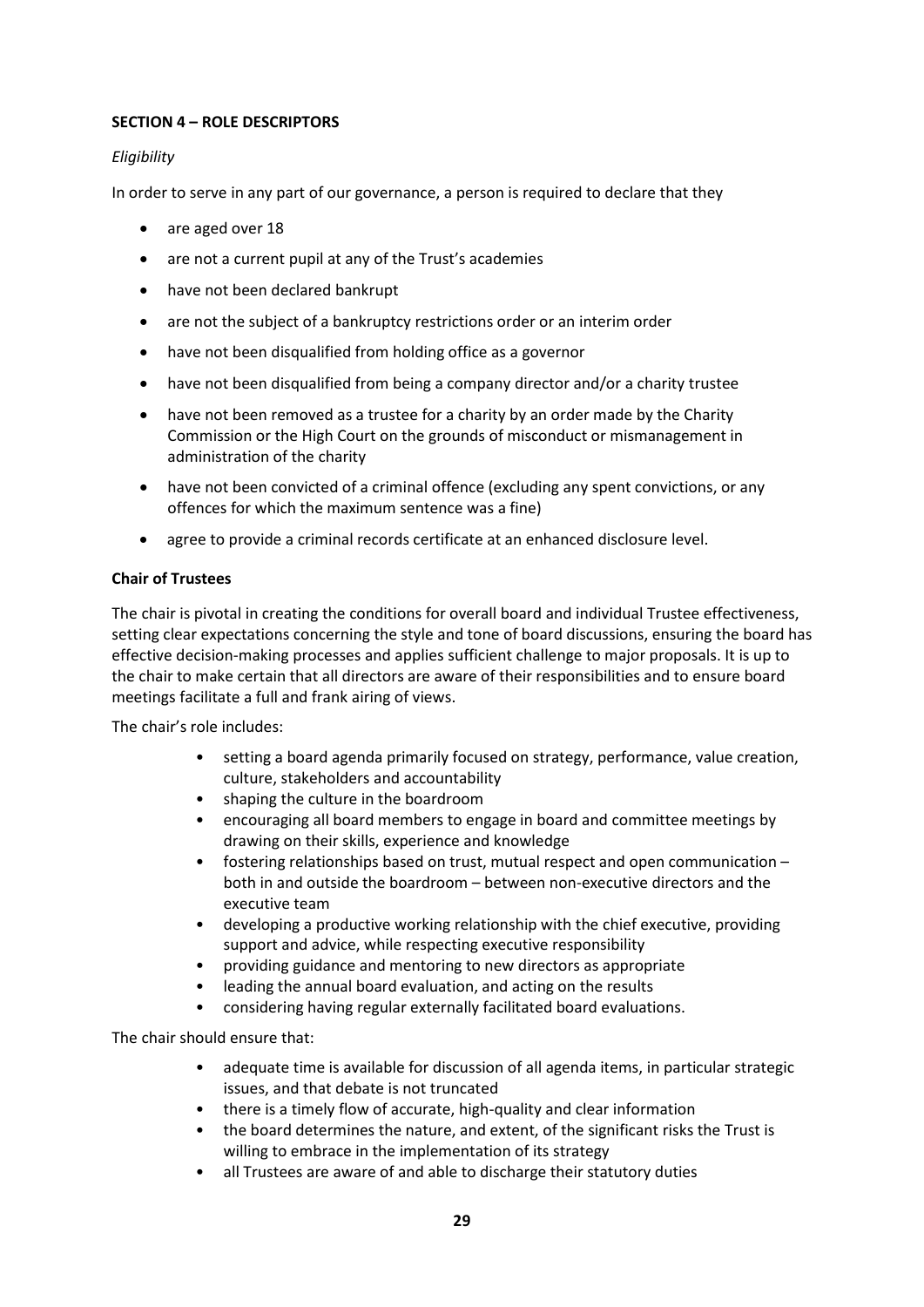- the board listens to the views of shareholders, our people, pupils, learners and parents and other key stakeholders
- all Trustees receive a full, formal and tailored induction on joining the board
- all Trustees continually update their skills, knowledge and familiarity with the Trust to fulfil their role both on the board and committees.

# **Delegations to the Chair of Trustees**

The Chair of Trustees does not exercise authority independently of the Board.

Subject to the requirements below, however, the Board authorises the Chair to:

- engage in routine correspondence with external stakeholders and to attend meetings as a representative of the Trust
- engage routinely with the CEO in a manner agreed between the Chair and the CEO
- call an urgent and extraordinary meeting of the Board within seven calendar days
- act in cases of urgency (see below) in such a way as he or she would be permitted to act under S8 of the School Governance (Roles, Procedures and Allowances) (England) Regulations 2013 if the Trust were a maintained school.

The Chair may exercise any function of the Board of Trustees which is capable of being delegated to an individual, where any delay in exercising this function would likely be seriously detrimental to the interests of the Trust and any school or setting within it; a pupil or his or her family; or an employee. 'Delay' means the time it would take to convene a meeting of the Board. In such a case, the Chair of Trustees should, in exercise of the authorities above

- seek the prior written advice of the Accounting Officer and the Clerk to Trustees
- in respect of matters likely to be significant or controversial to the Trust, seek the views of the Board
- inform the Board as soon as possible of any urgent actions and at every meeting of the Board of any other representations made as Chair.

#### **Trustees**

#### *Overall purpose*

Trustees are accountable for the strategic direction, broad policy framework and oversight of the Trust and all its academies. They take decisions that are in the best interests of the Trust as a whole and are not representative of any one of the constituent academies. The Trustees are also Directors of the Trust which is a company limited by guarantee and registered as such at Companies House.

#### *Main duties and responsibilities*

- 1. To ensure that the activities of the Trust fulfil the objectives as described in the *Memorandum and Articles of Association*
- 2. To ensure compliance with the Trust's duties under company and charity law
- 3. To ensure the Trust and its academies are compliant with all statutory obligations
- 4. To safeguard the assets of the Trust
- 5. To ensure the solvency of the trust and to abide by the agreements made with the Department for Education and Education and Skills Funding Agency
- 6. To review the Trust Board's terms of reference on a regular basis and to recommend any changes to the Board of Members
- 7. To approve the terms of reference of the Board's committees
- 8. To approve the terms of reference for devolved governance arrangements
- 9. To, approve the Trust's annual budget and monitor progress through the receipt of regular reports and to commission auditors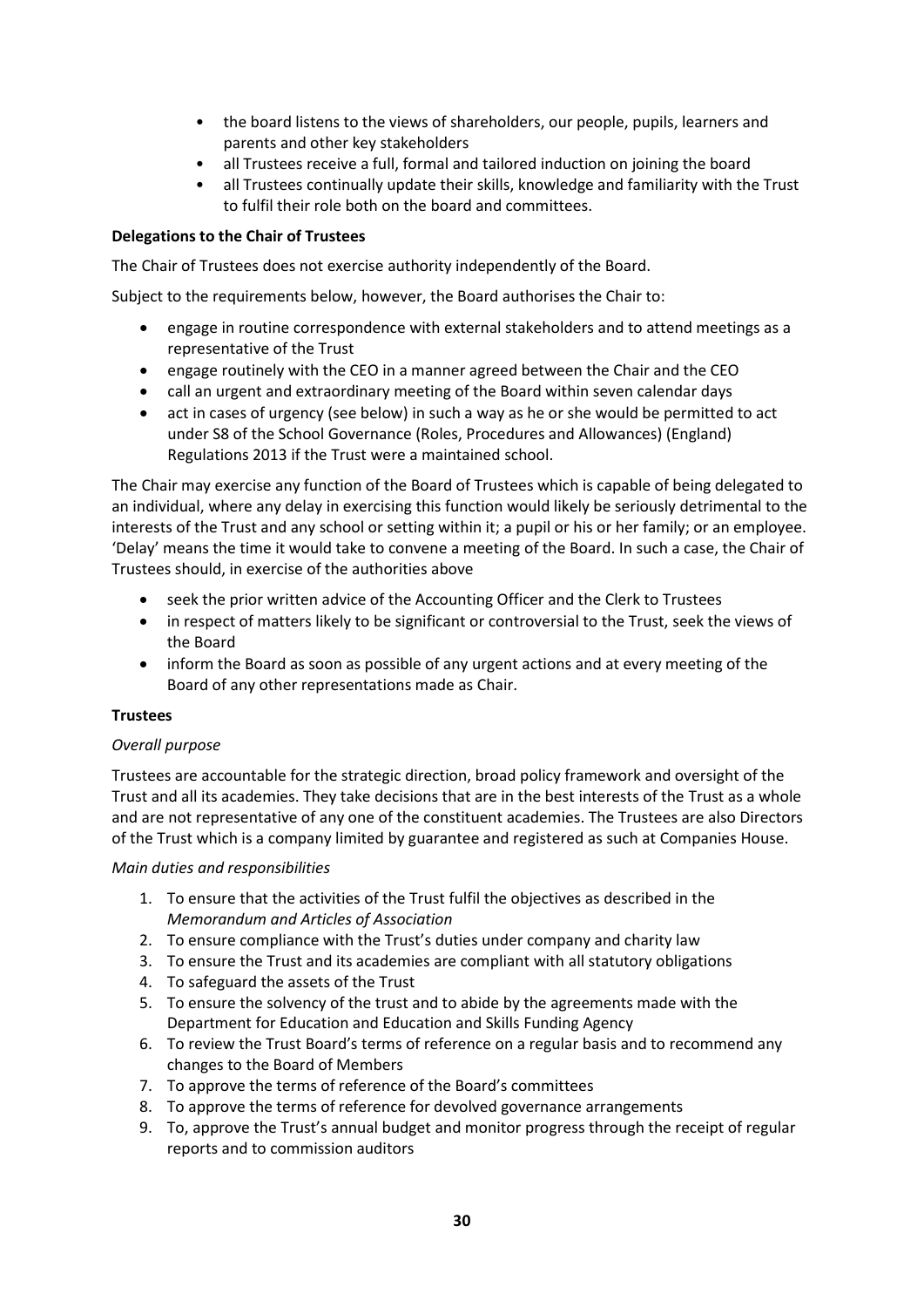- 10. To approve the annual budget for each academy and monitor expenditure against the budgets
- 11. To approve the annual and other statutory reports to Members and the ESFA
- 12. To agree and review from time to time the scheme of delegation to the academies
- 13. To determine the overall strategic direction and development of the Trust through good governance and clear strategic planning
- 14. To approve the Trust's strategic plan
- 15. To challenge and support the Trust's CEO and Executive team
- 16. To oversee the performance of the Trust and its academies and direct change where performance falls short of expectation
- 17. To agree policies across the academies within the Trust
- 18. To ensure that risks are mitigated where possible and otherwise effectively managed
- 19. To review the effectiveness and skill set of the Board and recommend appropriate changes to the Board of Members
- 20. To appoint and, if deemed necessary, to remove the CEO and/or the CFO.

#### *Person specification*

Trustees are expected to have experience (and, in some cases, qualifications) which enable them to directly support and scrutinise the three pillars of Trust activity – education, finance and business operations. It is important that the Board as a whole has an appropriate breadth of skill across these areas.

In common with all those involved in our governance, Trustees must espouse the values of the Trust, commit themselves to working in accordance with the Nolan Principles and our statement of Ethical Leadership and agree to abide by the Code of Conduct.

They must also maintain a sufficiently deep understanding of the Trust's *Articles of Association* and *Master Funding Agreement* as well as the DfE's *Academy Trust Handbook* and *Governance Handbook* to enable them to fulfil their legal duties in regard to both company and charity law.

#### **LAC members**

Our LAC members are a vital part of driving improvement and excellence and they are specifically accountable to our Trustees.

The role of LAC members is to ensure high standards of achievement for all children and young people in the academy by

- 1. providing *challenge* and *support* to executive leaders in relation to the educational performance of the academy
- 2. performing the required non-executive functions in relation to staff and student-related panels and appeals processes
- 3. ensuring at all times that their own skillsets, development needs and programmes of activity are reviewed and their effectiveness appraised.

As part of the LAC team, a LAC member is expected to

- 1. support and challenge executive leaders by monitoring the academy's educational performance, which includes
	- a. monitoring the outcomes from and progress against the academy's annual EIP
	- b. considering all relevant data and feedback provided on request by academy leaders and external sources on all aspects of academy performance
	- c. asking challenging questions of academy leaders
	- d. ensuring senior leaders have arranged for the required audits to be carried out and receiving the results of those audits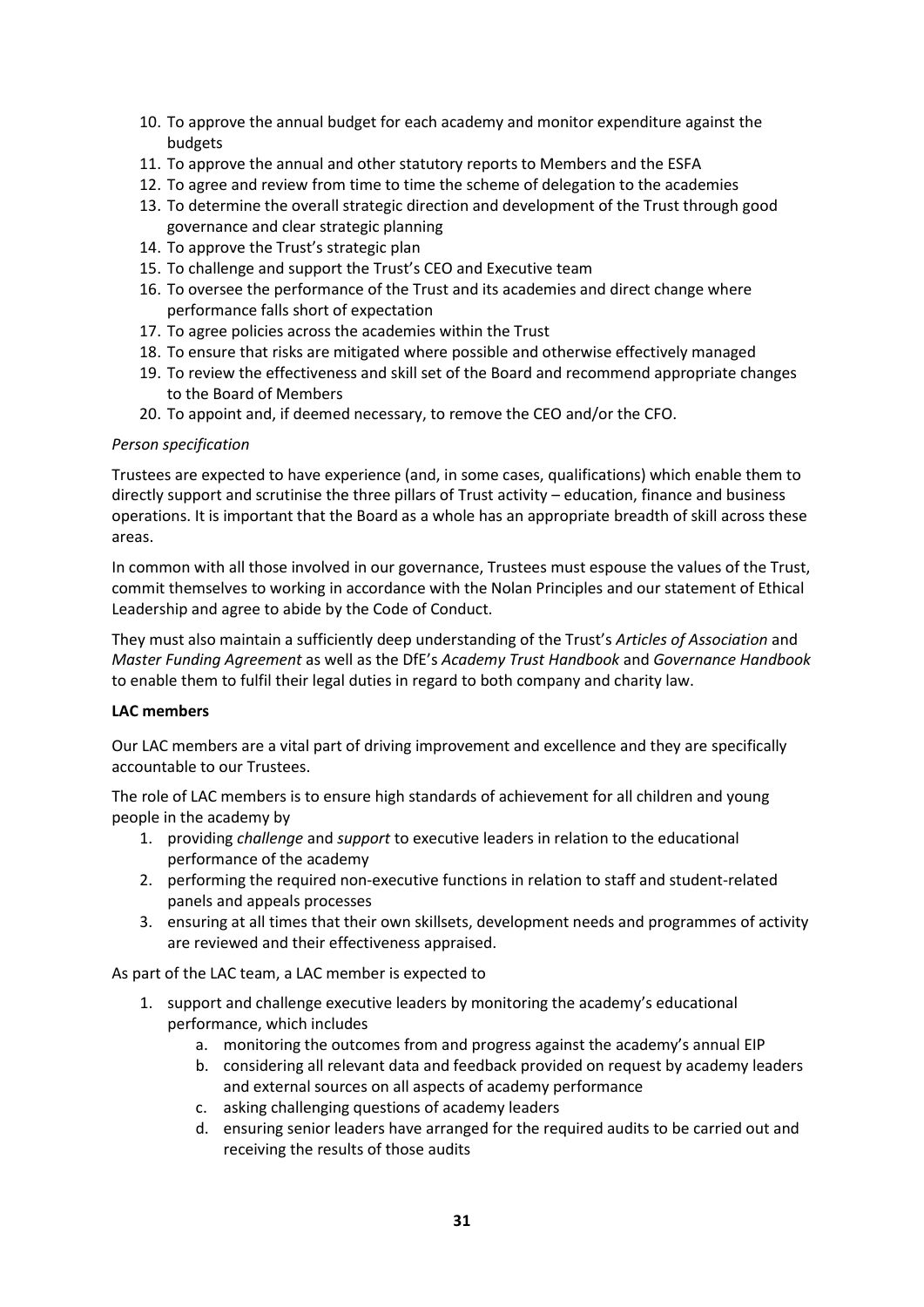- e. monitoring the impact of the deployment of funding and resources within the academy, including specific grants
- f. monitoring the academy's understanding of and approach to risk management
- g. acting as a link governor on a specific issue, making relevant enquiries of the relevant staff, and reporting to the LAC on the progress on the relevant academy priority
- h. seeking out, listening to and reporting to the academy's stakeholders: pupils, parents, staff, and the wider community, including local employers
- i. actively seeking out other sources of information and evidence about the academy's performance, for example, by conducting independent governor visits
- j. working to secure the academy's place at the heart of its community
- 2. conduct investigations and/or serve on panels to
	- a. hear the second stage of staff grievances and disciplinary matters
	- b. hear appeals about pupil exclusions
	- c. hear admissions appeals
	- d. hear stage 3 (or, occasionally, stage 2) complaints
- 3. contribute actively to, and engage with, self-evaluation and professional development activity to ensure that the LAC has the skillset necessary to perform its role
- 4. engage with Trust-wide governance activity by communicating proactively and attending Trust-wide governance forums and training opportunities
- 5. represent local governance if required in official settings, for example, during an Ofsted inspection
- 6. ensure that, at all times, they represent the needs of their local community.

The role of a LAC member is a thinking and questioning role, not a doing role.

#### *Person specification*

In order to perform this role well, a LAC member is expected to

- get to know the academy, including visiting during school hours, and gaining a good understanding of the academy's strengths and weaknesses
- attend induction training and regular relevant training and development events
- attend meetings and read all the papers before the meeting
- act in the best interests of all the pupils of the academy
- behave in a professional manner, as set out in the code of conduct, including acting in strict confidence.

LAC members are expected to have experience (and, in some cases, qualifications) which enable them to directly support and scrutinise the work of the academy. It is important that the LAC as a whole has an appropriate breadth of skill across these areas. Two members of the LAC must be parents of current pupils at the academy, and there should be one staff LAC member.

In common with all those involved in our governance, LAC members must espouse the values of the Trust, commit themselves to working in accordance with the Nolan Principles and our statement of Ethical Leadership and agree to abide by the Code of Conduct.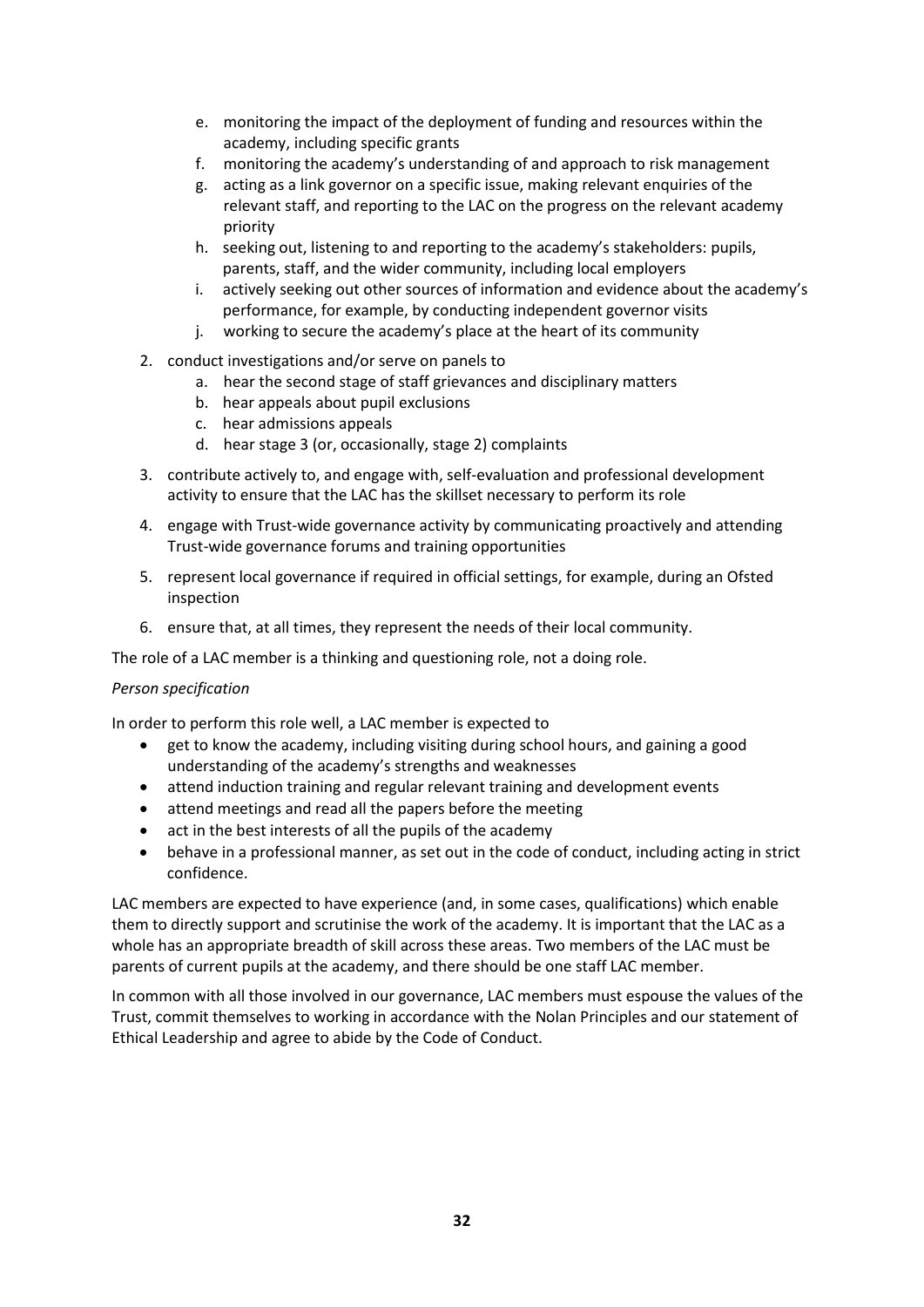#### **SECTION 5 – GOVERNANCE CODE OF CONDUCT**

**All those involved in our governance are expected to sign up to the following code of conduct. Failure to abide by it may result in dismissal from a role within our governance.**

#### **1 Introduction**

- 1.1 We value the commitment and energy of all those who contribute to our governance. We believe it is important to behave professionally at all times and to ensure that we afford respect to all those with whom we come into contact.
- 1.2 This Code of Conduct applies to:
	- 1.2.1 Members
	- 1.2.2 Trustees
	- 1.2.3 Members of Local Academy Committees (LACs).
- 1.3 This Code of Conduct is deemed to have been accepted and agreed by anyone who agrees to serve within any part of our governance.
- 1.4 Governance is a collective responsibility hence the use of 'we' throughout section 3. However, we also believe that those involved in governance are individually accountable – as a consequence, those involved in our governance must also abide by the staff code of conduct, which is a separate policy relating to behaviours.

# **2 The 'Nolan' principles**

- 2.1 All those involved in governance within ATT are expected to be aware of, and conduct themselves in accordance with, the Framework for Educational Ethical Leadership, developed by the Ethical Leadership Forum and referenced in our Ethical Leadership statement.
- 2.2 This makes explicit the expectation to conduct oneself in accordance with the seven 'Nolan Principles' of public life, summarised below.

**Selflessness** - Holders of public office should act solely in terms of the public interest.

**Integrity** - Holders of public office must avoid placing themselves under any obligation to people or organisations that might try inappropriately to influence them in their work. They should not act or take decisions in order to gain financial or other material benefits for themselves, their family, or their friends. They must declare and resolve any interests and relationships.

**Objectivity** - Holders of public office must act and take decisions impartially, fairly and on merit, using the best evidence and without discrimination or bias.

**Accountability** - Holders of public office are accountable to the public for their decisions and actions and must submit themselves to the scrutiny necessary to ensure this.

**Openness** - Holders of public office should act and take decisions in an open and transparent manner. Information should not be withheld from the public unless there are clear and lawful reasons for so doing.

**Honesty** – Holders of public office should be truthful.

**Leadership** – Holders of public office should exhibit these principles in their own behaviour. They should actively promote and robustly support the principles and be willing to challenge poor behaviour wherever it occurs.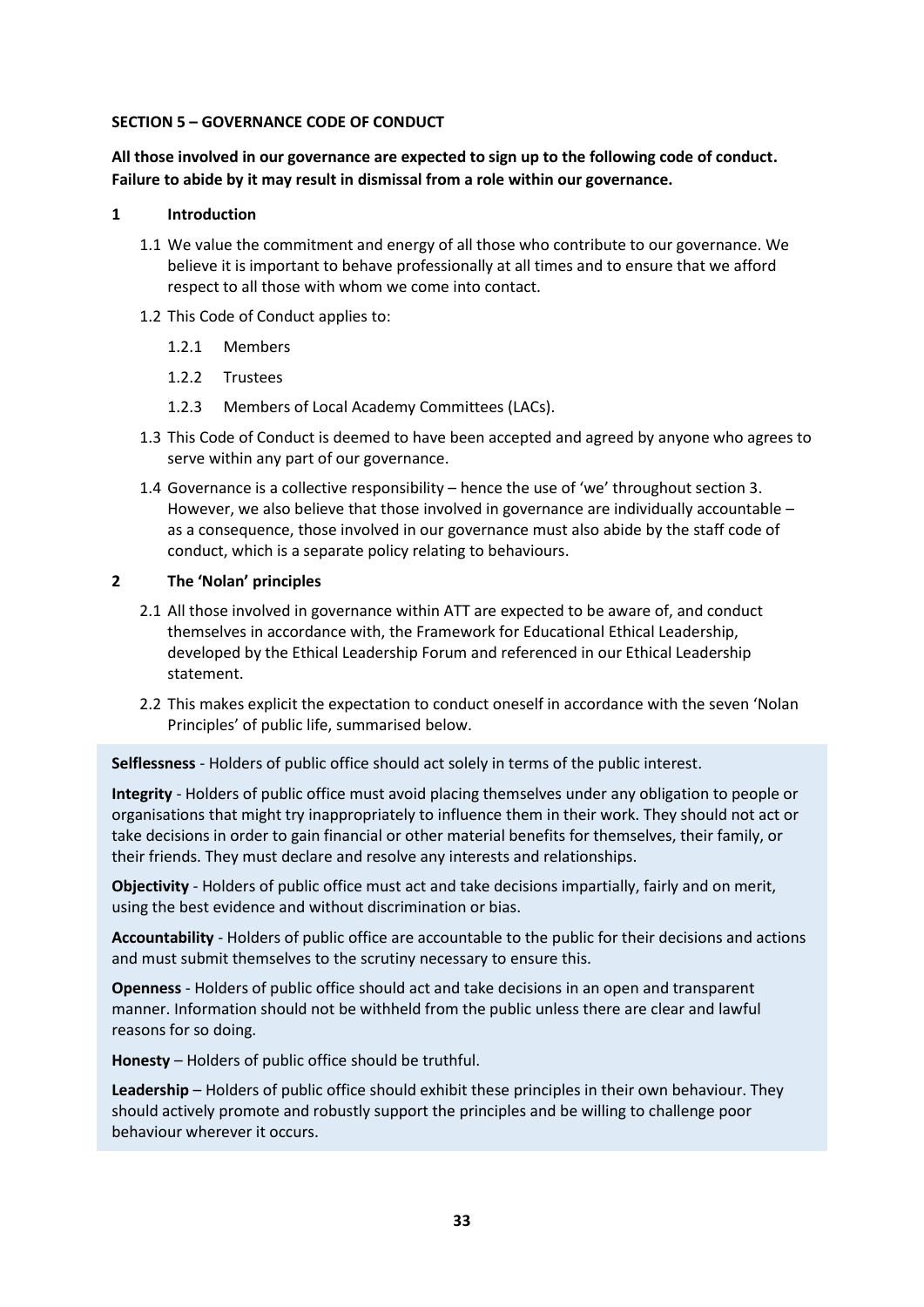# **3 Code of Conduct**

# *Roles and responsibilities*

- We understand the purpose of Trust governance and the role of the executive leaders.
- We accept that we have no legal authority to act individually, except when the Board has given us delegated authority to do so, and therefore we will only speak on behalf of Trust governance when we have been specifically authorised to do so.
- We accept collective responsibility for all decisions made. This means that we will not speak against majority decisions outside meetings.
- We have a duty to act fairly and without prejudice.
- We will encourage open governance and will act appropriately.
- We will consider carefully how decisions may affect the communities we serve.
- We will always be mindful of our responsibility to maintain and develop the ethos and reputation of the Trust. Our actions in respect of any one academy will reflect this.
- In making or responding to criticism or complaints we will follow the procedures established by the Trust Board.
- We will actively support and challenge the executive leaders.
- We will accept and respect the difference in roles between the executive and non-executive lines, ensuring that we work collectively for the benefit of the organisation.
- We will respect the role of the executive leaders and their responsibility for the day to day management of the organisation and avoid any actions that might undermine such arrangements.
- When formally speaking or writing in our governing role we will ensure our comments reflect current organisational policy even if they might be different to our personal views.
- When communicating in our private capacity (including online and on social media) we will be mindful of and strive to uphold the reputation of the organisation.
- We will not respond to external events or influences on an individual basis and will always work with executive leaders to determine the most appropriate response.

#### *Commitment*

- We acknowledge that accepting office involves the commitment of significant amounts of time and energy.
- We will each involve ourselves actively in the work of governance, and accept our fair share of responsibilities, including active engagement both in and outside of meetings.
- We will make full efforts to attend all meetings and where we cannot attend explain in advance why we are unable to.
- We will get to know the academy/ies well and respond to opportunities to involve ourselves in activities.
- If we work with an academy in a personal capacity (i.e. as a parent or carer), we will continue to act in accordance with this Code of Conduct.
- We will consider seriously our individual and collective needs for induction, training and development, and will undertake relevant training.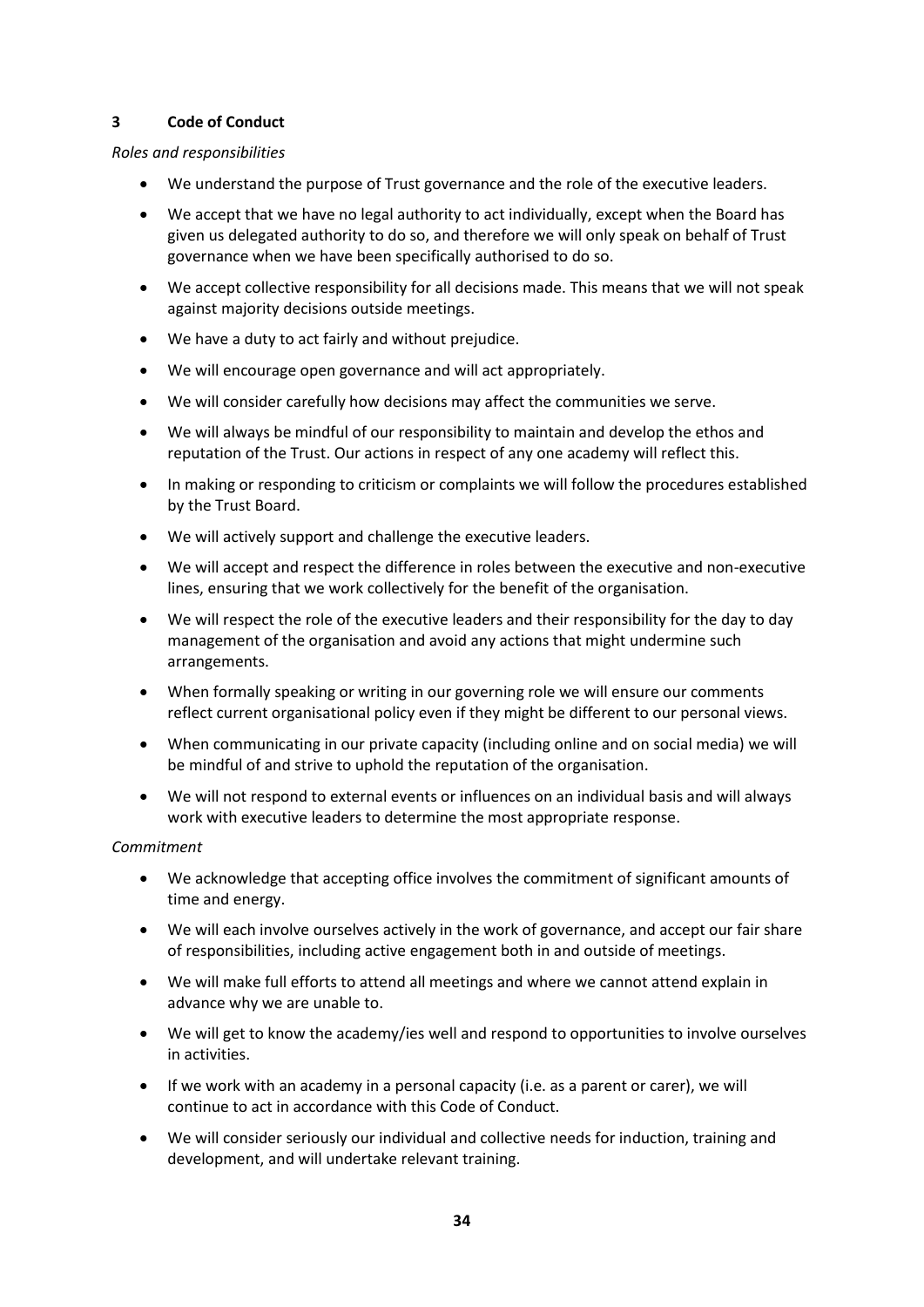- We accept that in the interests of open governance, our full names, date of appointment, terms of office, roles, attendance records and relevant business and pecuniary interests will be published on the academy's website.
- In the interests of transparency, we accept that information relating to us will be collected and logged on the DfE's national database of governors (Get Information About Schools).

#### *Relationships*

- We will strive to work as a team in which constructive working relationships are actively promoted.
- We will express views openly, courteously and respectfully in all our communications with both in and outside of meetings.
- We will support the Chair in their role of ensuring appropriate conduct both at meetings and at all times.
- We will seek to develop effective working relationships between the Trust Board and Local Academy Committees, with executive leaders, staff and parents, with other relevant agencies and with the communities we serve.

# *Confidentiality*

- We will observe complete confidentiality when matters are deemed confidential or where they concern specific members of staff or pupils, both inside and outside the academy/ies.
- We will exercise the greatest prudence at all times when discussions regarding Trust business arise outside a meeting.
- We will not reveal the details of any governance vote.
- We will ensure all confidential papers are held and disposed of appropriately.

#### *Conflicts of interest*

- We will record any pecuniary or other business interest (including those related to people we are connected with) that we have in connection with the business of governance in the Register of Business Interests, and if any such conflicted matter arises in a meeting we will offer to leave the meeting for the appropriate length of time.
- We accept that the Register of Business Interests will be published on the Trust's or the academy's website and we will also declare any conflict of loyalty at the start of any meeting should the situation arise.
- We will act in the best interests of the Trust as a whole and not as a representative of any group.

#### *Ceasing governance activities*

• We understand that the requirements relating to confidentiality will continue to apply after ceasing governance activities.

#### *Breach of the Code*

- If we believe this Code has been breached, we will raise this issue with the Chair and the Chair (or the Vice Chair if the allegation is against the Chair) will investigate and seek guidance from the Trust's Director of Corporate Affairs.
- We understand that the Trust Board reserves the right to remove someone from office for breaches of this Code.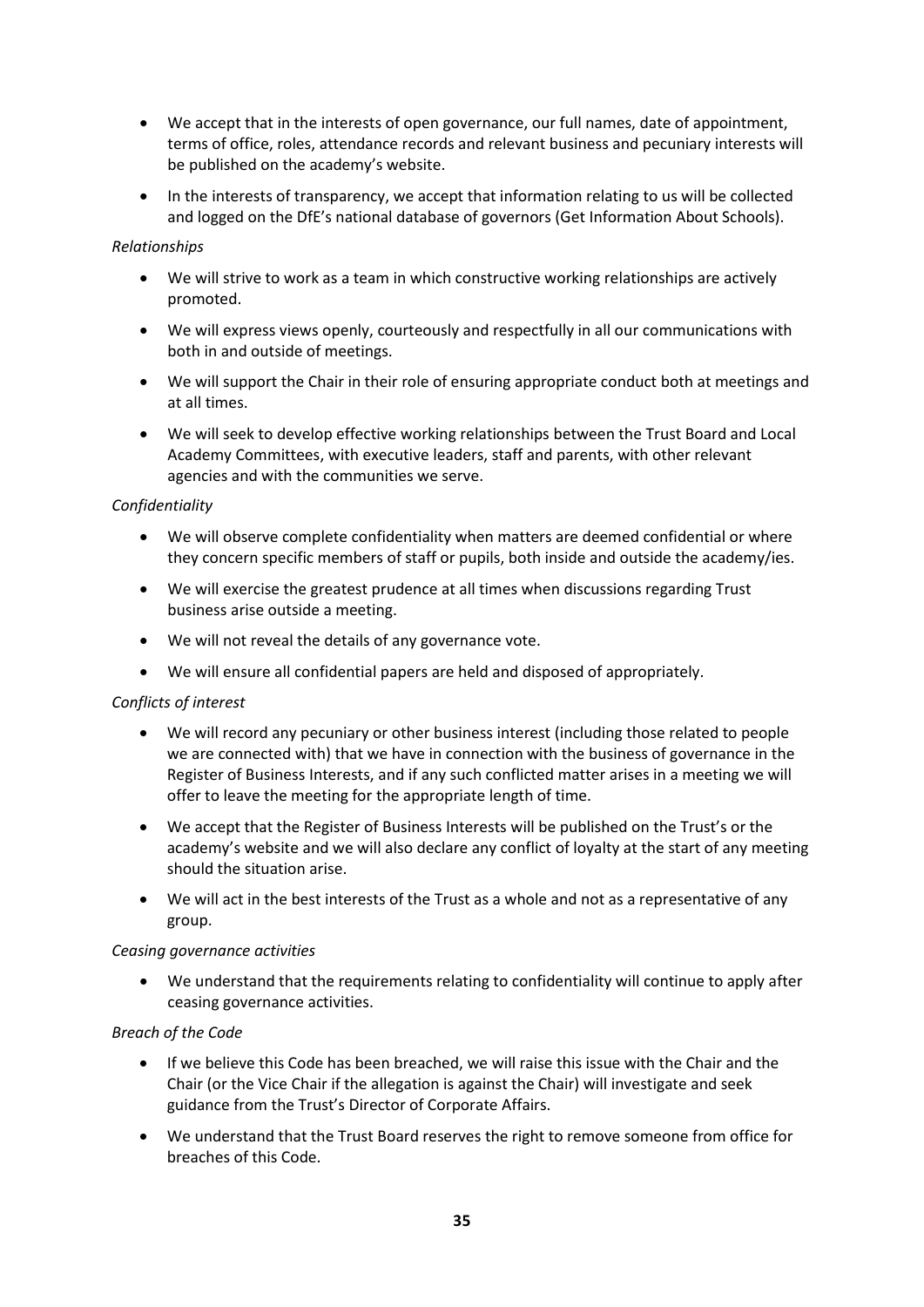#### **SECTION 6 – GOVERNANCE ALLOWANCES**

# **All those involved in our governance are deemed to have understood the policy below in respect of governance allowances.**

Those involved in our governance may claim appropriate recompense for certain expenses, as detailed below.

This applies to Members, Trustees and members of Local Academy Committees.

Our policy in this area has been developed in accordance with the DfE document "The School Governance (Roles, Procedures and Allowances) (England) Regulations 2013". These regulations give academy trusts the discretion to pay allowances from the Trust's budget allocation to governors for certain allowances which they incur in carrying out their duties.

Our *Articles of Association* state that 'a director of the academy trust/member of a local governing body may at the discretion of the board/local governing body be reimbursed from the property of the academy trust for reasonable expenses properly incurred by him or her when acting on behalf of the academy trust but excluding expenses in connection with foreign travel.'

Our Board believes that paying governance allowances, in specific categories as set out below, is important in ensuring equality of opportunity to serve for all members of the community and so is an appropriate use of academy funds.

#### *Guidelines*

Those involved in governance may claim allowances in respect of actual expenditure incurred whilst attending meetings of the Board and its committees, undertaking training and development and otherwise acting on behalf of the Trust.

They may not claim for

- actual or potential of loss of earnings
- attendance allowance.

#### *Eligible expenses*

Categories of eligible expenditure are

- care arrangements, where these are not provided by a relative or current/former partner, for
	- o childcare or babysitting expenses
	- o an elderly or dependent relative
- extra costs incurred in performing their duties either because a governor has special needs or because English is not their first language
- telephone calls, photocopying and postage (although, wherever possible, these should be undertaken within the academy)
- travel
- subsistence (excluding alcohol).

#### *Allowance rates*

Rates at which allowances are payable as follows:

- Care arrangements actual costs incurred, up to £10 per hour
- Telephone calls and postage actual costs incurred

All other rates are payable as detailed in the current expenses policy.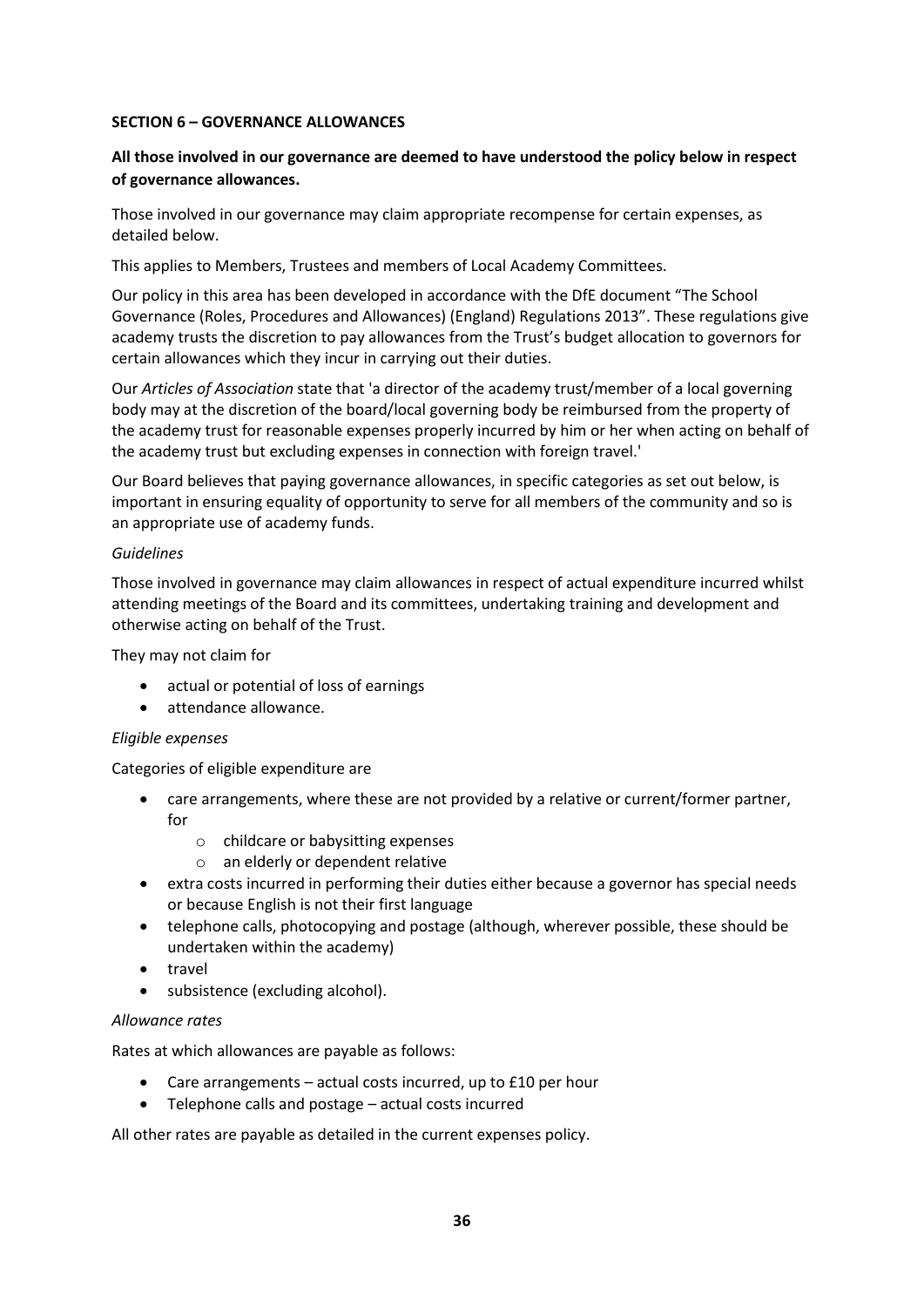#### *Criteria for claims*

All claims must be submitted to the relevant clerk within three months of the expenditure's having been incurred. The latest expenses claim form is available from the clerk.

Claims must be made in accordance with the current expenses policy. In particular, receipts must be supplied to support claims for reimbursement (e.g. bus ticket, phone bill, taxi receipt, till receipt and a fuel receipt). In the case of telephone calls, an itemised phone bill should be provided, identifying the relevant calls.

Claims for reimbursement must be agreed as justifiable by the Chair of the relevant committee before any reimbursable costs are incurred.

Claims will be subject to independent audit and governor claims may be investigated by the Chair of Trustees (or by the Finance and Resources Committee in respect of the Chair of Trustees) if they appear excessive or inconsistent.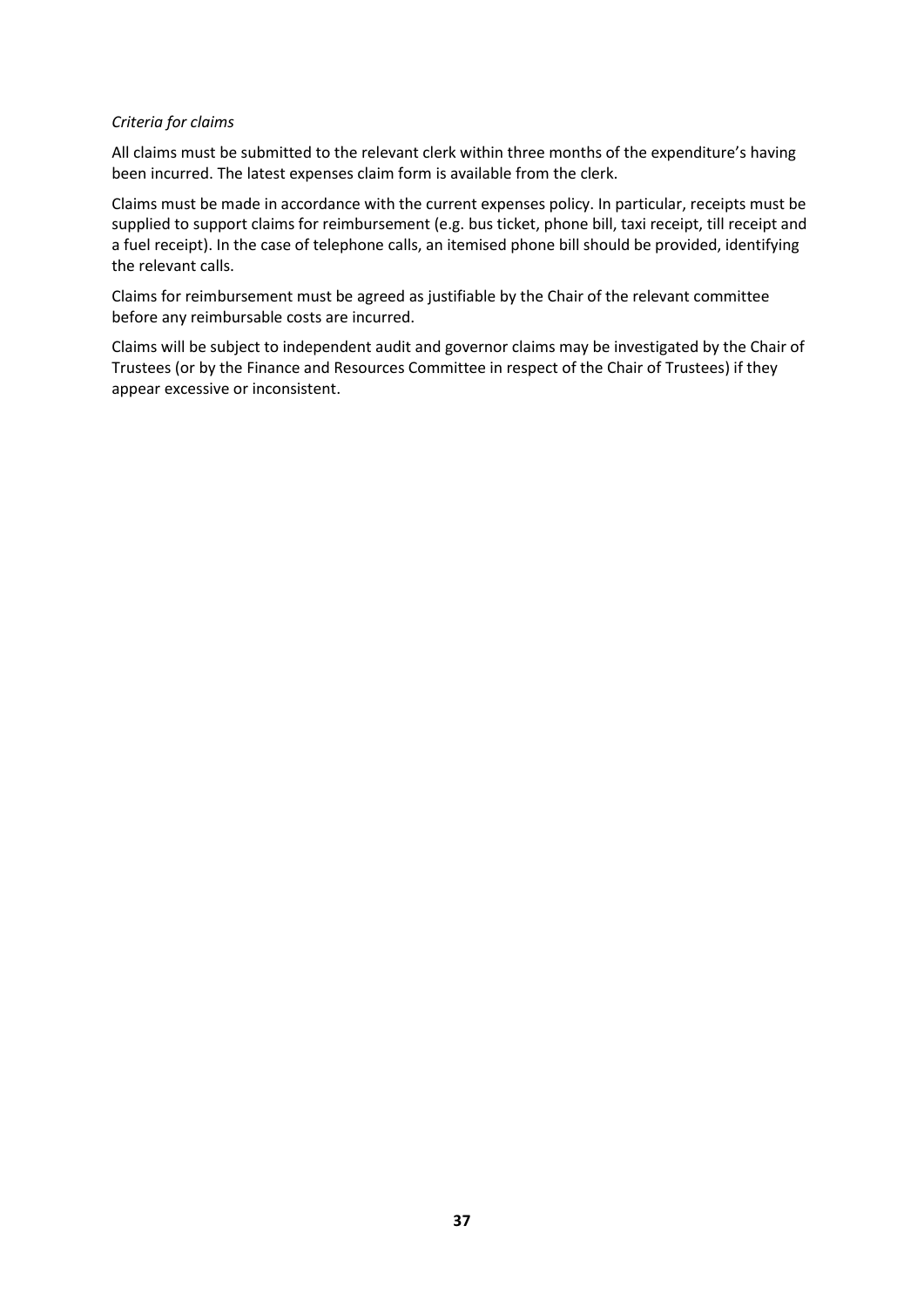# **SECTION 7 –THE QUALITY OF GOVERNANCE – CHALLENGE, SUPPORT AND INTERVENTION**

We are committed to ensuring the highest standards within our governance, at all levels. This means ensuring that it is both effective and ethical, going 'above and beyond' the requirements, for example, of the DfE's *Governance Handbook* or our own Code of Conduct.

In common with the approach taken to all aspects of our work, we will use the evidence-based approach of **C**hallenge, **S**upport and **I**ntervention to drive our governance performance.

The section outlines how we will do this, and who will be responsible for doing it.

*What does 'ethical and effective governance' look like?*

The elements below will be critical in determining the quality of our governance:

- 1. Competence and commitment
	- a. Do we have the right range of skills engaged?
	- b. Are people well trained and developed?
	- c. Is there the right level of commitment and engagement from those involved in governance?
	- d. Is there a regular review of the impact of governance?
- 2. Compliance and professionalism
	- a. Does activity comply with fundamental requirements (e.g. the declarations of interest or mandatory training)?
	- b. Is clerking knowledgeable and effective? Are meetings well planned, conducted and minuted?
	- c. Are governance processes (e.g. exclusions, complaints) compliant with policies and legislation?
- 3. Relationships and communication
	- a. Is there regular communication between those involved in governance and executive leaders?
	- b. Is the business of governance conducted honestly and robustly in a spirit of mutual support and challenge?
	- c. Are those involved in governance valued for all that they bring to the work?
	- d. Is there evidence of proactive communication at all levels of governance?
- 4. Questioning and analysis
	- a. Is information provided in a helpful and timely way?
	- b. Is information appropriately questioned in a way that enables those involved in governance to form an evidence-based view of performance?
	- c. Are questions responded to and acted upon by executive leaders?
- 5. Independent scrutiny
	- a. Is there significant evidence of triangulation of evidence by those involved in governance, for example through visits and the seeking out of stakeholder views?
- 6. Engagement and collaboration
	- a. Do those involved in governance work alongside others in the Trust to improve practice?
	- b. Is there evidence of a clear sense of accountability to our communities?
- 7. Purpose and impact
	- a. Is there absolute clarity about the purpose of governance which is shared by all?
	- b. Is there evidence that governance is having an impact and is this regularly reviewed?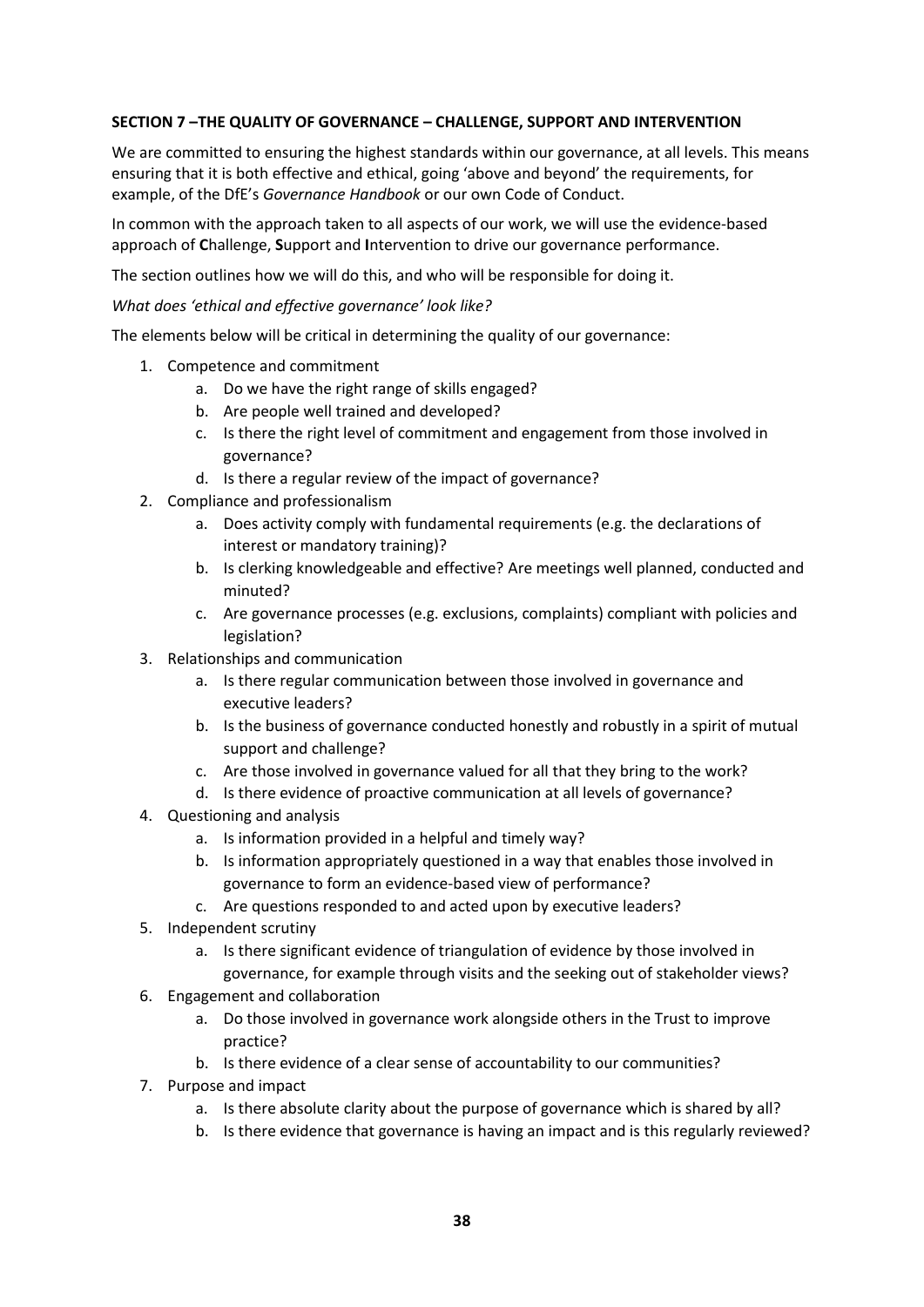# *Challenge*

Our approach to challenge as part of the quality assurance of governance includes the following:

| <b>External challenge</b>    | The views of DfE and Ofsted in relation to our governance     |
|------------------------------|---------------------------------------------------------------|
|                              | Internal audit schedule of governance review                  |
| Internal challenge           | Internal CSI, including the FAR process, including governance |
|                              | Compliance audits in regard to statutory procedures           |
|                              | Regular reviews of skills and effectiveness led by the        |
|                              | Corporate Affairs team                                        |
|                              | Trustee level review of LAC performance and opportunities     |
|                              | for observations of different levels of governance            |
| Planning                     | Through the process of agreeing this document                 |
| Governance Forums and Annual | Consideration of challenging aspects of governance            |
| Governance Conference        | performance                                                   |

#### *Support*

All support is firmly rooted in our vision, values and aims and is aligned with our unwavering commitment to collaboration and people development.

| External support                    | Through membership of the Confederation of School Trusts,<br>the National Governance Association (NGA), The Key<br>Through the provision of external training and development<br>where needed                                                                                                                                                                                       |
|-------------------------------------|-------------------------------------------------------------------------------------------------------------------------------------------------------------------------------------------------------------------------------------------------------------------------------------------------------------------------------------------------------------------------------------|
| Internal support                    | Through the provision of guidance and easy-access materials<br>such as this document, the Governors' Virtual Office and the<br>Governance Guide<br>Through bespoke training and development<br>Through the support of the governance team and individual<br>advice and guidance<br>Through the Weekly Update and the online portal<br>Through informal networking and communication |
| <b>Governance Forums and Annual</b> | Through mutual collaboration at these events in regard to                                                                                                                                                                                                                                                                                                                           |
| Governance Conference               | aspects of governance                                                                                                                                                                                                                                                                                                                                                               |

#### *Intervention*

The activity of challenge and support may provide evidence of serious failures in governance leading to the need for **intervention**. In such a case, the Members or the Board of Trustees may take action.

This may include reviewing or removing any power or responsibility which the Board has delegated or removing individuals from positions within our governance.

This may apply especially in circumstances where serious concerns in the running of an academy (or academies) are identified, including (but not limited to) where

- insufficient progress is being made against educational targets (including where intervention by the Secretary of State is being considered or carried out)
- there has been a breakdown in the way the academy is managed or governed
- the safety of pupils or staff is threatened, including a breakdown of discipline
- there are concerns about financial matters.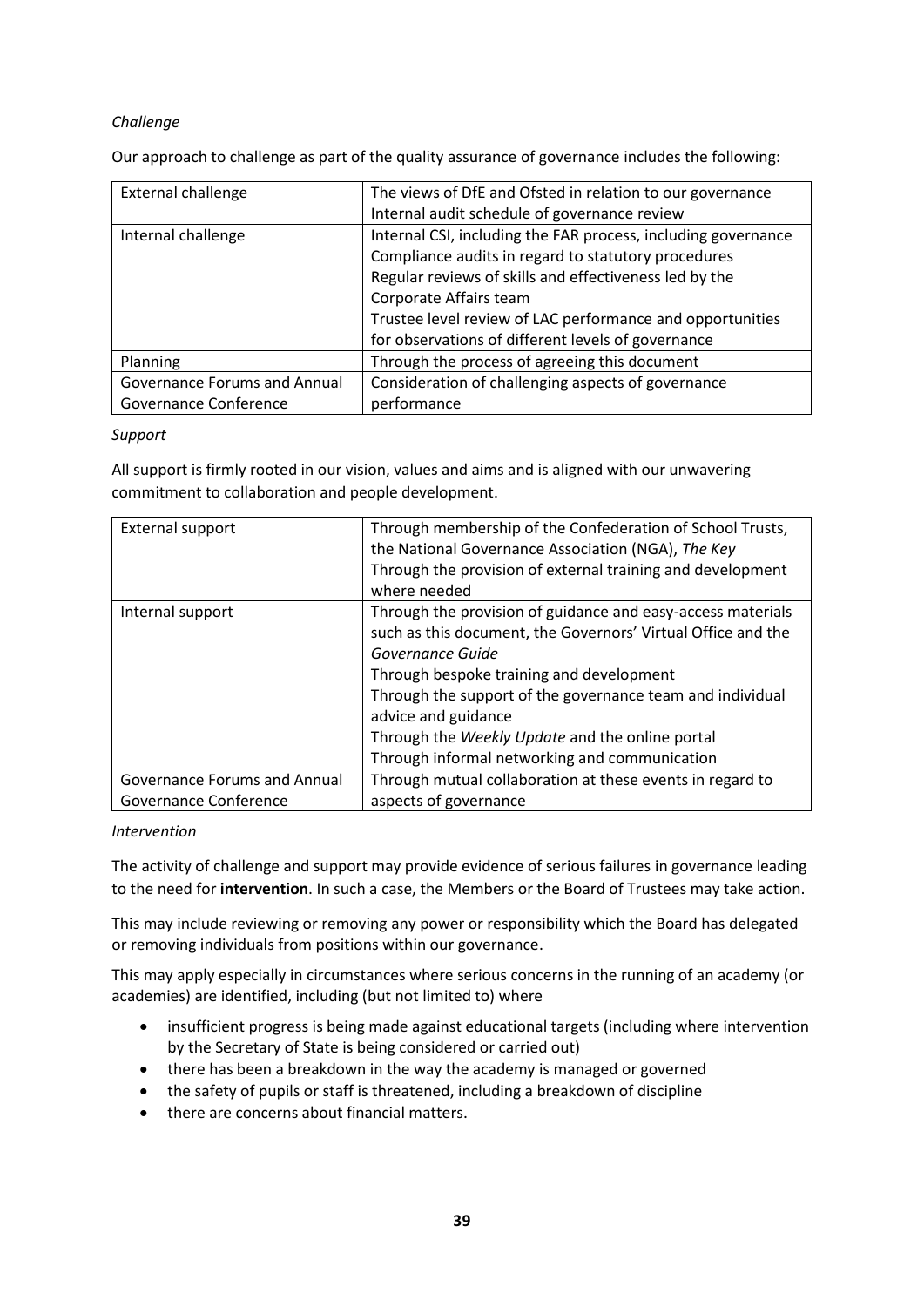#### *Key roles*

The **Members** are accountable for ensuring that Trustees are performing effectively. The **Director of Corporate Affairs** keeps this under constant review on behalf of Members and in collaboration with a wide range of external support networks, including those provided by the Confederation of School Trusts and the National Governance Association (NGA).

The **Director of Corporate Affairs** is also charged by Trustees with leading the quality assurance of governance at other levels within the Trust. The Director of Corporate Affairs is supported in this work by the Head of Local Governance, the Governance Development Manager and two Regional Governance Clerks.

All **executive leaders** have responsibility for ensuring that they play their own part in challenging and supporting those involved in our governance. This applies to **Principals** in regard to LACs and members of **ELT** in regard to Trustee sub-committees.

Insofar as ensuring effective governance is a part of the responsibility of all those in the executive line, the **Chief Executive Officer** will hold all executive leaders to account for their part in delivering our governance ambitions.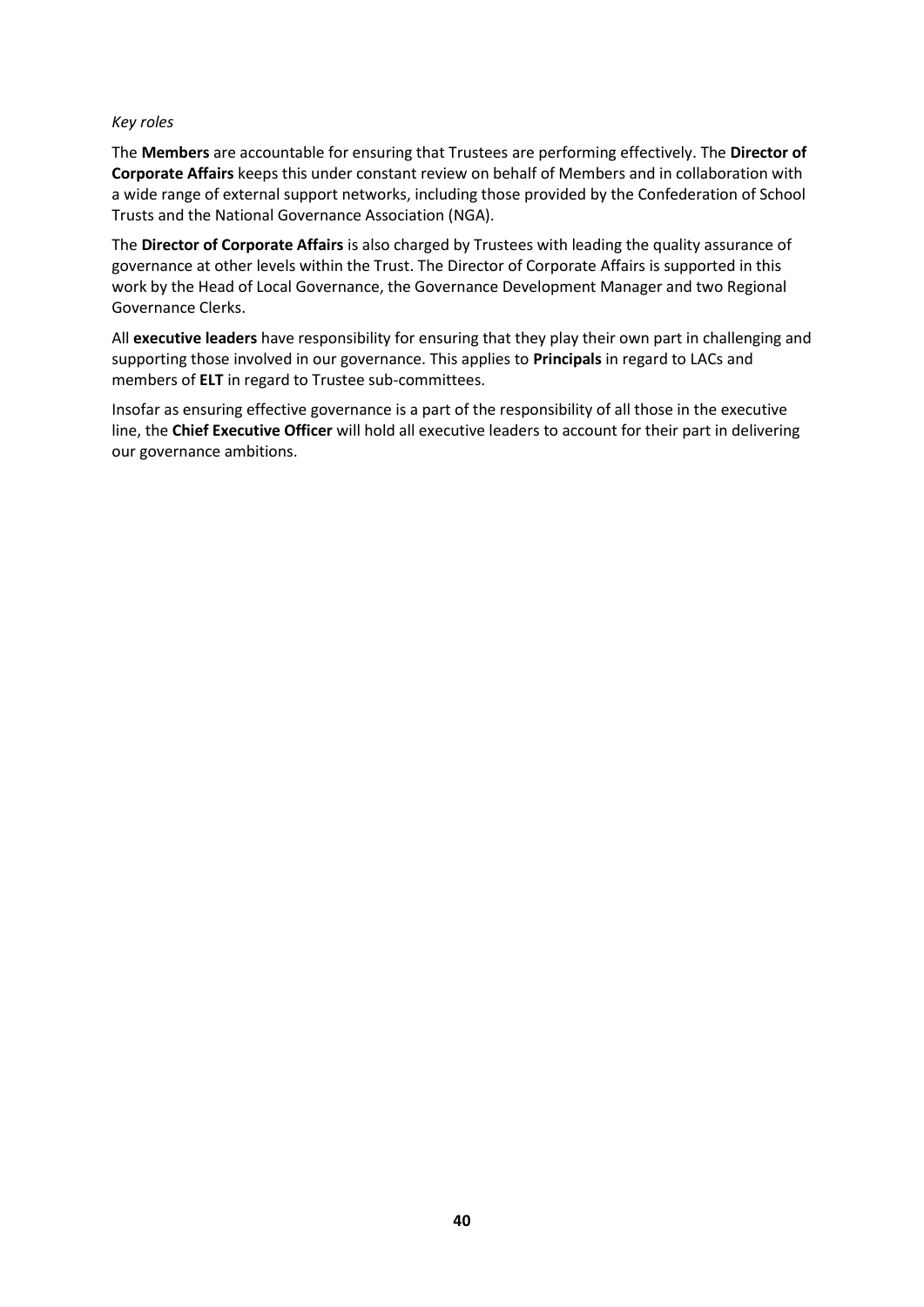# **SECTON 8 – BOARD LEVEL PLANNING**

#### *Trust Board*

Not all items will be considered at every meeting.

| <b>AGENDA</b> |                                                                                                                                                                                   |
|---------------|-----------------------------------------------------------------------------------------------------------------------------------------------------------------------------------|
| $\mathbf{1}$  | Apologies<br>$\bullet$<br>Declarations of interest<br><b>Minutes</b><br><b>Matters arising</b><br>Chair's action since last meeting                                               |
| 2             | CEO report                                                                                                                                                                        |
| 3             | Strategic considerations<br>(Matters relating to Group strategy requiring consideration by whole Board)                                                                           |
| 4             | Performance - education<br>Key developments report<br>$\bullet$<br>Consideration of any high profile specific issues, such as academies in Ofsted<br>'inadequate' category<br>SOC |
| 6             | Performance - finance<br>Key developments report<br>Management accounts<br><b>FRC</b>                                                                                             |
| 7             | Audit and risk<br>Risk register<br>Safeguarding<br><b>ARC</b>                                                                                                                     |
| 8             | Corporate matters<br>(Matters related to 'reserved matters')<br>$\bullet$<br>(Matters related to corporate compliance)<br>(Matters related to the Remunerations Committee)        |
| 9             | Matters for approval<br>(Specific matters not covered elsewhere requiring a decision)                                                                                             |
| 10            | AoB                                                                                                                                                                               |
| 11            | Review of actions<br>$\bullet$<br>Date of next meeting                                                                                                                            |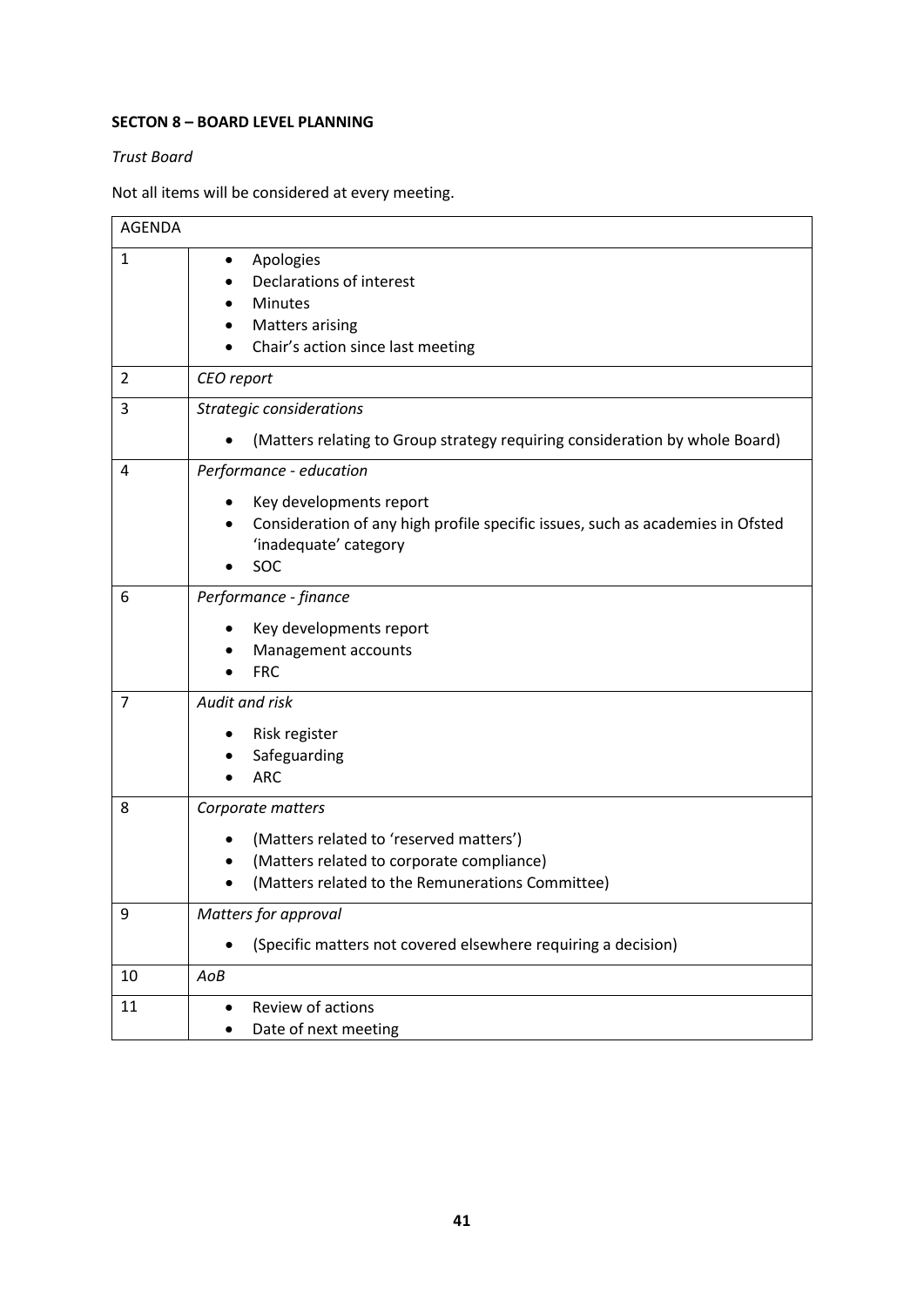# *Trust Board sub-committees*

| <b>AGENDA</b> |                                                                                                                                                     |
|---------------|-----------------------------------------------------------------------------------------------------------------------------------------------------|
| $\mathbf{1}$  | Apologies<br>٠<br>Declarations of interest<br><b>Minutes</b><br>٠<br><b>Matters arising</b><br>٠<br>Chair's action since last meeting<br>$\bullet$  |
| 2             | Performance monitoring<br>(Regular review of agreed dataset based upon Terms of Reference and key<br>$\bullet$<br>questions)                        |
| 3             | Specific matters<br>(Matters determined for in-depth consideration)<br>$\bullet$                                                                    |
| 4             | Matters for approval<br>(Matters usually related to Trust-wide policies and compliance in accordance<br>$\bullet$<br>with the Scheme of Delegation) |
| 5             | AoB                                                                                                                                                 |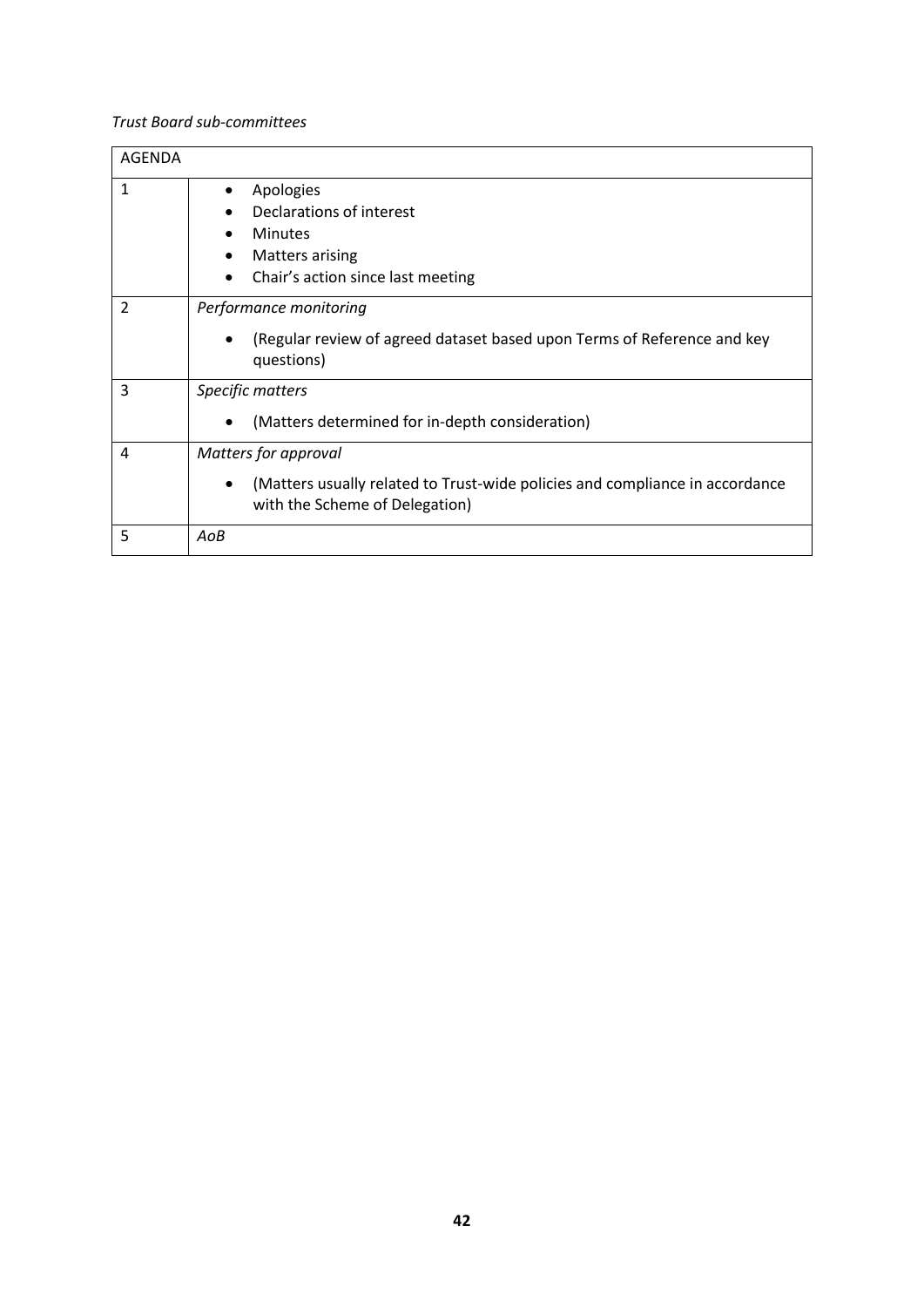**Annual plan of agenda items – Board-level meetings**

| <b>Meeting</b> | <b>Members</b> | <b>Board</b>                     | ARC (3x per year)             | FRC (6x per year)                | SOC (5x per year)                   |
|----------------|----------------|----------------------------------|-------------------------------|----------------------------------|-------------------------------------|
| <b>Regular</b> | N/A            | <b>Group KPIs</b>                | <b>Risk register</b>          | <b>Finance (Operations,</b>      | <b>Achievement and progress</b>     |
| review         |                | <b>Academy improvement</b>       | Safeguarding data             | <b>Education, Income</b>         | <b>Behaviour and attendance</b>     |
|                |                | <b>Management accounts and</b>   | <b>Health and safety data</b> | generation)                      | <b>Exclusions</b>                   |
|                |                | financial performance            | Compliance data               | <b>Operations (Estates, ICT,</b> | <b>CPD activity</b>                 |
|                |                | <b>Sub-committee reports</b>     | (complaints, data             | Procurement)                     | <b>Ofsted monitoring</b>            |
|                |                | Safeguarding                     | protection)                   | HR data                          | <b>CSI and FAR reports</b>          |
|                |                | <b>Internal scrutiny updates</b> | <b>Internal audit reviews</b> | <b>Pupil numbers</b>             | <b>SDG and TNG reports</b>          |
|                |                | <b>Policies</b>                  | <b>Policies</b>               | <b>Grants</b>                    | <b>Policies</b>                     |
|                |                |                                  |                               | <b>Policies</b>                  |                                     |
| $\mathbf{1}$   |                | Appoint Chair and Vice Chair     | Sign off annual accounts      | Capital works impact             | Performance 2020-21                 |
|                |                | Declarations of Interest         | and management letter         | Schedule of procurement          | Predictions for 2021-22             |
|                |                | Sub committee membership         | Review audit findings         | contracts                        | <b>Academy EIPs</b>                 |
|                |                | Approve LAC Chairs and Vice      | Agree internal scrutiny       |                                  | Academy pupil premium               |
|                |                | Chairs                           | 2021-22                       |                                  | strategies                          |
|                |                | Statutory updates and training   | Safeguarding                  |                                  | Academy SEN reports                 |
|                |                | (safeguarding)                   |                               |                                  | Academy PE and Sports               |
|                |                | Skills audit                     |                               |                                  | premium strategies                  |
|                |                | <b>Results 2020-21</b>           |                               |                                  | <b>Trust Academy Categorisation</b> |
|                |                | SEND and COVID reconnection      |                               |                                  |                                     |
| $\overline{2}$ | <b>AGM</b>     | Skills audit analysis and        | Deep dives TBC                | Audited financial statements     | Trust SEND profile summary          |
|                | Receive        | development plan                 |                               | from ESFA                        | Trust Pupil Premium profile         |
|                | accounts       | Annual Report and Impact Review  |                               | ICT strategy                     | and funding and Year 7 catch        |
|                | Annual         | Agree Group strategy             |                               |                                  | up spend                            |
|                | Report         | Audit and management letter      |                               |                                  | Data drop 1                         |
|                | Confirm        | Sign off ESFA submission         |                               |                                  | Stakeholder views analysis          |
|                | external       | Internal scrutiny 2021-22        |                               |                                  |                                     |
|                | auditors       | Executive pay 2021-22            |                               |                                  |                                     |
|                |                | CEO and senior leader            |                               |                                  |                                     |
|                |                | performance development          |                               |                                  |                                     |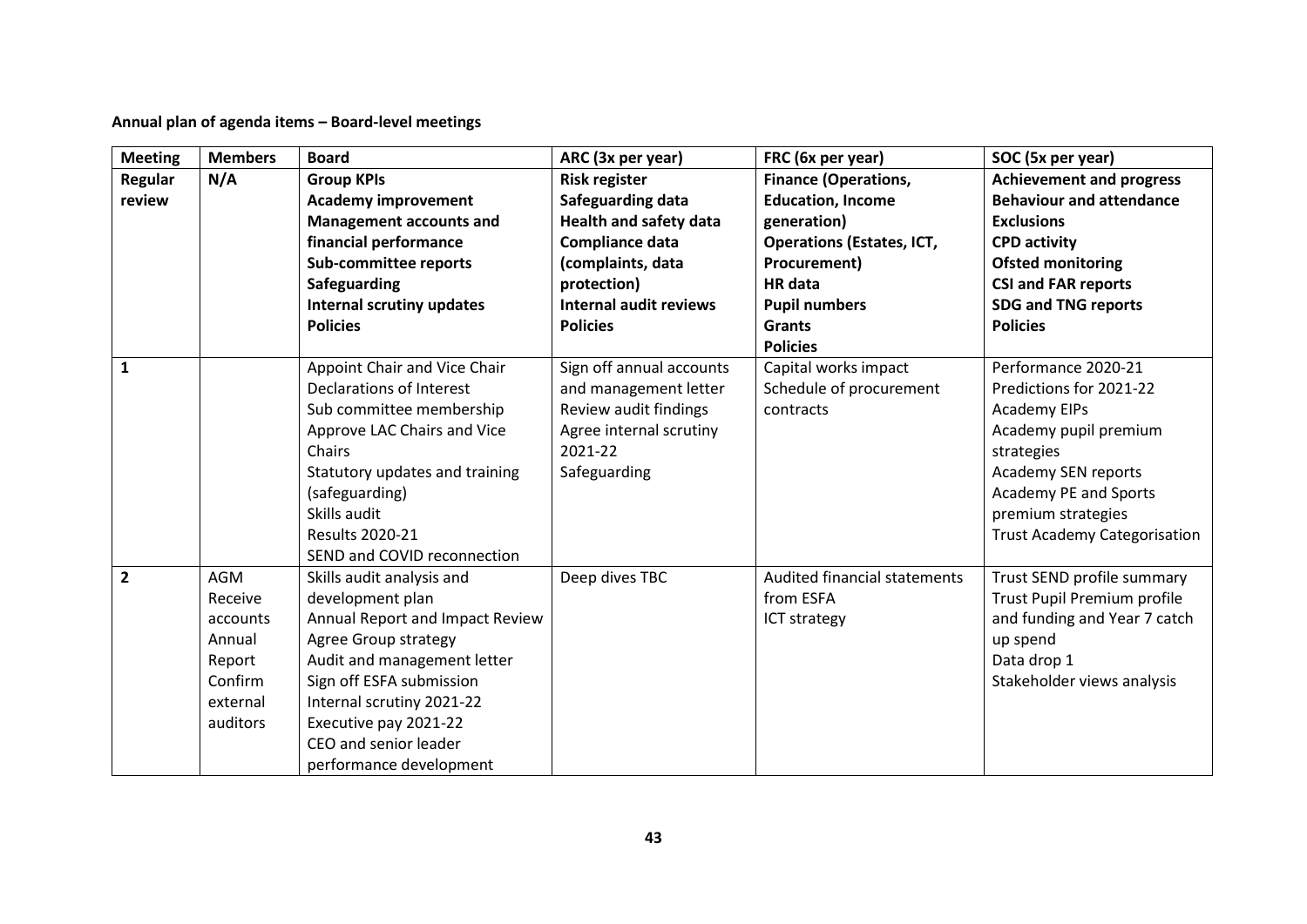| <b>Meeting</b> | <b>Board</b>                     | ARC (3x per year)               | FRC (6x per year)                | SOC (5x per year)        |
|----------------|----------------------------------|---------------------------------|----------------------------------|--------------------------|
| 3              | Admissions policy                | Scope of internal audit 2022-23 | ATH must do review               | Deep dives as determined |
|                | <b>Destinations</b>              | Complaints                      | Fixed assets register            |                          |
|                | Review of audit performance      | Ethical culture                 |                                  |                          |
|                | Pupil projections                | ToRs for following year         |                                  |                          |
| 4              | Risk register                    |                                 | Proposed draft budget for future | Data drop 2              |
|                | External review of governance    |                                 | years                            |                          |
|                | Parental engagement in           |                                 | Asset management strategy        |                          |
|                | governance and stakeholder       |                                 | Approval of capital allocation   |                          |
|                | feedback                         |                                 | plan                             |                          |
| 5.             | Health and safety and estates    |                                 | Environmental impact             | End of year predictions  |
|                | management                       |                                 | Capital works proposals          | Staffing overview        |
|                | SEND                             |                                 |                                  | ToRs for following year  |
|                | Review of pay % assumptions and  |                                 |                                  |                          |
|                | budget preparations              |                                 |                                  |                          |
| 6              | Approve budget                   |                                 | Recommend budget                 |                          |
|                | Approve governance model, SoD    |                                 | ToRs for following year          |                          |
|                | and ToRs                         |                                 |                                  |                          |
|                | Statutory policies for following |                                 |                                  |                          |
|                | year                             |                                 |                                  |                          |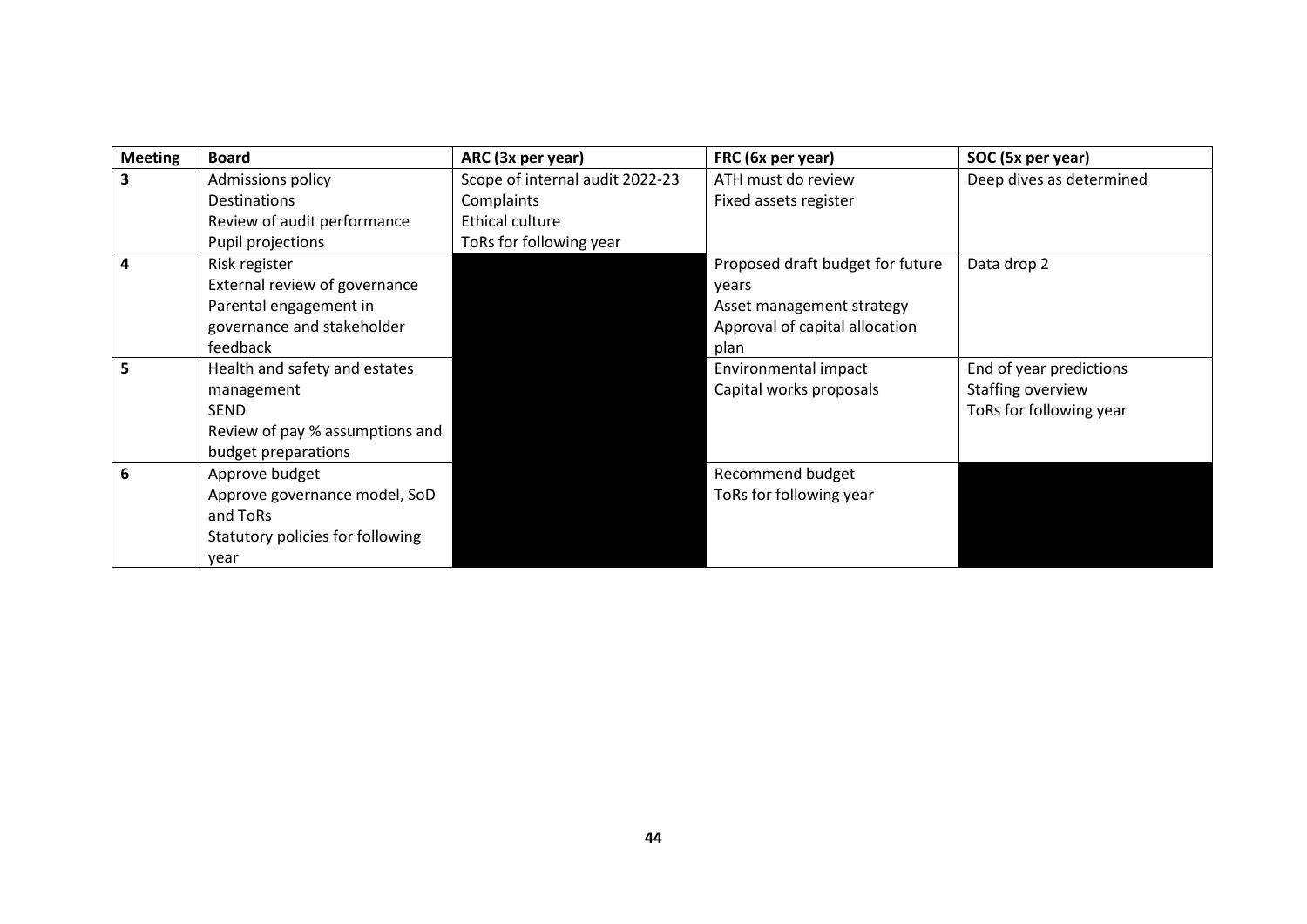#### **SECTION 9 – STANDARD LAC AGENDA**

#### **Agenda**

Name of Academy – Local Academy Committee Meeting X X Term

DATE at XX:XX AM/PM

Location: TEAMS or Academy Address

# **The 7 principles of public life**

# **[Selflessness,](https://www.gov.uk/government/publications/the-7-principles-of-public-life/the-7-principles-of-public-life--2#selflessness) [Integrity,](https://www.gov.uk/government/publications/the-7-principles-of-public-life/the-7-principles-of-public-life--2#integrity) [Objectivity,](https://www.gov.uk/government/publications/the-7-principles-of-public-life/the-7-principles-of-public-life--2#objectivity) [Accountability,](https://www.gov.uk/government/publications/the-7-principles-of-public-life/the-7-principles-of-public-life--2#accountability) [Openness,](https://www.gov.uk/government/publications/the-7-principles-of-public-life/the-7-principles-of-public-life--2#openness) [Honesty,](https://www.gov.uk/government/publications/the-7-principles-of-public-life/the-7-principles-of-public-life--2#honesty) [Leadership](https://www.gov.uk/government/publications/the-7-principles-of-public-life/the-7-principles-of-public-life--2#leadership)**

# **If you are unable to attend the meeting, please contact CLERK NAME on NUMBER, EMAIL at XXXX@academytransforation.co.uk.**

| 1.  | <b>Introduction</b>                                                                                                                               |
|-----|---------------------------------------------------------------------------------------------------------------------------------------------------|
| 1.1 | Welcomes and Introductions                                                                                                                        |
| 1.2 | Apologies                                                                                                                                         |
| 1.3 | Declarations of interest in any item on the agenda and interests in general                                                                       |
| 1.4 | Any Other Urgent Business notified to the Chair (LAC to decide whether to admit)                                                                  |
| 1.5 | Chair's feedback from Chairs Briefing (relating to the agenda and priorities fof the term)                                                        |
| 1.5 | Minutes of the previous meeting (These will be agreed on GVO BEFORE the meeting)                                                                  |
| 1.6 | <b>Matters arising</b>                                                                                                                            |
| 2.  | <b>Education and Leadership</b>                                                                                                                   |
| 2.1 | Principal's Report                                                                                                                                |
| 2.2 | Progress Tracker                                                                                                                                  |
| 2.3 | Deep Dive - Topic to be chosen in advance by LAC                                                                                                  |
| 2.4 | Link Governor reports to LAC                                                                                                                      |
| 3.  | <b>Safeguarding and Risk</b>                                                                                                                      |
| 3.1 | Safeguarding Update inc. SCR Check by Safeguarding Governor/Principal and or DSL. This may<br>include information from Termly Safeguarding Forum. |
| 3.2 | <b>Risk Assessment</b>                                                                                                                            |
| 4.  | <b>Finance</b>                                                                                                                                    |
| 4.1 | <b>Management Accounts</b>                                                                                                                        |
| 4.2 | <b>Pupil Premium</b>                                                                                                                              |
| 5.  | <b>Strategic Governor Involvement and Development</b>                                                                                             |
| 5.1 | Review of LAC Action Plan                                                                                                                         |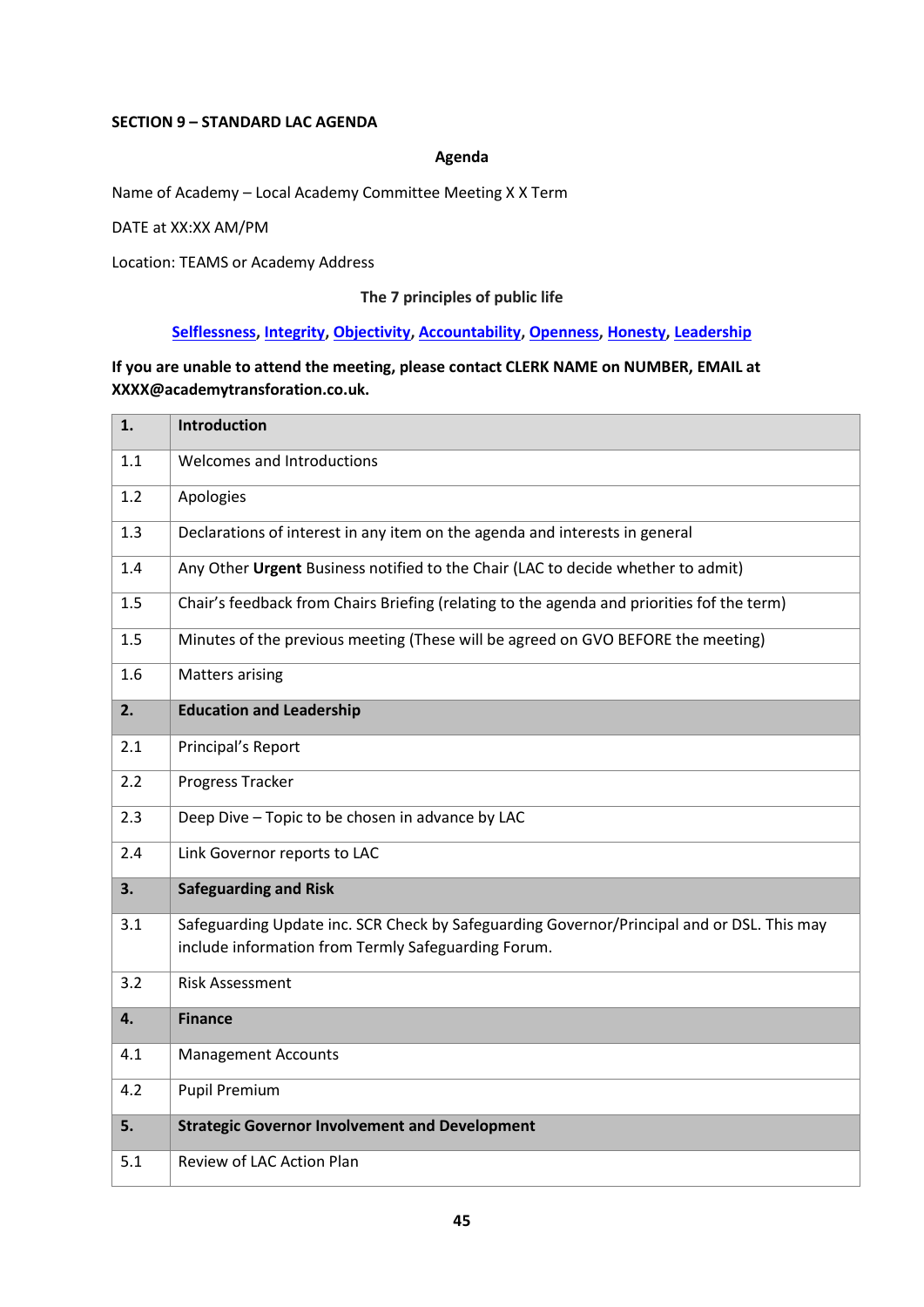| 5.2  | <b>Feedback from RGF</b>                                                                                                 |
|------|--------------------------------------------------------------------------------------------------------------------------|
| 5.2  | Notification of training and development opportunities or 15 minute training slot (if needed)                            |
| 6.   | <b>Workload and Wellbeing</b>                                                                                            |
| 6.1  | Surveys                                                                                                                  |
| 6.2  | How are senior leaders creating a positive working environment in which staff feel supported,<br>valued and listened to? |
| 7.   | <b>Stakeholder and Community Engagement</b>                                                                              |
| 7.1  | Surveys                                                                                                                  |
| 7.2  | <b>Local Community Activities</b>                                                                                        |
| 8.   | <b>Clerk's Update</b>                                                                                                    |
| 8.1. | Membership                                                                                                               |
| 8.2  | Policies to be noted                                                                                                     |
| 8.3  | Trust Board Update/LAC feedback                                                                                          |
| 9.   | Date of next/future meetings                                                                                             |
| 9.1  | Meeting date to be confirmed/agreed                                                                                      |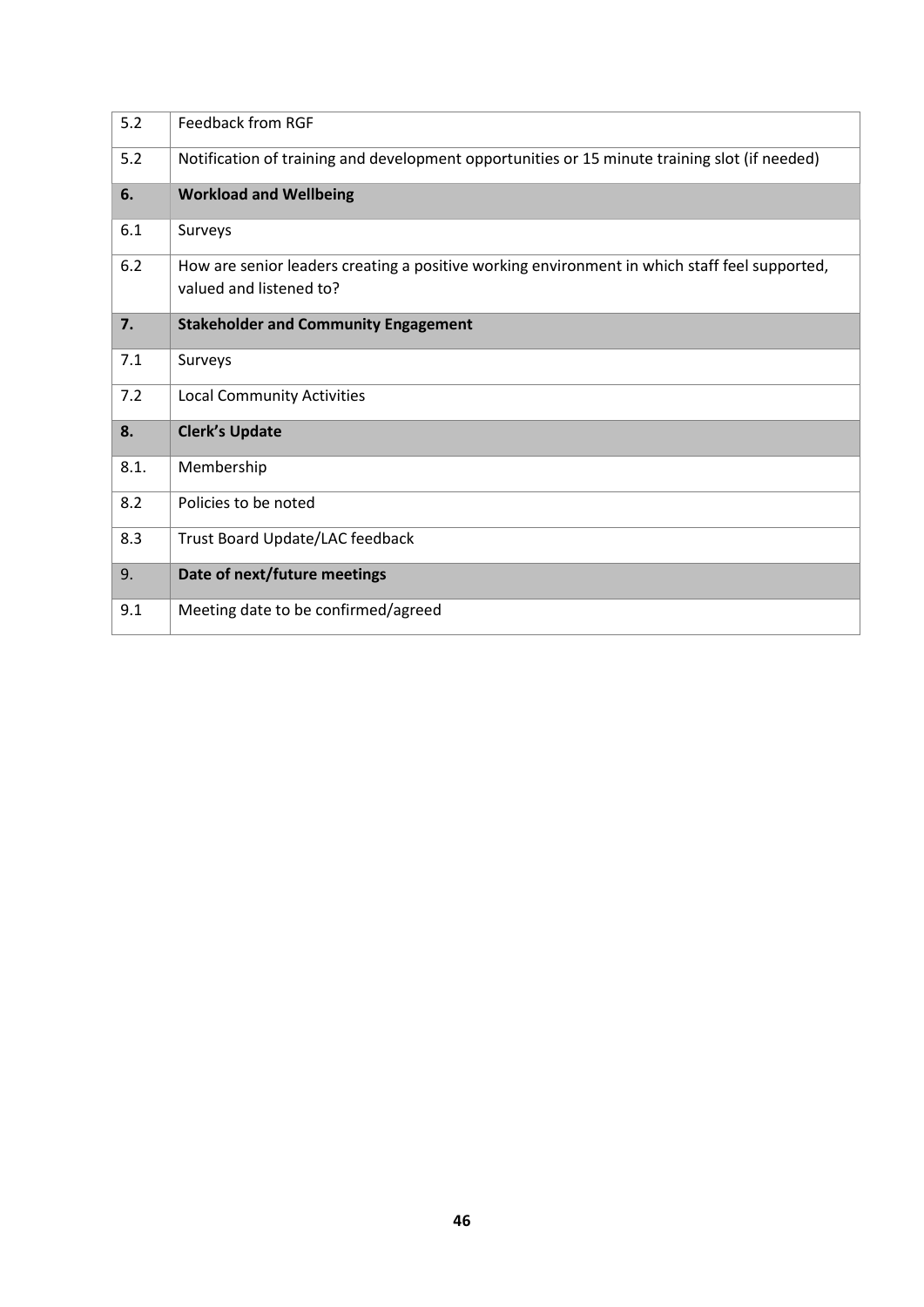#### **Appendix 1 - Glossary of acronyms**

- AGM Annual General Meeting, convened by the Trust's Members
- ARC Audit and Risk Committee, sub-committee of the Trust Board responsible for the monitoring and management of risk
- ATT Academy Transformation Trust ('the Trust')
- CEO Chief Executive Officer (of the Trust), also Accounting Officer
- CFOO Chief Finance and Operations Officer (of the Trust)
- CSI Challenge, Support and Intervention the Trust's regular programme of performance monitoring in regard to each academy
- DfE Department for Education, the Government department with overall responsibility for national educational performance
- DoCA Director of Corporate Affairs (of the Trust)
- EIP Evaluation and Improvement Plan, each academy's annual development plan
- ELT Executive Leadership Team, senior executive team for the Trust
- ESFA Education and Skills Funding Agency, the arm's length DfE body responsible for the allocation and monitoring of funding to the Trust
- FAR Full Academy Review, the Trust's annual peer-to-peer quality assessment of each academy
- FRC Finance and Resources Committee, sub-committee of the Trust Board responsible for the monitoring and oversight of financial and operational performance
- HoLG Head of Local Governance (of the Trust)
- LAC Local Academy Committee, sub-committee of the Trust Board at academy level
- Ofsted Office for Standards in Education, the body responsible for inspecting education provision in England
- RGF Regional Governance Forum, Trust-wide development forum for all those involved in our governance
- SLT Senior Leadership Team, within an academy, led by the academy Principal
- SOC Standards and Outcomes Committee, sub-committee of the Trust Board responsible for the monitoring and oversight of educational performance